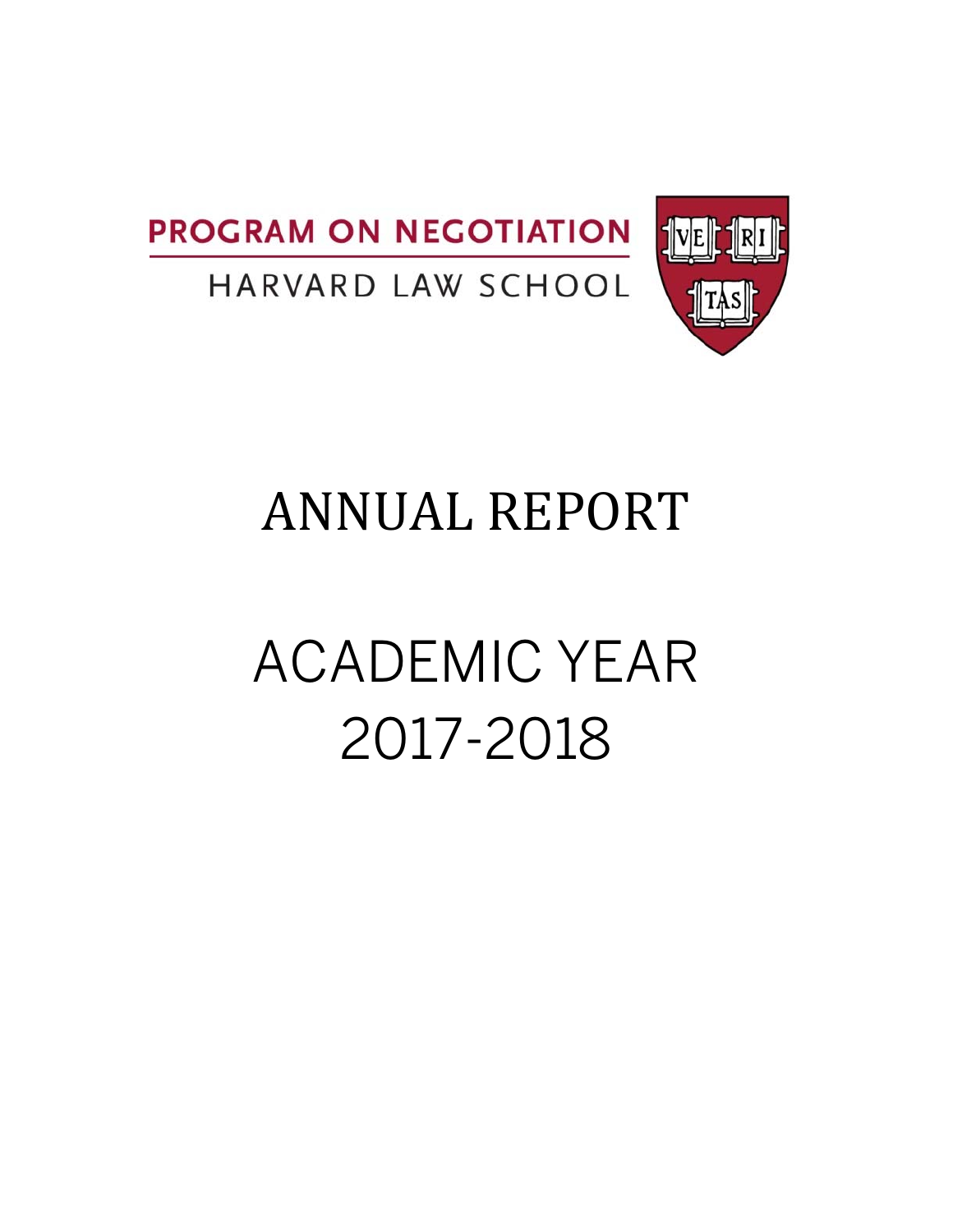# **Table of Contents**

|    |      |    | Part One: Report of Activities                                        |  |
|----|------|----|-----------------------------------------------------------------------|--|
|    |      |    |                                                                       |  |
| 1. |      |    |                                                                       |  |
| 2. |      |    |                                                                       |  |
| А. |      |    |                                                                       |  |
| В. |      |    |                                                                       |  |
|    | i.   |    |                                                                       |  |
|    |      | a. |                                                                       |  |
|    |      | b. | Great Negotiators, Effective Diplomacy, and Intractable Conflicts  10 |  |
|    |      | c. |                                                                       |  |
|    | ii.  |    |                                                                       |  |
|    |      | a. |                                                                       |  |
|    |      | b. |                                                                       |  |
|    | iii. |    |                                                                       |  |
|    | iv.  |    |                                                                       |  |
|    | v.   |    |                                                                       |  |
|    | vi.  |    |                                                                       |  |
|    |      |    |                                                                       |  |
|    |      |    |                                                                       |  |
|    |      |    |                                                                       |  |
| C. |      |    |                                                                       |  |
|    | D.   |    |                                                                       |  |
|    | i.   |    |                                                                       |  |
|    |      | a. |                                                                       |  |
|    |      | b. |                                                                       |  |
|    |      | c. |                                                                       |  |
|    |      | d. |                                                                       |  |
|    | ii.  |    |                                                                       |  |
|    | iii. |    |                                                                       |  |
|    |      | a. |                                                                       |  |
|    |      |    |                                                                       |  |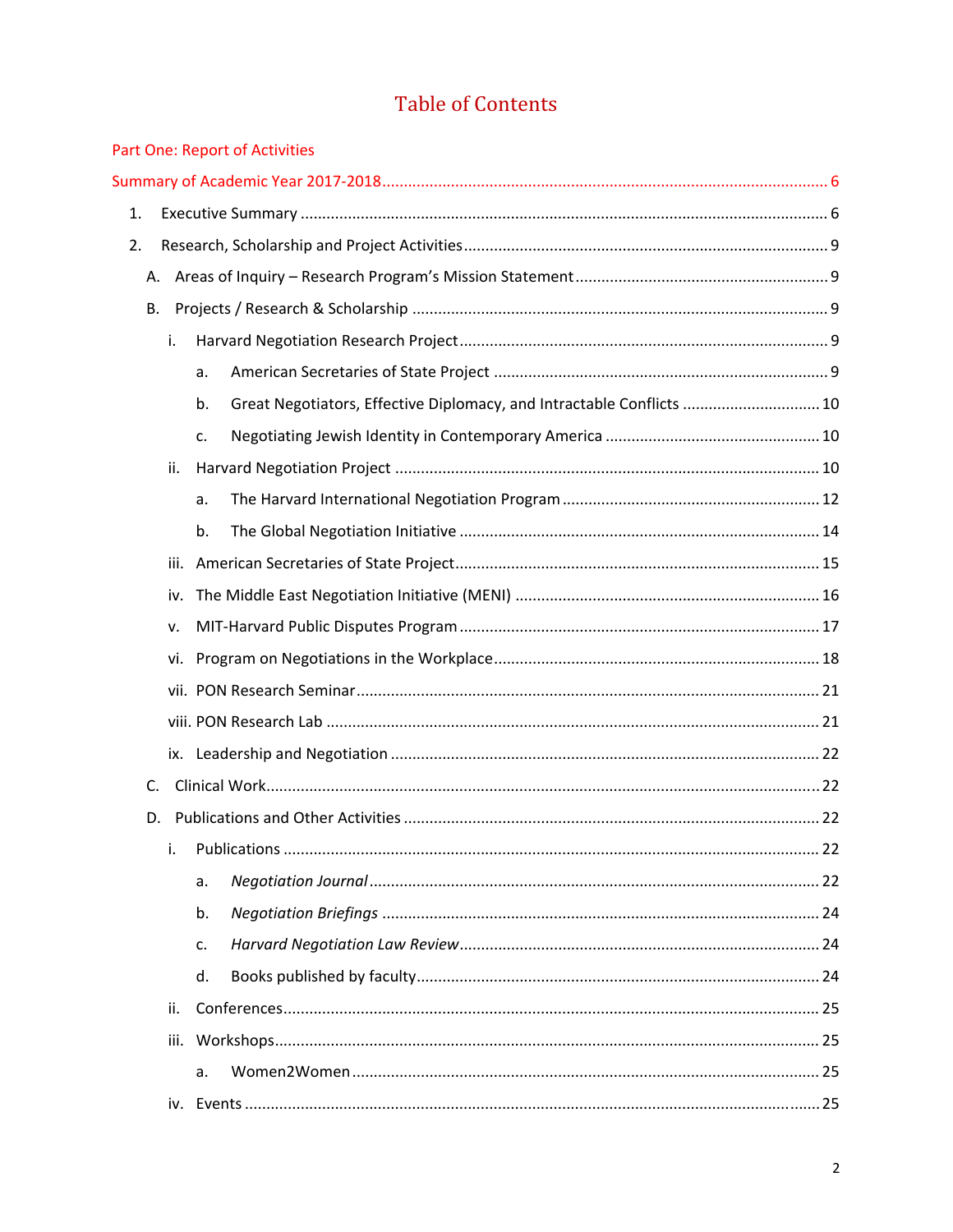|    |      | a. |                                                                                     |  |
|----|------|----|-------------------------------------------------------------------------------------|--|
|    |      | b. | The Herbert C. Kelman Seminar on International Conflict Analysis and Resolution  26 |  |
|    |      | c. |                                                                                     |  |
|    |      | d. |                                                                                     |  |
|    |      | e. |                                                                                     |  |
|    |      | f. |                                                                                     |  |
|    |      | g. |                                                                                     |  |
| Е. |      |    |                                                                                     |  |
|    | i.   |    |                                                                                     |  |
|    | ii.  |    |                                                                                     |  |
|    | iii. |    |                                                                                     |  |
|    | iv.  |    |                                                                                     |  |
|    | v.   |    |                                                                                     |  |
| 3. |      |    |                                                                                     |  |
| А. |      |    |                                                                                     |  |
| В. |      |    |                                                                                     |  |
| C. |      |    |                                                                                     |  |
| D. |      |    |                                                                                     |  |
| 4. |      |    |                                                                                     |  |
| А. |      |    |                                                                                     |  |
| В. |      |    |                                                                                     |  |
| C. |      |    |                                                                                     |  |
| D. |      |    |                                                                                     |  |
| Ε. |      |    |                                                                                     |  |
| F. |      |    |                                                                                     |  |
| G. |      |    |                                                                                     |  |
| Η. |      |    |                                                                                     |  |
| Τ. |      |    |                                                                                     |  |
| 5. |      |    |                                                                                     |  |
| 6. |      |    |                                                                                     |  |
| 7. |      |    |                                                                                     |  |
| 8. |      |    |                                                                                     |  |
| А. |      |    |                                                                                     |  |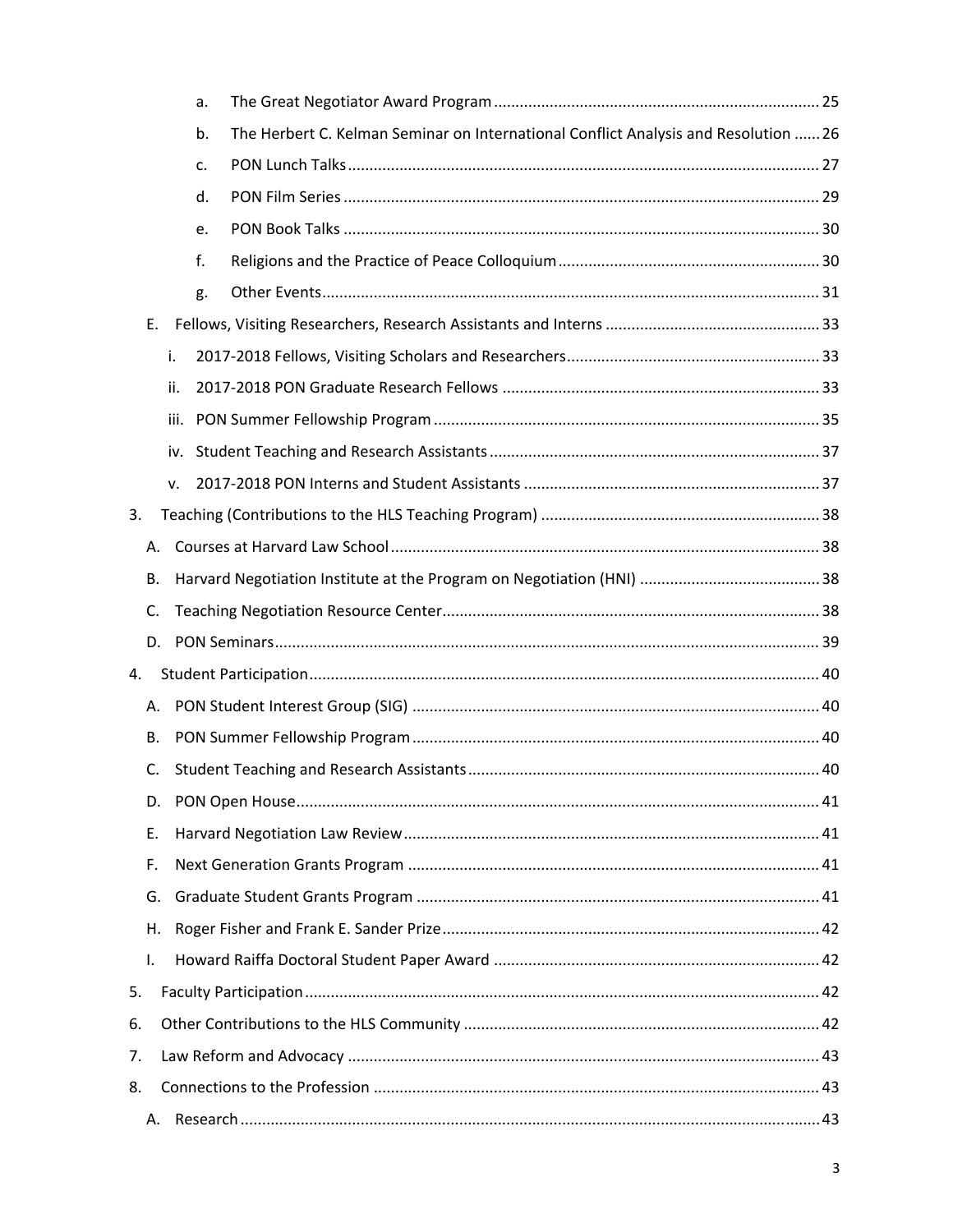| B.      |      |    |  |
|---------|------|----|--|
|         | i.   |    |  |
|         | ii.  |    |  |
|         | iii. |    |  |
|         |      |    |  |
|         | v.   |    |  |
| $C_{1}$ |      |    |  |
| D.      |      |    |  |
| Ε.      |      |    |  |
| F.      |      |    |  |
| 9.      |      |    |  |
| А.      |      |    |  |
| В.      |      |    |  |
|         |      |    |  |
|         |      |    |  |
| 1.      |      |    |  |
| 2.      |      |    |  |
|         |      |    |  |
|         | i.   |    |  |
|         |      | a. |  |
|         |      | b. |  |
|         |      | c. |  |
|         |      | d. |  |
|         | ii.  |    |  |
|         |      | a. |  |
|         |      | b. |  |
|         | iii. |    |  |
|         | iv.  |    |  |
|         | v.   |    |  |
|         | vi.  |    |  |
|         |      |    |  |
|         |      |    |  |
| В.      |      |    |  |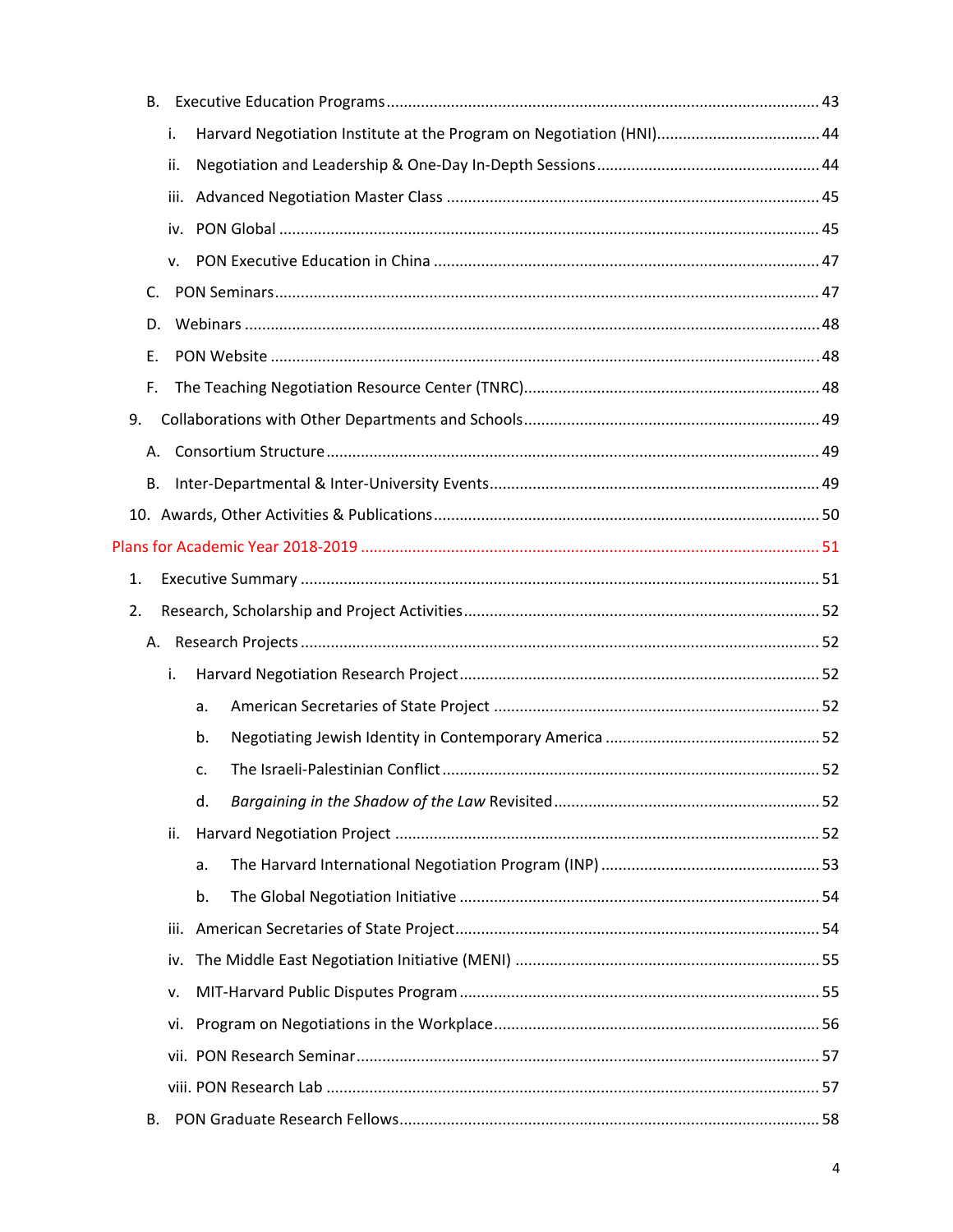| 3.        |     |  |
|-----------|-----|--|
| 4.        |     |  |
| А.        |     |  |
| В.        |     |  |
| C.        |     |  |
|           |     |  |
| 5.        |     |  |
| 6.        |     |  |
| 7.        |     |  |
| 8.        |     |  |
| А.        |     |  |
| <b>B.</b> |     |  |
|           | i.  |  |
|           | ii. |  |
|           |     |  |
|           |     |  |
| C.        |     |  |
| D.        |     |  |
| 9.        |     |  |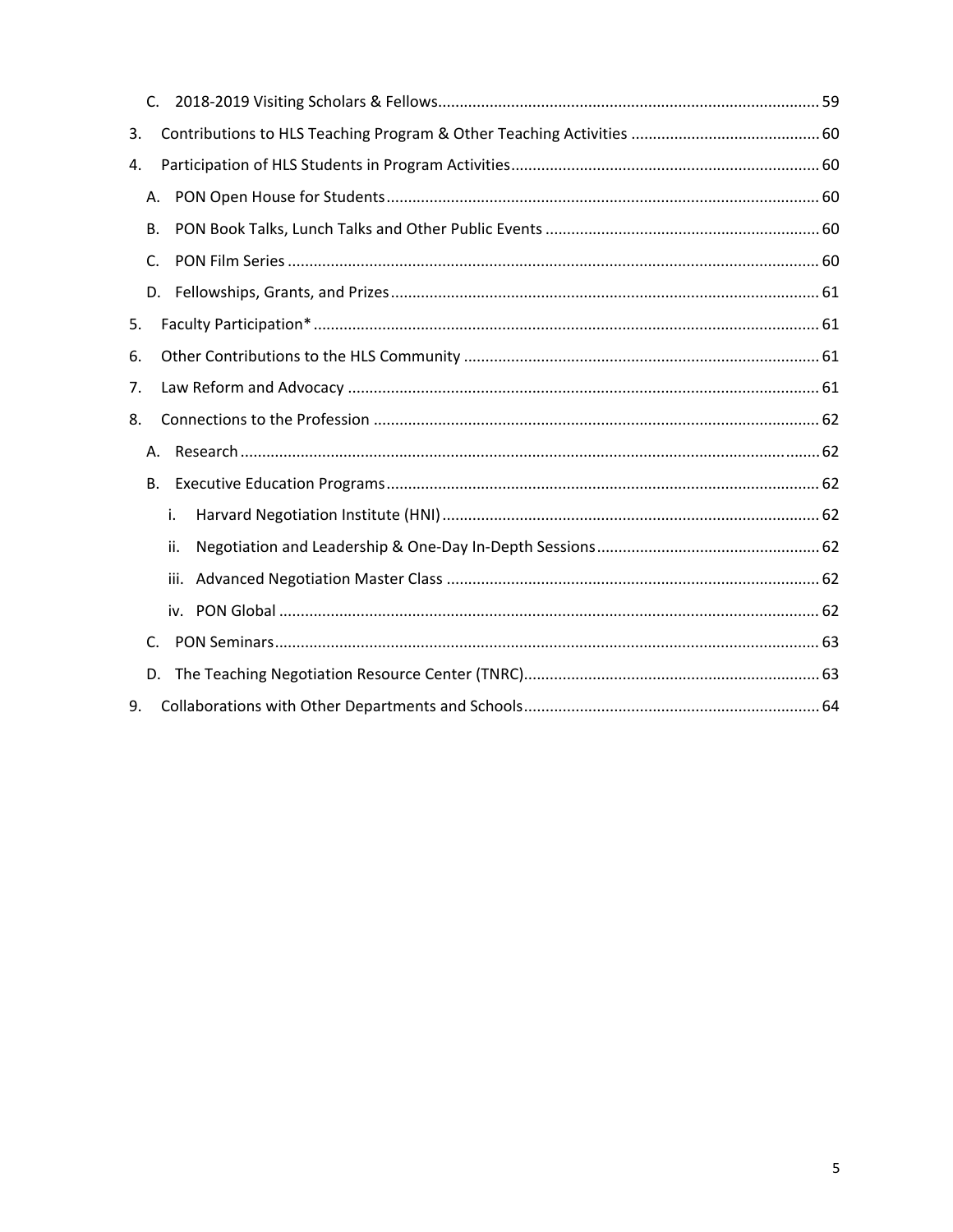# Summary of Academic Year 2017-2018

#### 1. Executive Summary

The Program on Negotiation at Harvard Law School is a close community of scholars, students, and staff who care deeply about the principles of negotiation and PON's mission to share problem‐ solving skills and strategies with people in conflict around the world.

PON serves as a leading resource in the field as it supports scholarship, hosts events for the discussion of best practices and new ideas, provides training to professionals around the world, and connects negotiation learning with current events and real‐world contexts.

Founded in 1983, PON is a multi‐disciplinary consortium program of Harvard, MIT, and Tufts, and a convening forum for negotiation faculty from those schools and others in the Boston area. Through PON, faculty work collaboratively with each other and with other university programs to create real cross‐cutting synergy, drawing on expertise from the related fields of law, business, diplomacy, public policy, psychology, behavioral science, and education.

PON's diverse activities of the past year are described in detail throughout this report. They include important academic events, research seminars, new courses, and a wide variety of special events, many of which are inter‐disciplinary. In addition, PON gives multiple grants to students developing their scholarship and careers in negotiation and dispute resolution, and provides opportunities for them to connect with faculty and other scholars.

On a sad note, one of PON's illustrious founders, HLS professor emeritus Frank E.A. Sander, died in February 2018. A true pioneer of alternative dispute resolution, Frank Sander introduced the idea of a multi-door courthouse and was a champion of mediation, as well as a beloved teacher and colleague.

Since 1994, Professor Robert H. Mnookin has been the Chair of PON's Executive Committee. The other members are: HBS professor Max Bazerman, HLS professor Gabriella Blum, HLS professor Robert Bordone, MIT professor Jared Curhan, Brandeis professor Alain Lempereur, Tufts University professor Jeswald Salacuse, HBS professor James Sebenius, HLS/HBS professor Guhan Subramanian, and MIT professor Lawrence Susskind. Susan Hackley is PON's managing director and an ex officio member of the Executive Committee. (Professor Mnookin decided to step down as Chair as of June 30, 2018, and on July 1, 2018, Professor Subramanian became the new ‐ and third ‐ Chair of PON.)

Highlights of the past year include:

Dr. William Ury, a co-founder of PON and Distinguished Senior Fellow, served as a senior negotiation advisor to Colombian President Juan Manuel Santos in a negotiation process that resulted in a peace agreement after decades of conflict. PON gave President Santos the Great Negotiator Award in September 2018. This award recognizes Santos's success in establishing a peace agreement between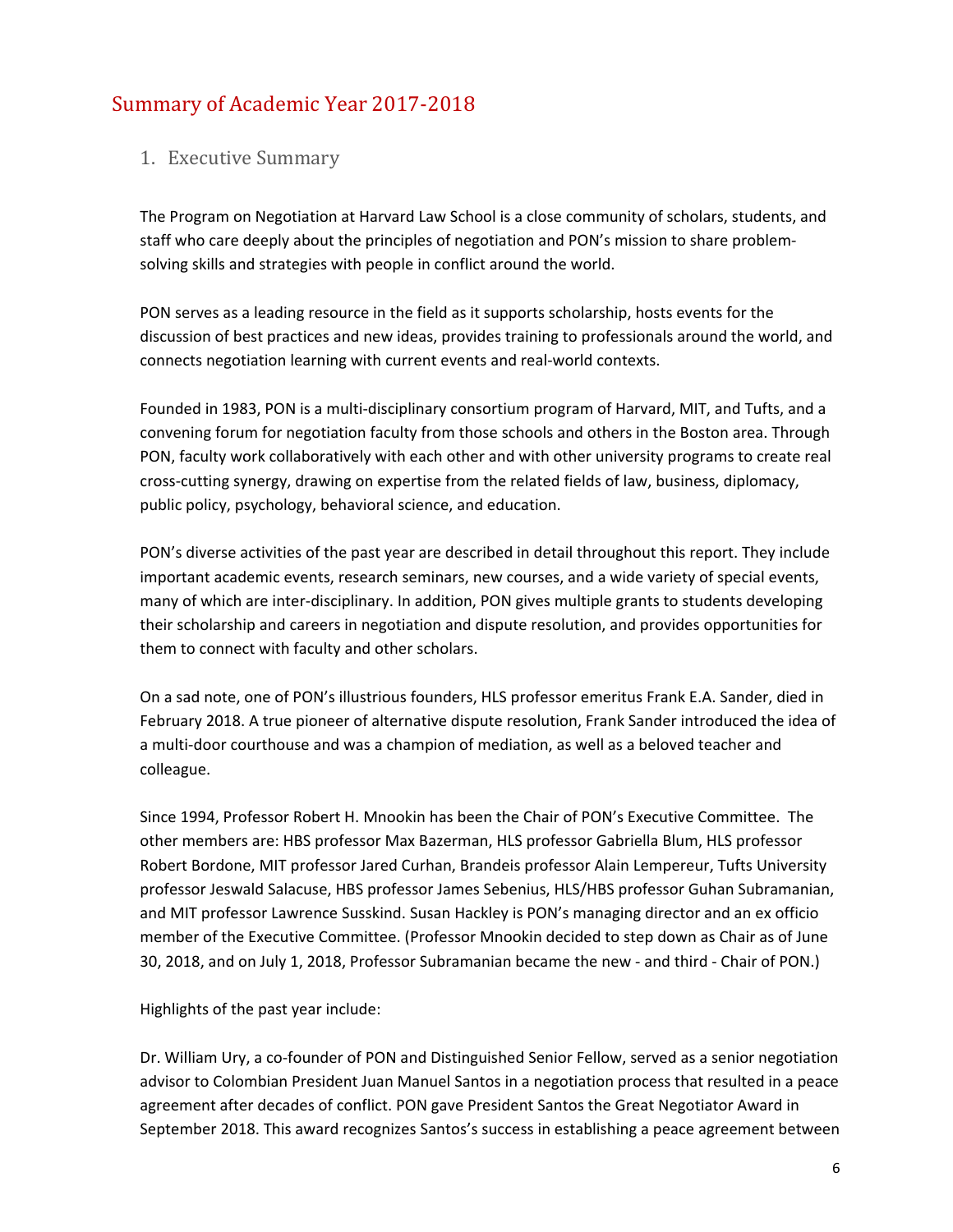the Colombian government and the Revolutionary Armed Forces of Colombia (FARC). The events honoring Santos were co‐sponsored by the David Rockefeller Center for Latin American Studies, the Institute for Politics, the Future of Diplomacy Project, and the Office of the Dean at Harvard Kennedy School.

Professors Robert Mnookin, James Sebenius (HBS), and Nicholas Burns (HKS) continued their research and writing related to the American Secretaries of State Project (SOSP). They completed *Kissinger the Negotiator: Lessons from Dealmaking at the Highest Level*, a book about Henry Kissinger's approach to negotiation.

Tufts professor and PON Executive Committee member Jeswald Salacuse gave a talk at HLS about his new book, *Real Leaders Negotiate! Gaining, Using and Keeping the Power to Lead Through Negotiation*. The book is one of the first to examine the central role of negotiation in gaining, using, and retaining leadership within organizations large and small, public and private.

Professors Mnookin, Sebenius and Burns again co‐taught "Negotiation and Diplomacy", a course jointly offered by Harvard Law School, Harvard Business School, and Harvard Kennedy School. Professor Mnookin also taught a new course on "Negotiating Jewish Identity in Contemporary America" at Harvard Law School.

The Program on Negotiation again co‐sponsored the Herbert C. Kelman Seminar Series on "Negotiation, Conflict, and the News Media", in collaboration with the Nieman Foundation for Journalism, the Weatherhead Center for International Affairs, and the Shorenstein Center on Media, Politics, and Public Policy.

PON's Teaching Negotiation Resource Center (TNRC) publishes teaching materials relating to negotiation that are used by teachers and trainers all over the world. More than 13,500 educators receive the weekly TNRC email. TNRC is overseen by PON's vice chair for pedagogy, MIT professor Lawrence Susskind.

PON's Harvard Negotiation Project launched a Korea Negotiation Initiative with James Sebenius as Academic Sponsor and William Ury as Research Director. William Ury and several colleagues are working actively with policy makers and scholars to reduce the risk of war involving the Korean Peninsula.

Brandeis professor Alain Lempereur became Editor on July 1, 2018, of PON's monthly newsletter, *Negotiation Briefings*.

PON's Student Interest Group connects over 1,000 students from Harvard, MIT, Tufts, Brandeis, UMass Boston, and other Boston‐area schools. PON supports student interest in negotiation in a myriad of ways, including inclusion in invitation‐only events, support for conferences, student summer fellowships, research grants, writing prizes, and opportunities to serve as teaching and research assistants.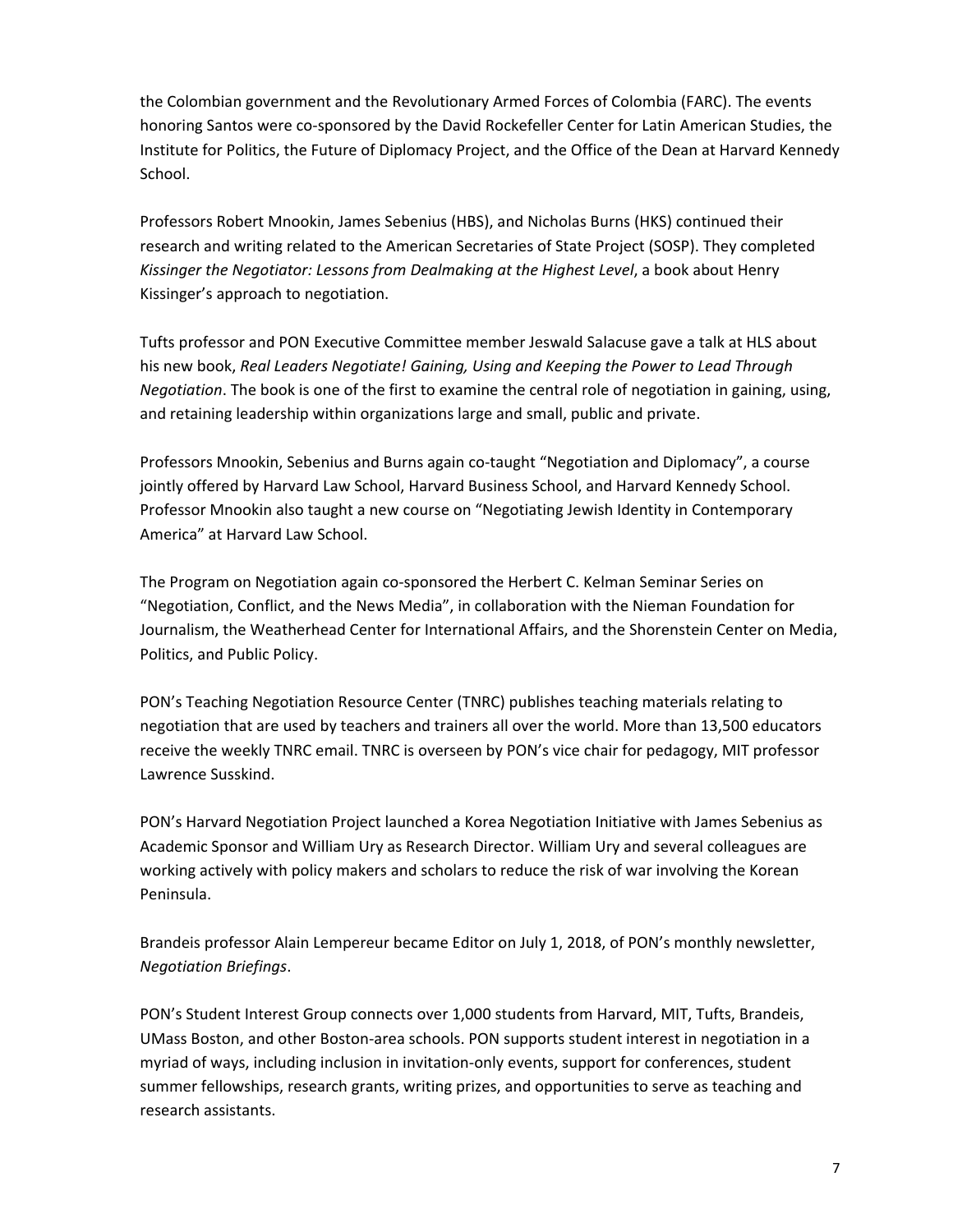As part of the PON Film Series, PON showed "The Peacemaker," a documentary film about Padraig O'Malley, who has worked for decades to help divided societies come together. This event was co‐ sponsored by the Massachusetts Bar Association's Dispute Resolution Section and featured a discussion with filmmaker James Demo and Padraig O'Malley.

PON offers a wide range of outstanding executive education courses, which attract participants from around the world and from diverse professional fields and backgrounds. The three‐day Negotiation and Leadership program, PON's flagship program, continues to be offered six times a year, and had over 1000 attendees this past year from more than 60 countries. Following each three‐day program, PON also offers an in‐depth one‐day program. This year's offerings included a new course taught by HBS professor Francesca Gino, based on her book, *Sidetracked: Why Our Decisions Get Derailed and How We Can Stick to the Plan.*

PON continues to partner with Harvard Law School in offering the Harvard Negotiation Institute courses on campus. The Harvard Negotiation Institute and the Negotiation and Leadership programs were both approved this year by the U.S. Department of Veterans Affairs as courses that are eligible for funding through the GI Bill and other veterans benefits.

This was a year of continued growth for PON's newest executive education program, PON Global, which was launched officially in 2015‐2016. PON Global is an innovative course that uses on‐site facilitation, video modules, and video-conferencing to deliver negotiation training to international locations. There were ten courses this academic year, held in Tel Aviv, London, Riyadh, Mexico City, Maynooth (Ireland), and Dubai.

For the 14<sup>th</sup> year, PON offered a negotiation workshop in Hong Kong in partnership with China Education Group.

PON's website serves as an information hub for people interested in negotiation, conflict management, and mediation. The website has 150,000 visits per month, and PON has an email list of 78,000 subscribers who receive updates on PON research and other offerings. PON is active on social media and hosts several Linked In groups, where program participants, practitioners and scholars interact and discuss ideas.

PON hosted many scholars and visitors from all over the world, inviting them to join us for events and faculty discussions. As a research program at HLS, PON continues to be an important resource for the HLS community and beyond, as well as a close community of individuals passionate about collaboration, engagement, and scholarship in service to our mission to develop cutting‐edge negotiation theory.

Managing Director Susan Hackley served as an advisor to the War Stories Peace Stories: Peace Conflict in the Media Symposium, held at The Times Center in NY in April 2018. The symposium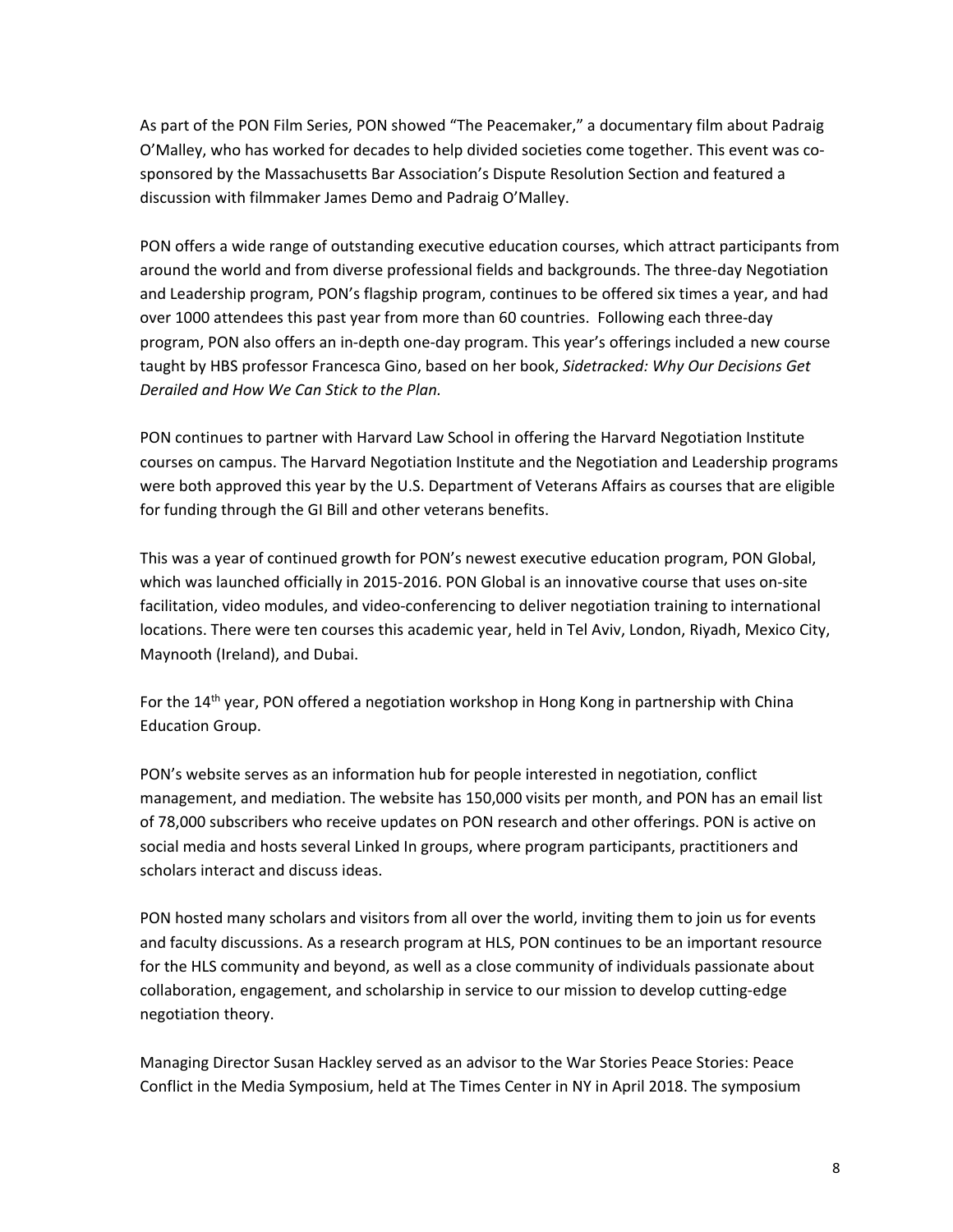brought together conflict resolution experts and journalists to discuss: In a world of rampant violence, why aren't we talking more about nonviolent solutions to conflict?

Assistant Director James Kerwin is serving as president of the New England chapter of the Association for Conflict Resolution.

#### 2. Research, Scholarship and Project Activities

#### **A. Areas of Inquiry – Research Program's Mission Statement**

Founded in 1983, and based at Harvard Law School, The Program on Negotiation (PON) is a consortium of faculty and students from Harvard University, Massachusetts Institute of Technology, Tufts University and other Boston‐area schools. As a dynamic, interdisciplinary research center dedicated to improving the theory and practice of negotiation and dispute resolution, PON draws from numerous fields of study, including law, business, government, psychology, economics, anthropology, the arts, and education. Through its projects and activities, PON encourages new thinking in negotiation theory, increases public awareness of successful conflict resolution processes, nurtures the next generation of negotiation scholars and teachers, provides a forum for the discussion of ideas and practices, and connects the discussion of conflict resolution with current events and real‐world contexts.

PON oversees a number of faculty-led research projects and initiatives. These include: Harvard Negotiation Research Project (HNRP); Harvard Negotiation Project (HNP); the American Secretaries of State Project; the Great Negotiator Study Initiative; Middle East Negotiation Initiative (MENI); MIT‐Harvard Public Disputes Program; Program on Negotiations in the Workplace; the PON Research Seminar and Research Lab; and the Leadership and Negotiation Initiative. A brief description of each project is below, including recent developments.

#### **B. Projects / Research & Scholarship**

#### **i. Harvard Negotiation Research Project**

The goals of the Harvard Negotiation Research Project (HNRP) include strengthening the theoretical underpinnings and empirical scholarship related to negotiation and dispute resolution, and developing the practical tools that translate theory into practical processes for parties engaged in conflict. Recently HNRP has focused on the limits of negotiation and the challenge of making wise decisions about whether to negotiate or resist; and ethnic conflict in divided societies. Professor Robert H. Mnookin of Harvard Law School is Chair of the Harvard Negotiation Research Project.

#### **a. American Secretaries of State Project**

With James Sebenius (Harvard Business School) and Nicholas Burns (Harvard Kennedy School), Professor Mnookin has continued the project, American Secretaries of State: Diplomacy, Negotiation and Statecraft (SOSP). The three faculty members are interviewing and filming each of the former Secretaries, analyzing some of their most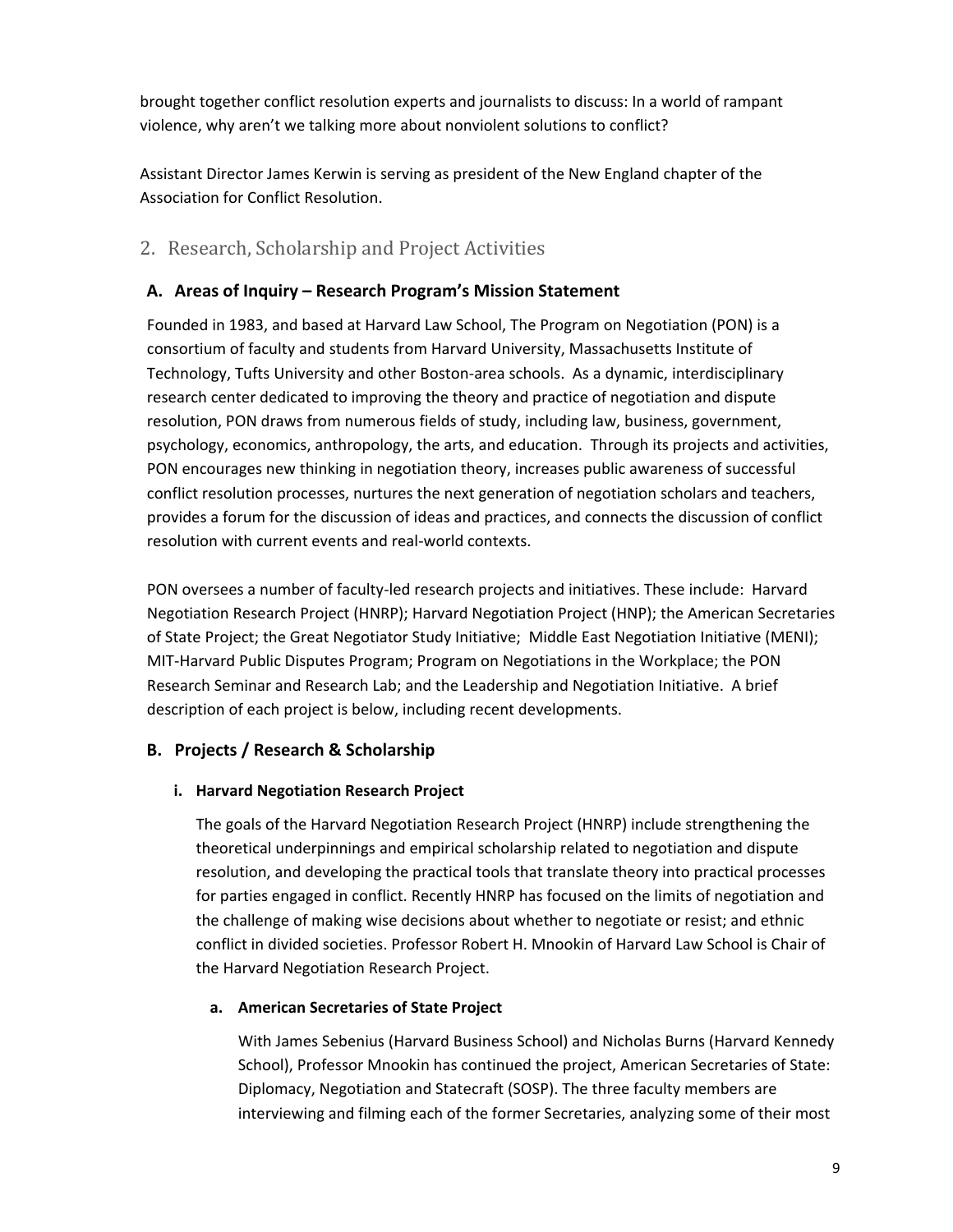important negotiations. Professors Sebenius, Burns and Mnookin completed *Kissinger the Negotiator: Lessons from Dealmaking at the Highest Level*, a book about Henry Kissinger's approach to negotiation. This year they also completed contractual negotiations with WGBH for the creation of a three‐part public television series. With the work on *Kissinger the Negotiator* complete, the effort will shift to producing a book on American diplomacy from Kissinger to Kerry that will synthesize the insights of all of the Secretaries of State on diplomacy, negotiation and leadership. Additional information on this research project can be found on page 15.

#### **b. Great Negotiators, Effective Diplomacy, and Intractable Conflicts**

Related to the American Secretaries of State Project, Professors Mnookin, Burns, and Sebenius offered the course, "Negotiation and Diplomacy," that explores what we can learn from studying great negotiators and diplomats grappling with some of the world's most challenging problems. The course investigates how modern diplomacy and negotiation can effectively address seemingly intractable international conflicts and overcome barriers to agreement in civil wars, interstate conflicts, and in trade and finance. Drawing on in‐depth cases from global politics and business, the course develops diagnostic and prescriptive characteristics of effective negotiation and diplomacy as tools of political, military, economic and financial statecraft. The course is one of the first of its kind in Harvard's history to include students from the Kennedy, Law and Business schools.

#### **c. Negotiating Jewish Identity in Contemporary America**

How can negotiation theory contribute to better understanding and resolution of the variety of conflicts facing individuals, families, and American communal organizations relating to Jewish identity? Professor Mnookin taught a new course, "Jewish Identity in Contemporary America" in the fall of 2017. He spent much of the academic year completing a draft of a book on Jewish identity in America. In June of 2018, Professor Mnookin was invited to participate in the Philosopher's Conference of the Hartman Institute in Jerusalem that explored issues of Israel's relationship with the Jewish diaspora – especially America. Mnookin made a presentation relating to his work on identity.

#### **ii. Harvard Negotiation Project**

The mission of the Harvard Negotiation Project (HNP) is to improve the theory and practice of conflict resolution and negotiation by working on real world negotiation and conflict intervention, theory building, education and training, and writing and disseminating new ideas. Professor James Sebenius, who serves as vice‐chair for Practice‐Focused Research at PON, is Director of the Harvard Negotiation Project. The PON Executive Committee (of which he is a member) oversees HNP and its affiliated research initiatives.

Professor Sebenius leads HNP's Great Negotiator Study Initiative (and has chaired PON's Great Negotiator Award Program since 2001). He oversees the process of seeking faculty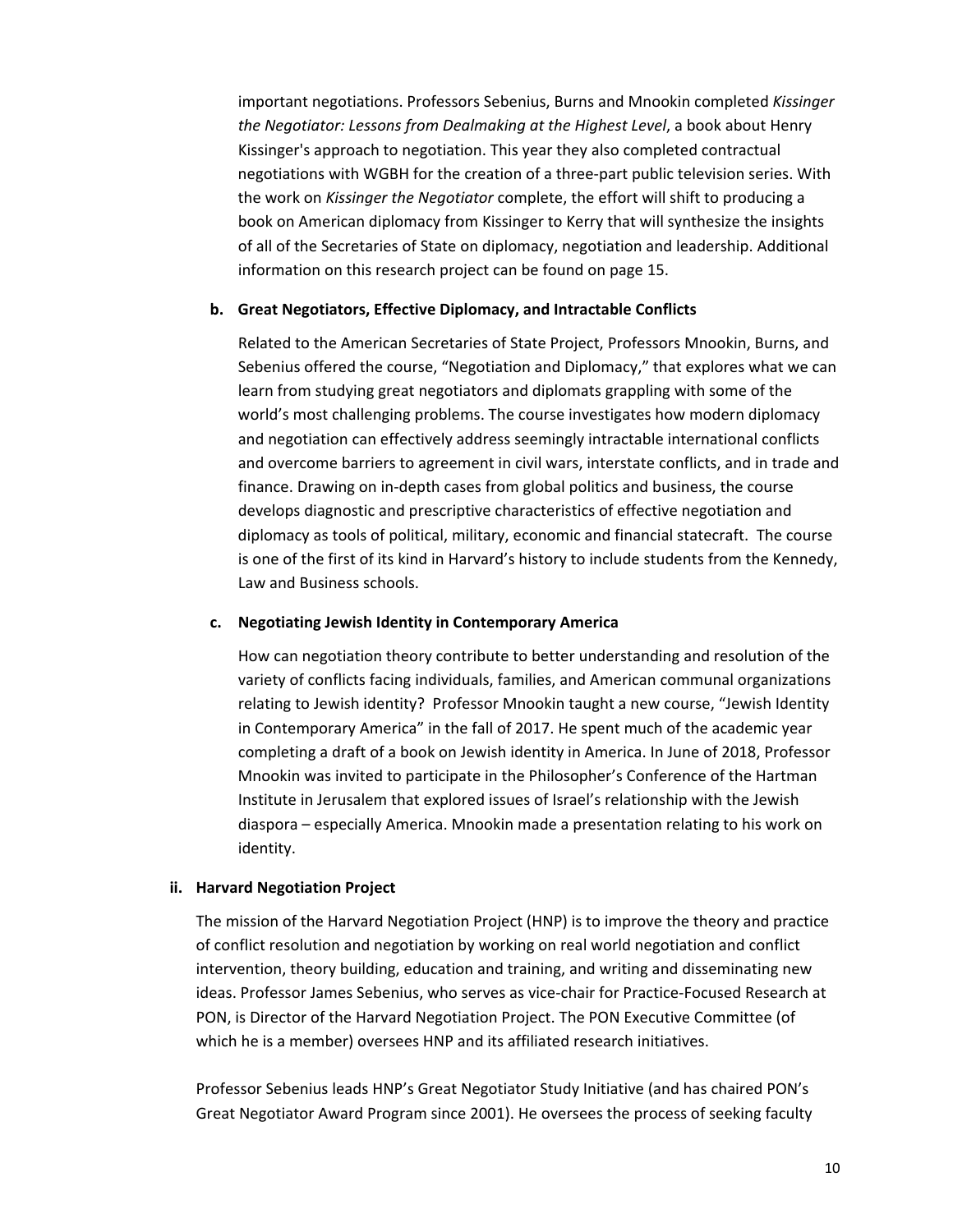input on potential Great Negotiator awardees and works with a faculty subcommittee to vet potential candidates based on established criteria. In September 2017, President Juan Manuel Santos of Colombia was given the 2017 Great Negotiator Award at an event at Harvard Law School. For additional information on this year's Great Negotiator Award program, see page 25.

Professor James Sebenius co‐leads the American Secretaries of State Project (SOSP) with Professor Mnookin, HLS, and Professor Nicholas Burns, HKS. Additional details on this project are included on page 15. In conjunction with this project, Sebenius served as the primary author of *Kissinger the Negotiator: Lessons from Dealmaking at the Highest Level*, co-authored with R. Nicholas Burns and Robert H. Mnookin (New York: HarperCollins, 2018).

HNP continues to work on a variety of activities with a Middle East focus, including the academic activities of the Abraham Path Initiative, of which Professor Sebenius is the academic advisor. He also serves as the academic advisor to the Negotiation Strategies Institute (formerly the SHADES Negotiation Program) that intensively trains and works with senior Israelis, Palestinians, and international diplomats posted to the region. HNP also works in conjunction with PON on activities associated with the Middle East Negotiation Initiative (MENI). For additional information on MENI activities, please see page 16.

HNP oversees the Korea Negotiation Initiative, a research project devoted to exploring the obstacles to a negotiated resolution of the Korean nuclear crisis. Particular focus is placed on identifying potential set up moves that would make productive negotiation possible, identifying areas for mutual gain, improving communication channels for reducing the risk of inadvertent war, and exploring the potential role for third parties, informal and official, in facilitating a resolution. Professor James Sebenius serves as Academic Sponsor and Dr. William Ury is the Research Director. In Spring 2018, the Korean Negotiation Initiative organized a talk by William Ury on the negotiations between the US and North Korea. (See page 31) In addition, work has begun on two scholarly articles, one focused on the research questions mentioned and the second on the process of informal "Track 1.5" conversations.

Additionally, HNP continues to sponsor the Harvard China Negotiation Initiative, collaborating with a number of faculty members who have found public and private negotiations with China‐related aspects to be of special interest.

Two existing initiatives that continue under HNP are the Harvard International Negotiation Program, directed by HLS Lecturer on Law and HMS Assistant Professor Daniel Shapiro, and the Global Negotiation Initiative, co-founded and led by William Ury, Distinguished Senior Fellow.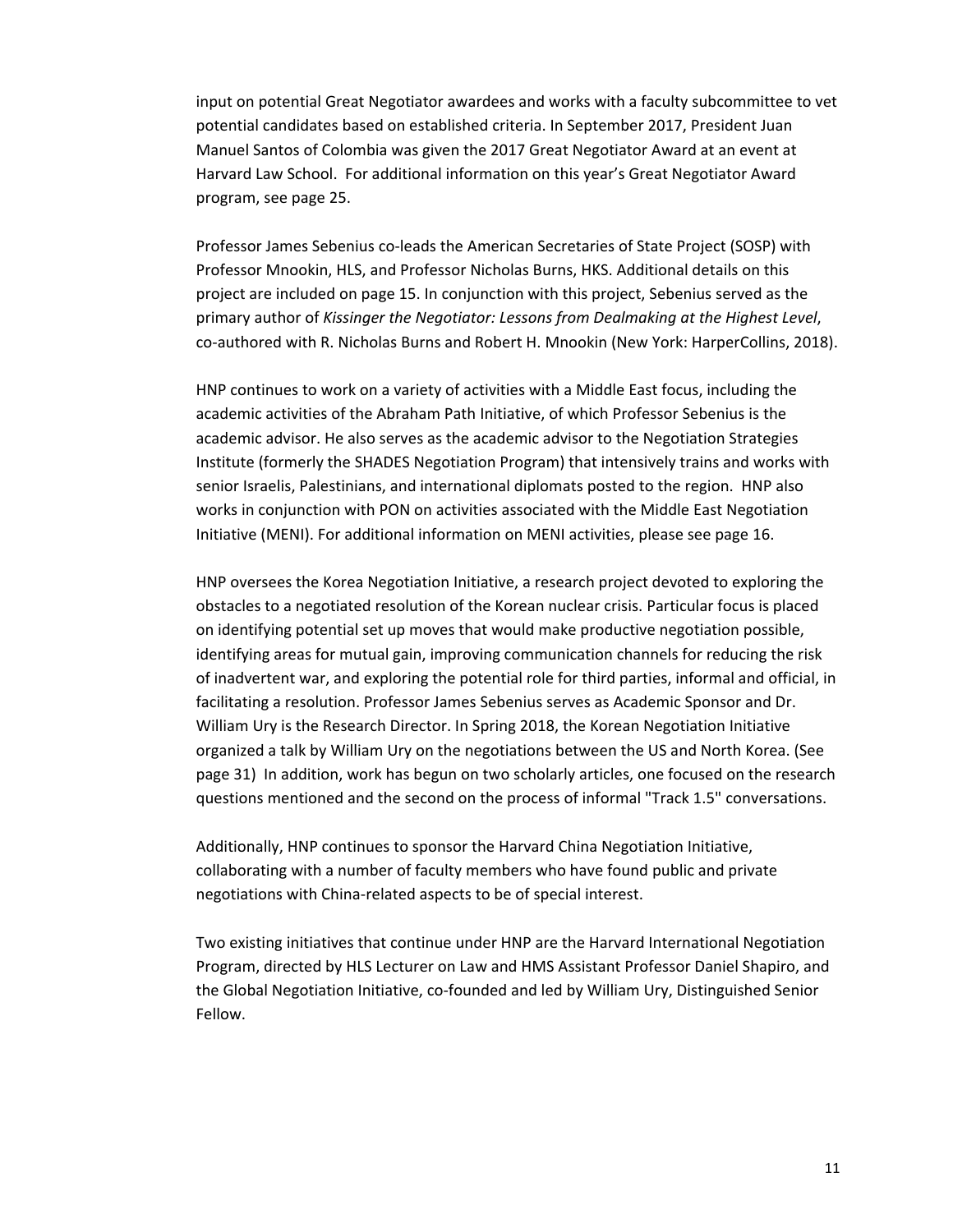#### **a. The Harvard International Negotiation Program**

During the 2017‐2018 academic year, the Harvard International Negotiation Program (INP) continued to create and disseminate tools to help people across sectors understand and negotiate the emotional and identity‐based roots of conflict. This work included several interrelated categories: Scholarship & Engagement, Teaching & Mentorship, and Curriculum Development.

#### Scholarship & Engagement

INP launched a new research project, the Systemic Dialogue Initiative, to examine psychological methods for curating dialogue for action in complex multi‐stakeholder conflicts. Activities have included conceptualizing processes for enhancing multi‐ stakeholder dialogue and building a theoretical foundation to account for the emotional, identity‐based, and structural asymmetries that often complicate such dialogue. This research is being conducted in cooperation with a team of graduate and undergraduate researchers.

INP has continued its mission of research into ways to expand tribal consciousness toward constructive ends in emotionally charged conflicts. INP affiliate Dr. Bruce Shackleton, HMS, has joined with Harvard scholar Frank White and Dan Shapiro to construct theory and produce an academic article examining the relationship between the *tribes effect* (a concept Dr. Shapiro coined and elaborates on in *Negotiating the Nonnegotiable*) and the *overview effect* (a concept Frank White coined in his classic book *The Overview Effect)*. INP affiliate Dr. Steve Nisenbaum, HMS, has joined with Madeleine Weiss to work on a book building a novel bio‐evolutionary theory of human relations, which Nisenbaum has labeled *homo negotiander*. Shapiro also published an article articulating theoretical and practical principles for negotiating issues deemed sacred.

In another new research stream, Shapiro has partnered with Mikhaila Fogel, a Harvard College graduate now working as a policy advisor within the US Senate, on development of an index for measuring societal resilience in this era of political and social divisiveness.

INP continues to work with a variety of local and global partners to build and spread theory and frameworks on negotiation. Dr. Shapiro was selected as a 2017 Arthur Vining Davis Fellow from a "competitive field of nominees who are national leaders with diverse backgrounds" (AVDF website), and he developed and moderated several in-depth panel discussions at the World Economic Forum in Davos, examining political, social, and spiritual dimensions to bridging societal divides. His session with Sir Lawrence Freedman of King's College examined the future of war, while another session with leaders from across twelve religious faiths investigated the role of values in promoting peace. Shapiro delivered a short presentation at the YaLa Online Peace Conference that also included Ban Ki Moon, Desmond Tutu, and others, and he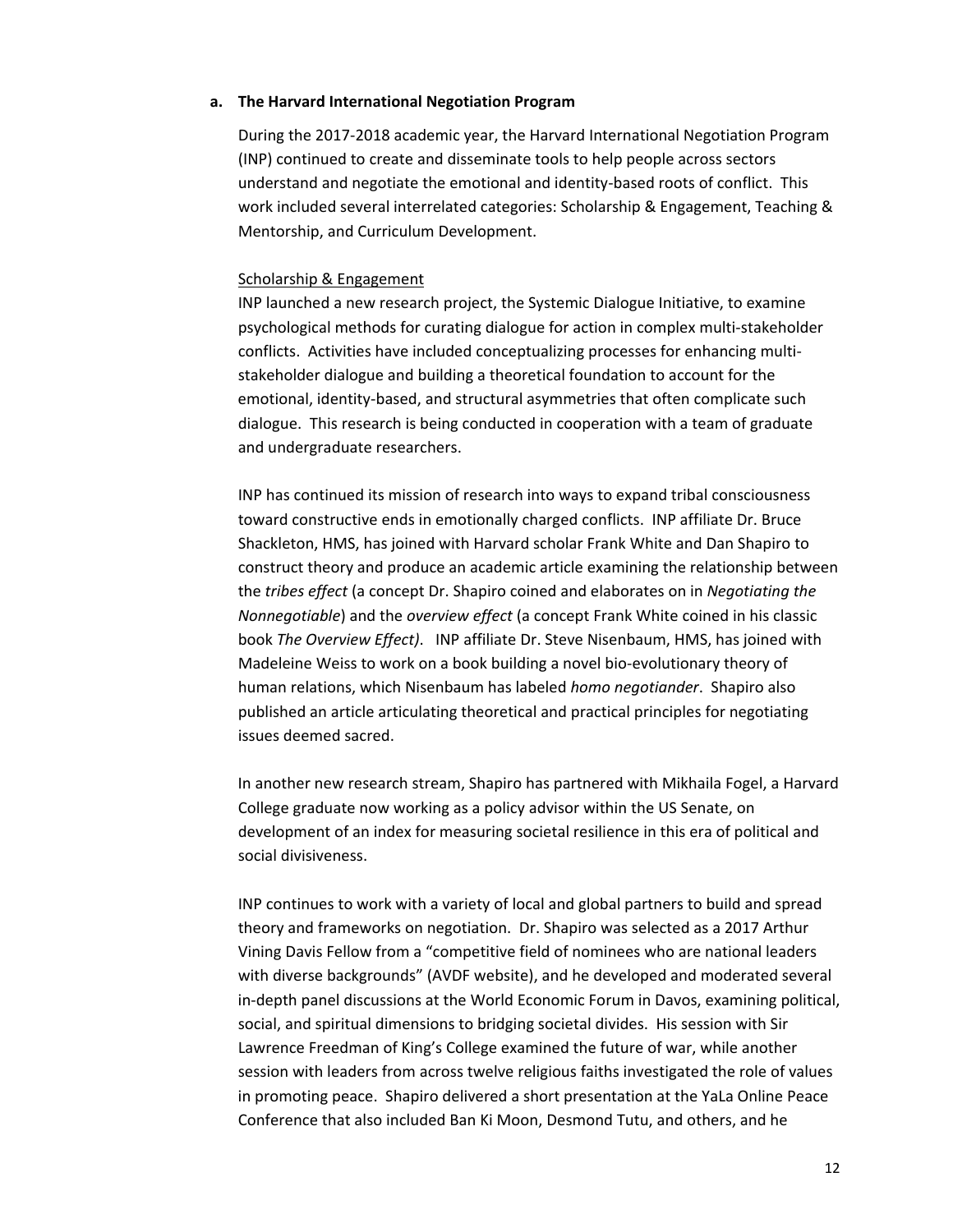presented a program on the psychology of negotiation to SIKT, the leadership program under the auspices of HRH Haakon of Norway.

INP has sought to bring psychological research to bear on efforts for promoting anti‐ violence in United States school systems. After the massacre of students at the Marjory Stoneman Douglas High School, Shapiro initiated a student‐led project to explore empirically‐based methods for preventing school‐based violence. Students from the Harvard College International Negotiation Program joined with global health students, in cooperation with the Harvard Global Health Program, to conceive of a plan of action for research and advocacy.

#### Teaching & Mentorship

INP continues to advance the Harvard Negotiation Project's commitment to "spreading the skills of negotiation." Shapiro teaches one of the most highly‐rated courses at Harvard College, in which students study the psychology of conflict resolution, and he has led numerous PON executive education seminars in Cambridge, MA, as well as PON Global conference sessions for participants in Riyadh, Jeddah, and Tel Aviv.

Through the Negotiation Strategies Institute, of which HNP is the academic sponsor under the leadership of Professor Jim Sebenius, Shapiro developed and taught a tailored multi‐day negotiation program for diplomats and business executives based in the Middle East. Additionally, an INP team has been developing new teaching material on the role of ethics and conscience in negotiation and conflict resolution; these materials, field‐tested in Global Health and Health Policy 60, are now in the process of being refined for the fall semester.

INP has worked closely with its undergraduate partner organization, the Harvard College International Negotiation Program, on research and curriculum development, and the club organized several well‐attended dinner events with leading negotiation scholars. INP mentored student group leaders and has provided intellectual and organizational support.

#### Curriculum Development

INP continues to build a variety of pedagogical resources to help people better address deeply entrenched conflicts implicating identity. Two major curricula under development are the Tribes Exercise® Guidebook, which includes a manual and video to support facilitation of the Tribes Exercise® (described in *Negotiating the Nonnegotiable*) and a curriculum for teaching students how to address identity‐based polarizations.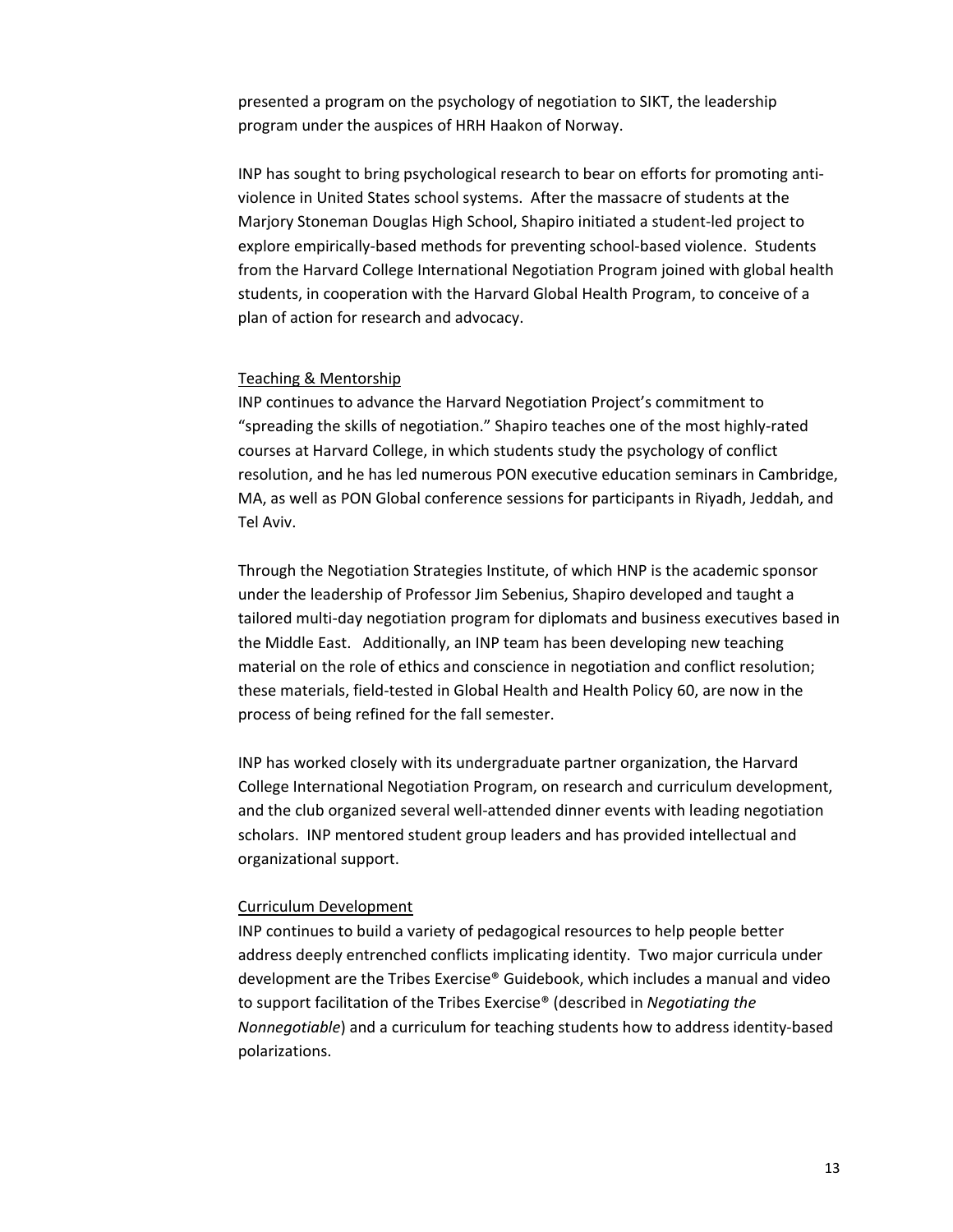#### **b. The Global Negotiation Initiative**

The Global Negotiation Initiative (GNI), co-founded by Dr. William L. Ury and Dr. Joshua N. Weiss, bridges theoretical academic research with practical negotiation work. Both Ury and Weiss work in various conflict areas around the world conducting trainings, facilitating workshops, and advising negotiation teams. GNI works in close partnership with the Abraham Path Initiative (API), which seeks to inspire and support the opening of a permanent cultural route of pilgrimage and tourism retracing the footsteps of Abraham in the Middle East. GNI oversees academic research on the Path's development, which has grown to span over 2000 km across the Middle East. Both Ury and Weiss serve on the Board of Directors of API.

GNI is focusing on the development of the Abraham Path and using it in a number of creative and innovative ways. While they continue to encourage faculty and students to travel the path, they are also reaching out to other groups. One such project is a burgeoning partnership with the United Nations Institute for Training and Research (UNITAR) to train diplomats along the path.

Another project that Dr. Weiss is working on in conjunction with UNITAR is a negotiation conference in Geneva. This conference will be mobile in nature and be held at three different historical places in Geneva related to negotiation. Diplomats and other negotiation professionals will take part.

GNI has also launched a new version of the Third Side website —based on Ury's book *The Third Side: Why We Fight and How We Can Stop*— with a more user‐friendly interface. Dr. Weiss and GNI researchers continue to put out new stories in a monthly blog on Third Side actions around the world. To view the blog please visit: http://thirdside.williamury.com/category/fresh‐off‐our‐press/

Dr. Ury's work over the past year includes:

- Carrying out action research on the obstacles to a negotiated resolution of the Korean Nuclear Crisis and ways to overcome them. He presented a lecture and led a discussion on the subject at Harvard Law School in April 2018.
- Serving as a senior negotiation advisor to Colombian President Juan Manuel Santos on the peace process. He helped bring President Santos to the Program on Negotiation, which presented him with its Great Negotiator Award.
- Continuing to reflect on these experiences and discern the relevant lessons for mediation theory and practice.
- Giving a keynote speech in October 2017 on "Mediation: What's Next?" at the Southern California Mediators Association, which bestowed Ury with the Cloke‐ Millen Peacemakers' Award.
- Leading a one‐day *The Art of Saying No* Executive Education Seminar at PON in December 2017.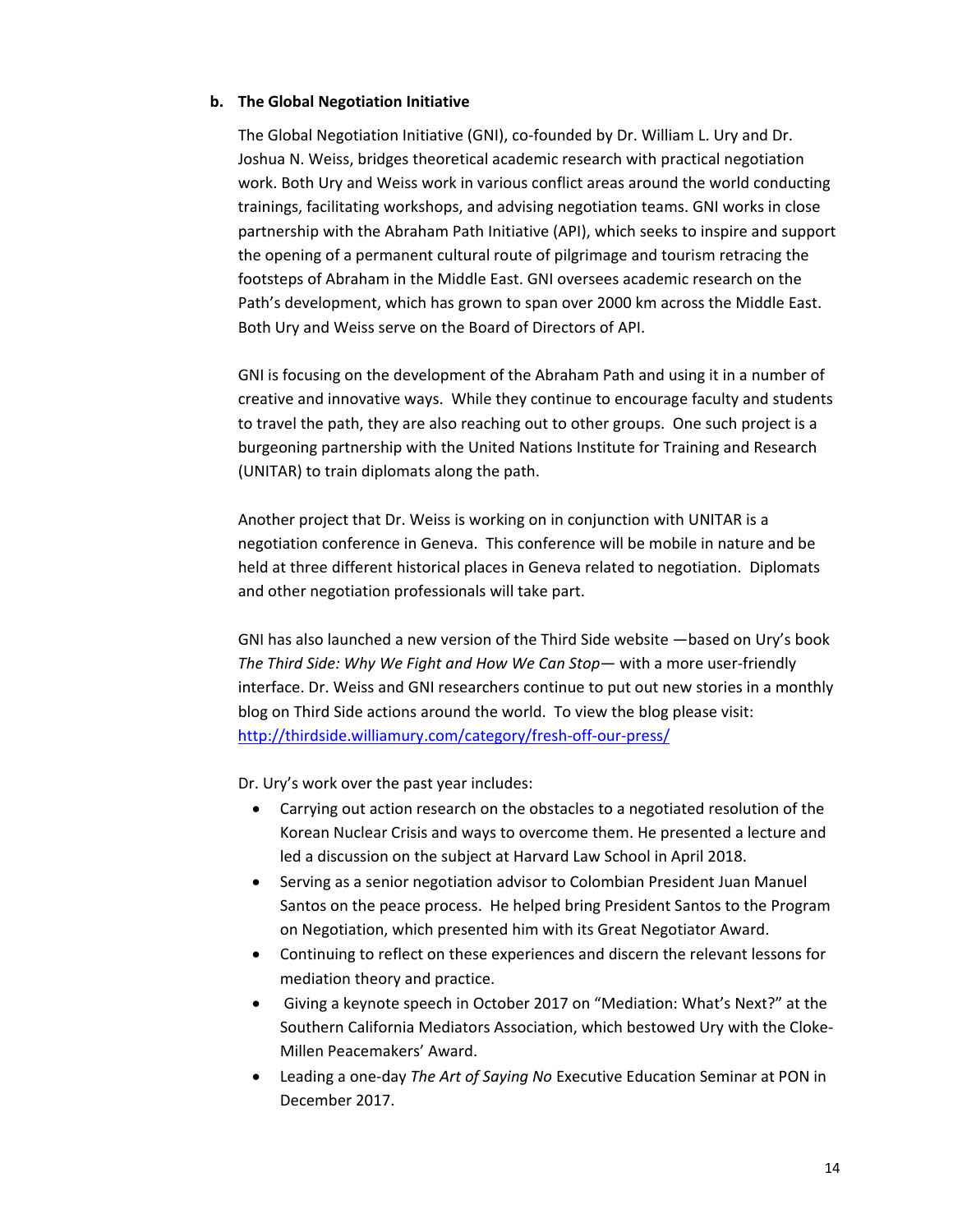Giving a keynote speech in May 2018 on "Mediation and the Common Good" in the Scottish Parliament at the annual meeting of the International Academy of Mediators (IAM). Ury also gave a one‐day master class in mediation. Ury received a Lifetime Achievement Award from the International Academy of Mediators, as well as an honorary doctorate from the University of Edinburgh.

Dr. Weiss's activities included the following:

- Working on a new book, with colleague Gregg Relyea, that is part of a series which began last year with the title *Trouble at the Watering Hole*. The new book, *Bullied at the Watering Hole*, will provide children 5 to 10 years old with a story about bullying and three different endings on how to deal with it.
- Publishing a monthly blog on the nexus between leadership and negotiation, which can be found here: http://bpumln.blogspot.com/
- Wrote a review of *Real Leaders Negotiate* for the *Negotiation Journal.*
- Wrote an article in *Smart Manager* about creativity in negotiation.
- Presented at various conferences, including at Leeds University in the UK and University of Geneva.
- Presented with Leon McCarron at Harvard University on the Abraham Path and Mr. McCarron's journey.

#### **iii. American Secretaries of State Project**

The American Secretaries of State Project (SOSP) aims to synthesize the insights of all living American Secretaries of State on diplomacy, negotiation, and leadership. This initiative is co-chaired by Professor Nicholas Burns of Harvard Kennedy School, Professor Robert Mnookin of Harvard Law School, and Professor James Sebenius of Harvard Business School. SOSP has unique interdisciplinary scope and significant potential for a lasting intellectual impact on the Harvard community and scholars around the world studying diplomacy and negotiation.

The SOSP's faculty directors have had unprecedented access to the former Secretaries of State, conducting multi‐hour, video‐taped interviews with former Secretaries Henry A. Kissinger, George P. Shultz, James A. Baker III, Madeleine Albright, Colin Powell, Condoleezza Rice, and Hillary Rodham Clinton.

Central to the SOSP research approach is the marriage of scholarship and practice, with the leading scholars of negotiation interviewing the preeminent practitioners of diplomacy. The SOSP faculty and staff have supplemented these findings with in‐depth research using primary and secondary sources to provide context and insights into the dynamics of diplomacy and negotiation at the highest level. In addition to conducting private interviews, professors Burns, Mnookin, and Sebenius conduct video‐taped conversations before large audiences, thus enriching Harvard's intellectual environment.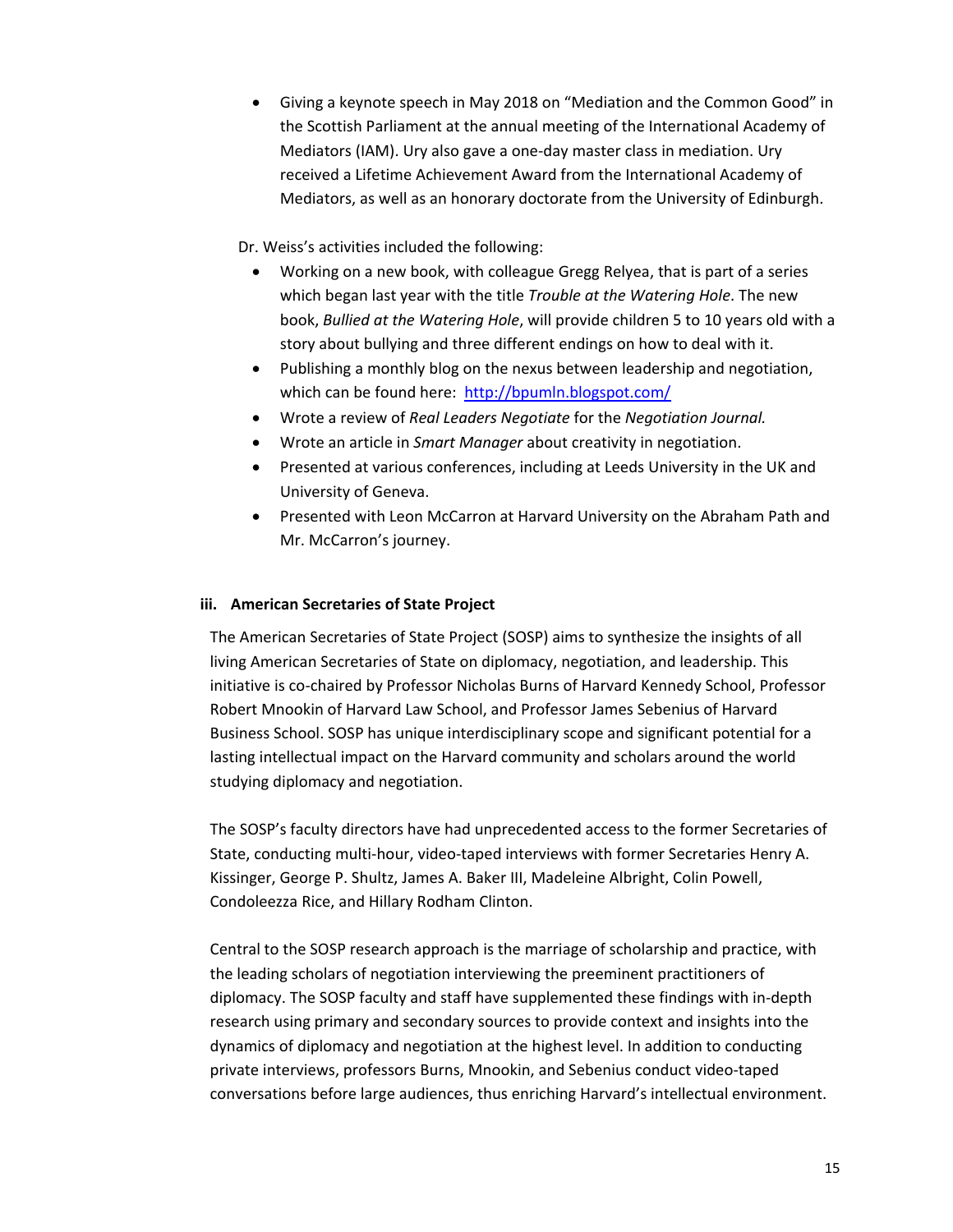To bring even greater topical breadth and depth to these interviews, Dr. Eugene Kogan, SOSP Research Director, has also interviewed critical participants who assisted the Secretaries of State with their negotiations, including John Negroponte, a former assistant to Secretary Henry Kissinger, William Smullen, former chief of staff to General Colin Powell, and others.

The SOSP inspired the creation of a new course, "Negotiation and Diplomacy," co‐taught by professors Burns, Mnookin, and Sebenius in the Spring of 2018, which explores the ways in which modern diplomacy and negotiation can achieve agreements in civil wars, interstate conflicts, trade, and finance. The course is one of the first in Harvard's history to include students from the Kennedy, Law, and Business schools.

Professors Sebenius, Burns and Mnookin have also co-authored their first book (led by Sebenius as principal author), *Kissinger as Negotiator: Lessons from Dealmaking at the Highest Level* (HarperCollins, 2018), in which they synthesize the key aspects of Henry Kissinger's approach to negotiations.

#### **iv. The Middle East Negotiation Initiative (MENI)**

The Middle East Negotiation Initiative (MENI) co‐sponsors activities relating to the Middle East and supports faculty research efforts relating to the region. Professor Robert Mnookin oversees this work with significant involvement by Professor James Sebenius, Senior Fellow Shula Gilad, Managing Director Susan Hackley, and others.

In October, PON organized a public talk with Dr. Abdelmonem Said Aly of Egypt, to provide a forum for an in-depth discussion on current events in the region. The title of the talk was "Risks and Opportunities for an Arab‐Israeli Peace." Dr. Said Aly is Chairman of the Board, CEO, and Director of the Regional Center for Strategic Studies in Cairo, and CEO of the Board of the Al Masry Al Youm Publishing House. The talk was moderated by Professor James Sebenius.

On March 28, 2018, as part of the PON Film Series, MENI presented a film screening of the award winning movie "*Sand Storm,"* which was followed by a discussion on "Bedouin Women Negotiating Change in Israel: Gender, Patriarchy, Tradition, Land, and State." Preceding the special screening, Negev resident and Bedouin Dr. Safa Abu Rabia, a Postdoctoral Fellow, Anthropology Department, Harvard University, presented a contextual backdrop to the lives of Bedouin women in unrecognized villages in southern Israel. Following the screening, Dr. Kessely Hong, Lecturer in Public Policy at Harvard Kennedy School, and Dr. Abu Rabia discussed the ways in which people in a tradition‐ bound culture come in conflict with modernity and opportunities and how women must come up with new strategies to negotiate multi‐faceted challenges relating to rules created by men, by their elders, and by the larger Israeli society, represented by the government.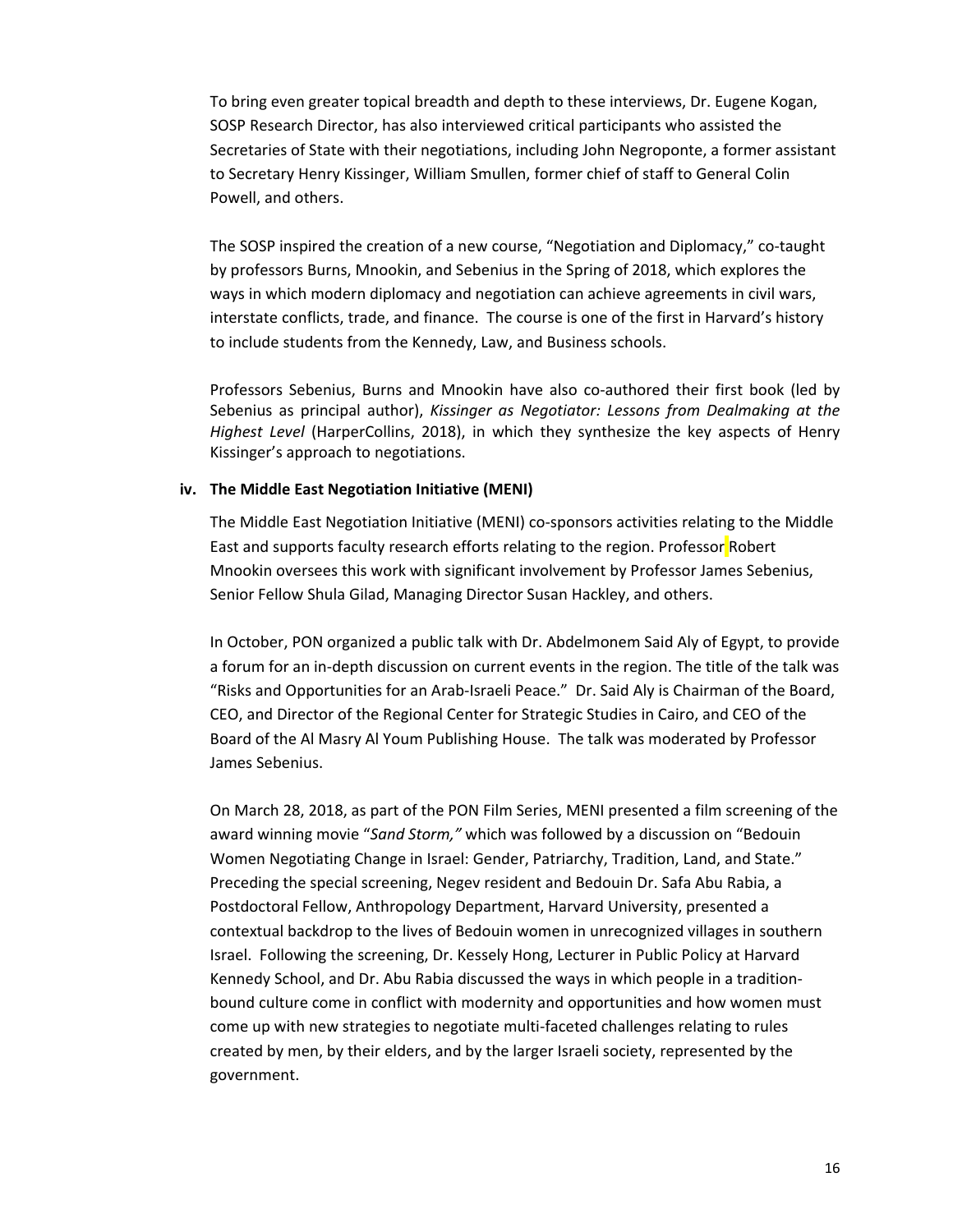On April 13, 2018, MENI sponsored a panel on "Promoting Peace at a Time of Stagnation." The panel was moderated by James Sebenius, Gordon Donaldson Professor of Business Administration, Harvard Business School. The two panelists, Nadav Tamir, Director of International Policy and Government Affairs, Peres & Associates Global Advisory Ltd., and Nimrod Goren, Founder and Head of Mitvim, The Israeli Institute for Regional Foreign Policies, discussed the current state of affairs in the Middle East as it relates to Israel, the Palestinian Authority and the United States, with a focus on challenges and barriers to a peaceful resolution. They shared their thoughts about steps that different international actors can take to promote the peace process and block irreversible moves that will render agreements impossible.

Under Professor Sebenius' supervision, Dr. Shula Gilad is writing a paper comparing two programs – IPNP (Israeli Palestinian Negotiating Partners) and Shades Negotiation Program – both based on joint negotiation learning.

With Professor Larry Susskind's oversight, Dr. Shula Gilad and Dr. Hussein Tarabieh are writing a "Case Study of the Land Dispute between Sakhnin and Misgav."

#### **v. MIT‐Harvard Public Disputes Program**

The MIT‐Harvard Public Disputes Program team (PDP) continues its research and public outreach efforts. PDP is focusing on Science Diplomacy (in conjunction with Prof. Paul Berkman at the Fletcher School of Law and Diplomacy at Tufts) and on Cyber‐Security of Critical Urban Infrastructure. Dr. David Fairman and Mr. Patrick Field continue to serve as Associate Directors of PDP while Mr. Takeo Kuwabara continues as PDP Program Manager. Professor Lawrence Susskind, Vice‐Chair of PON and Ford Professor of Urban and Environmental Planning at MIT, continues as Director of PDP.

Projects for the 2017‐2018 academic year included:

#### Sacred Lands Project:

The Sacred Lands Project (SLP) of the MIT‐Harvard Public Disputes Program explores the idea of sacred lands disputes as a subset of public conflicts. The project is headed by Susan Podziba, a Visiting Scholar at MIT's Department of Urban Studies and Planning with the help of Dr. Lucy Moore, one of America's most experienced mediators of sacred land disputes. Podziba published "Mediating Conflicts over Sacred Lands" in *Conflict Resolution Quarterly*, Volume 35, No. 4, summer 2018, pp. 383‐391.

#### Continuation of the Water Diplomacy Program:

Jointly with MIT and Tufts University, PDP co‐organizes train‐the‐trainer Water Diplomacy Workshops around the world. The workshops build on the Water Diplomacy Framework presented in *Water Diplomacy: A Negotiated Approach to Managing Complex Water Networks* (Resources for the Future, 2012), written by Professors Shafiqul Islam and Lawrence Susskind (www.waterdiplomacy.org).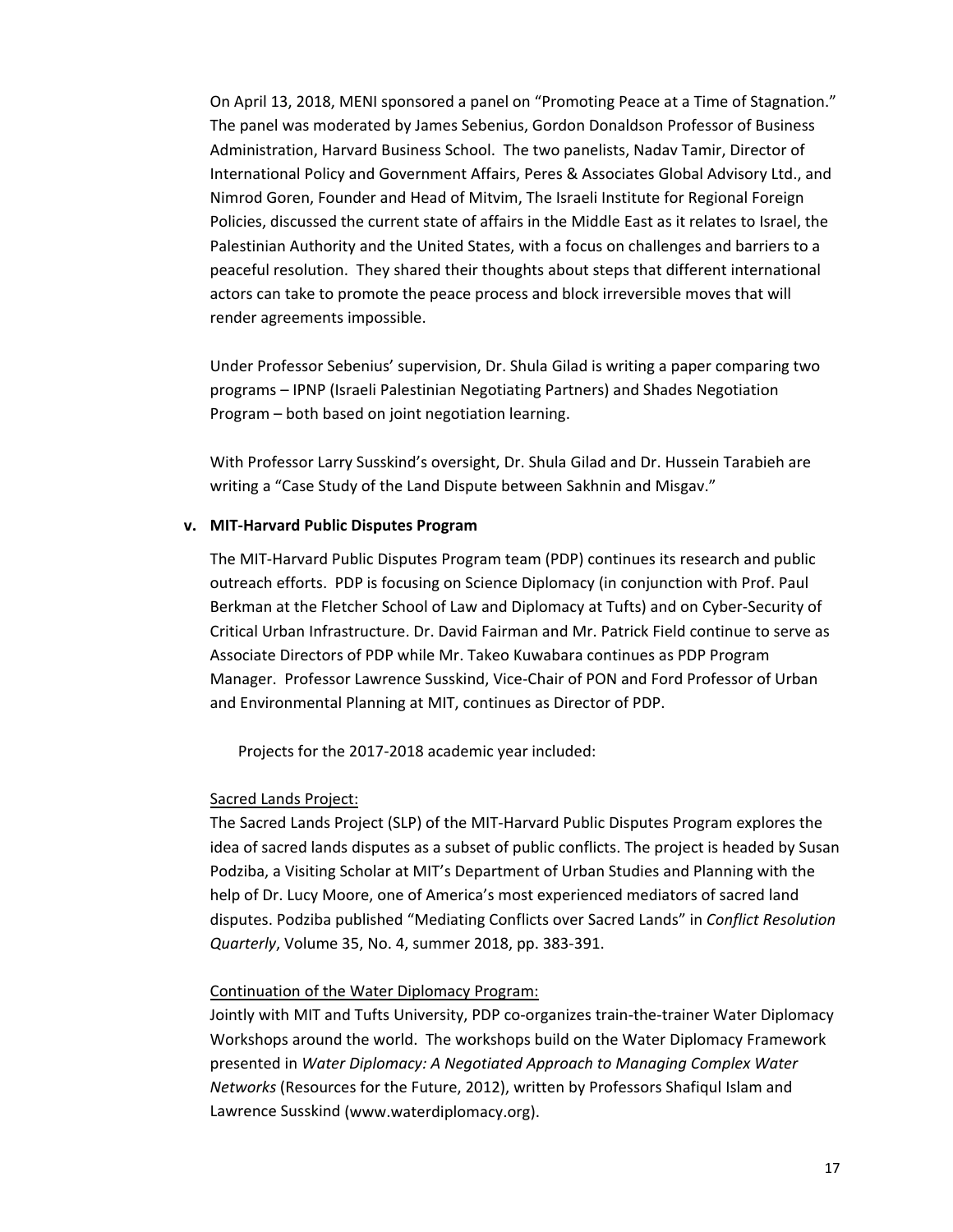#### Continuation of US‐Mexico Water and Energy Negotiations:

Dr. Bruno Verdini, a lecturer at MIT, continues to lead the research effort examining recent conflicts over expansion of renewable energy production in Mexico. This is a multi‐ year project funded by the Mexican government. It involves multiple rounds of negotiation training for senior government, industry and civil society officials. In the past year, MIT Press published Dr. Verdini's book: *Winning Together: The Natural Resources Negotiation Playbook***.**

#### Science Diplomacy:

In conjunction with the Center for Science Diplomacy at Tufts, and with help from the student science diplomacy clubs at Harvard, MIT, Brandeis and Tufts, PDP offers a two day Science Diplomacy Workshop for Boston‐area doctoral students writing dissertations in a range of science and social science departments. The goal is to help these students augment their dissertations to take account of the ways in which their findings might be used to help shape public policy. In 2017, more than 150 doctoral students signed up for the workshop.

#### Cyber‐security of Critical Urban Infrastructure

With financial support from the Internet Policy Research Initiative at MIT, Professor Susskind, with help from faculty colleagues at MIT's Computer Science and Artificial Intelligence Laboratory (CSAIL), MIT's Sloan School of Management, and MIT doctoral student Gregory Falco, is preparing a cyber guidebook for navigating negotiations with attackers of urban infrastructure. Working with urban infrastructure managers they have simulated attacks to inform a dialogue with infrastructure managers from various parts of the United States (urbancyberdefense.mit.edu).

#### **vi. Program on Negotiations in the Workplace**

Faculty and affiliates of the Program on Negotiations in the Workplace Project have been active in research and intervention work as it concerns gender in the workplace. Simmons Professor emerita Deborah Kolb and HBS Professor Kathleen McGinn are co‐directors of the project.

With partners in several organizations who are committed to moving more women into leadership, Kolb employs a second generation gender bias perspective (See Ibarra, Ely & Kolb, "Unseen Barriers", HBR, 2013) to analyze the various ways that subtle gender bias creates barriers to success for different groups of women. These barriers include a maternal bias, implicit bias in hiring, evaluation, and promotion, conceptions of an 'ideal worker' who is available 24/7, lack of mentors and sponsors, the burdens of role overload and expectations of invisible work. By connecting data from the organization with research studies, leaders collaborate to create 'small wins' that hold significant promise of change. In Kolb's work on Women's Leadership Development Programs, there is always a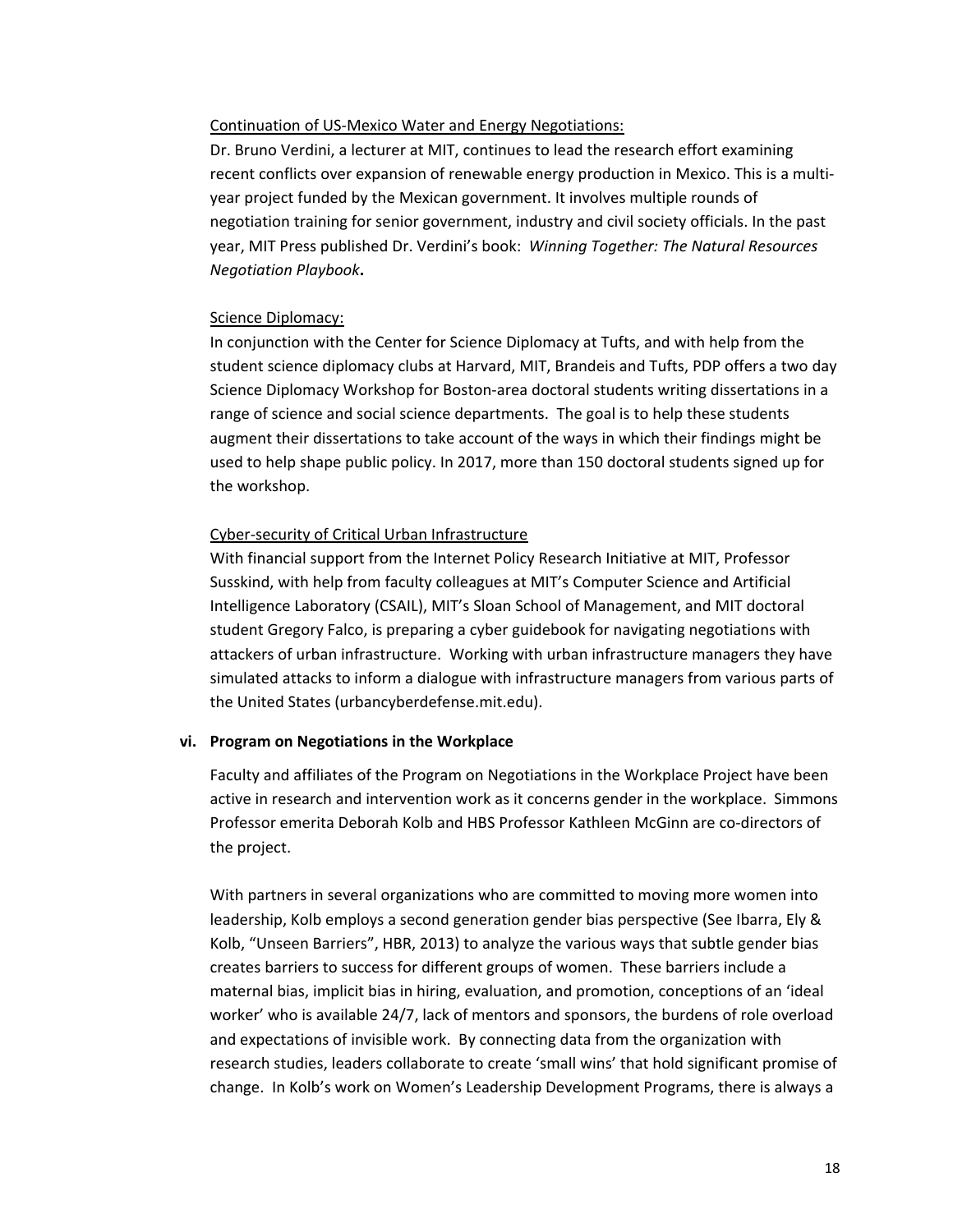connection made between individual development and change in the organization. Negotiation is the mechanism through which these changes occur.

Kolb worked with the US Embassy in Sarajevo to bring her work on gender and negotiations to Bosnia in early 2018. The workplace in this setting was the parliamentary parties; Kolb worked with women party members who were seeking to negotiate for more authority and more visibility in their parties. More specifically, the goal was to get more prominent places on the ballot for women and to secure the resources and media exposure to support their candidacies. Kolb and her Bosnian colleagues are writing a paper that analyzes this experience and the lessons learned.

Kolb and Jessica Porter's article "Power at Work in Negotiation: Moves and Turns" was published in the *Negotiation Desk Reference* in 2018. Drawing from their book, *Negotiating at Work: Turn Small Wins into Big Gains*. Kolb and Porter discuss how a 'moves and turns' framework applies in the workplace where negotiators find themselves in a one‐down position. In their discussion, they consider ways that the framework applies in different organizational cultures. In 2019, they will be adapting this work for a new edition of the Desk Reference specifically for practicing attorneys.

Continuing her work with Linkedin Learning, Kolb and her daughter, Elizabeth Kolb Robillard, developed a new program entitled Strategies for Women at Work. Building on their work on women's leadership programs, Kolb and Robillard applied a second generation gender framework to the challenges women leaders can face at work. Using cases from their research, the program outlines how we can negotiate for better opportunities and compensation, get helpful feedback, and create a network of support, among other issues.

In collaboration with Professor Debra Noumair, Teachers College, Columbia University, Kolb continues her work looking at the dynamics of role transitions and negotiations. (See HBR blog, "How to Negotiate for Yourself When People Don't Expect You To.") In their work, Noumair and Kolb look at how behaviors that have served a leader well in the past, can make it a challenge to step up to a more senior and strategic role. What they find is that it is not just the individual leader who has the predisposition to continue old behaviors, but it is that others continue to hold old expectations. They call it having "Velcro" for a role—the congruence between one's predisposition and the expectation of others that create a lock, equivalent to Velcro.

In their forthcoming paper, they introduce a model for identifying what factors contributed to a leader's role lock (Velcro) and how a leader's self‐awareness and capacity for negotiation provide alternative paths forward. By providing a framework for understanding the role lock/Velcro, a leader is able to develop a specific negotiation strategy that takes account of one's predispositions (receptors) and others' expectations (projections).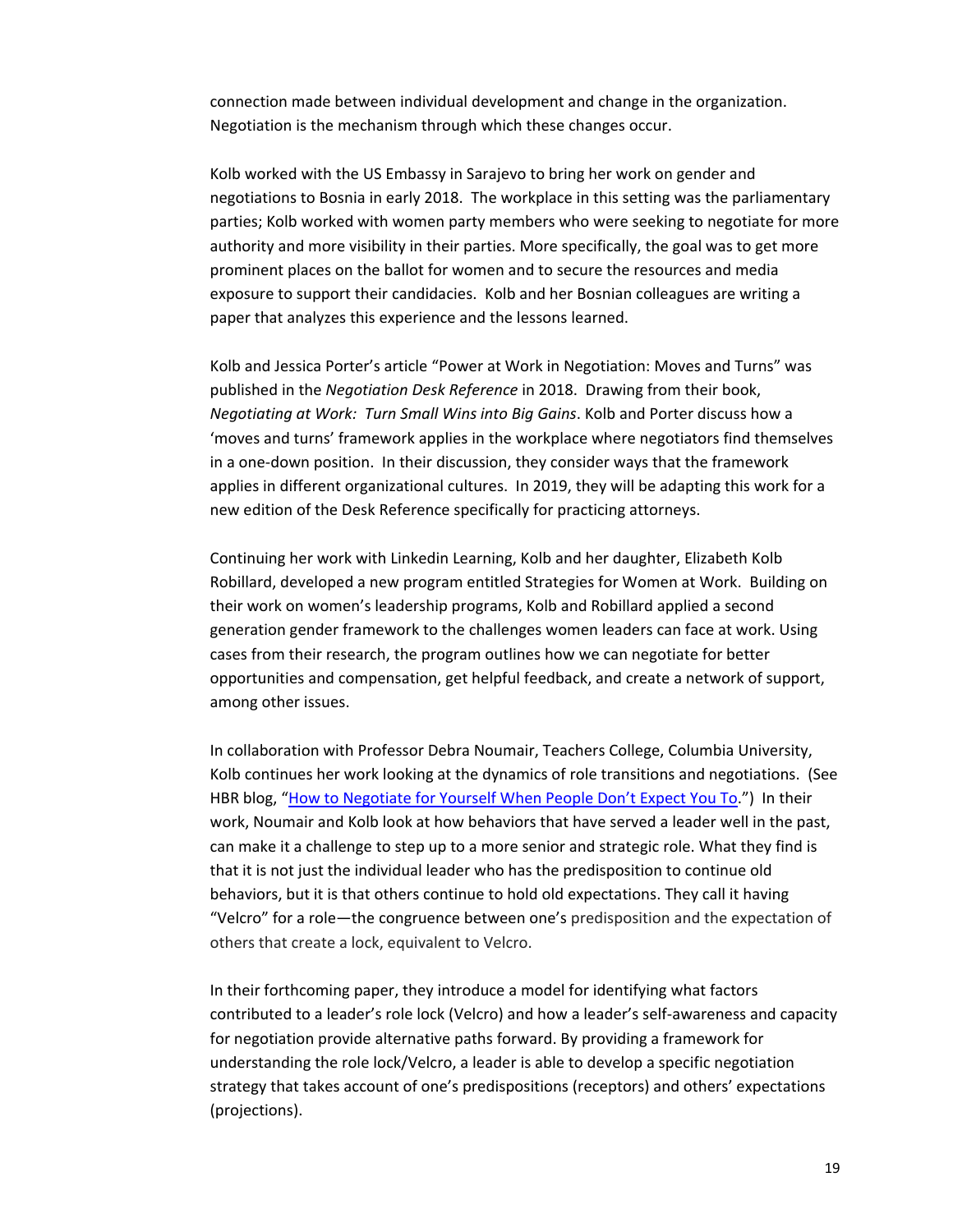With Judith Claire (Boston College), Rachel Arnett (Wharton), Beth Humberd (U Mass, Boston) and Katherine Chen (HBS), Kathleen McGinn revised and resubmitted a manuscript exploring how social class matters in highly successful gender underrepresentation. While prior research recognizes that women struggle to maintain legitimacy for their successes and that self-narratives play a key role in building such legitimacy, theory provides limited insight into how women build legitimacy through their self-narratives. Their findings from an inductive, qualitative study of 40 women who rose to elite levels in corporations or entrepreneurial ventures during the latter half of the 20<sup>th</sup> century, despite considerable underrepresentation by women in similar roles, shed new light on how women narrate their own legitimacy. They build a theoretical framework showing how women legitimate their successes in the face of gender‐based challenges, identifying six discursive legitimation strategies women use to explain and justify success against the odds. They also explore why women differ in the constellations of strategies they present in their self‐narratives. While women universally pull upon multiple discursive legitimation strategies to explain their successes, they find that women's social class origins and the organizational sector in which women ascended, either corporate or entrepreneurial, relate to the discursive strategies women employ in their legitimacy narratives.

McGinn and Eunsil Oh (Harvard, Sociology PhD student) published an article entitled "Gender, Social Class, and Women's Employment" in *Current Opinions in Psychology.* Interactions between class and gender shape women's beliefs and behaviors regarding paid employment. Integrating research on gender and women's employment into current social psychological research on class-based identification with self versus other, this paper explores evidence that class‐based orientations may not be gender neutral. Women, like members of other low power groups, are less likely than men to put self before others and are more likely to endorse interdependent or communal goals, and these gender differences are reflected in women's employment beliefs and choices. Studies reveal how women's experiences at work and at home, while inextricably shaped by class, heighten identification with gender, potentially mitigating, or even reversing, class‐based differences documented in past research. Research is beginning to incorporate gendered experiences in homes and workplaces into studies of social class, deepening our understanding of how power and status in society shapes the distribution of paid and unpaid work.

McGinn, Corinne Low (Wharton), Natalie Bau (U Toronto) and Nava Ashraf (LSE) completed their multiyear field study exploring the role of negotiation skills in girls' schooling and health outcomes. The resulting manuscript is currently under review. In a randomized controlled study conducted in 41 schools in Lusaka, Zambia, they test the marginal value of negotiation skills on girls' ability to control important life outcomes. The study provides the first evidence on the effects of negotiation skills interventions during adolescence. They measure results through data from girl and guardian surveys, a trust game between participating girls and their guardians, take‐up of an optional outside‐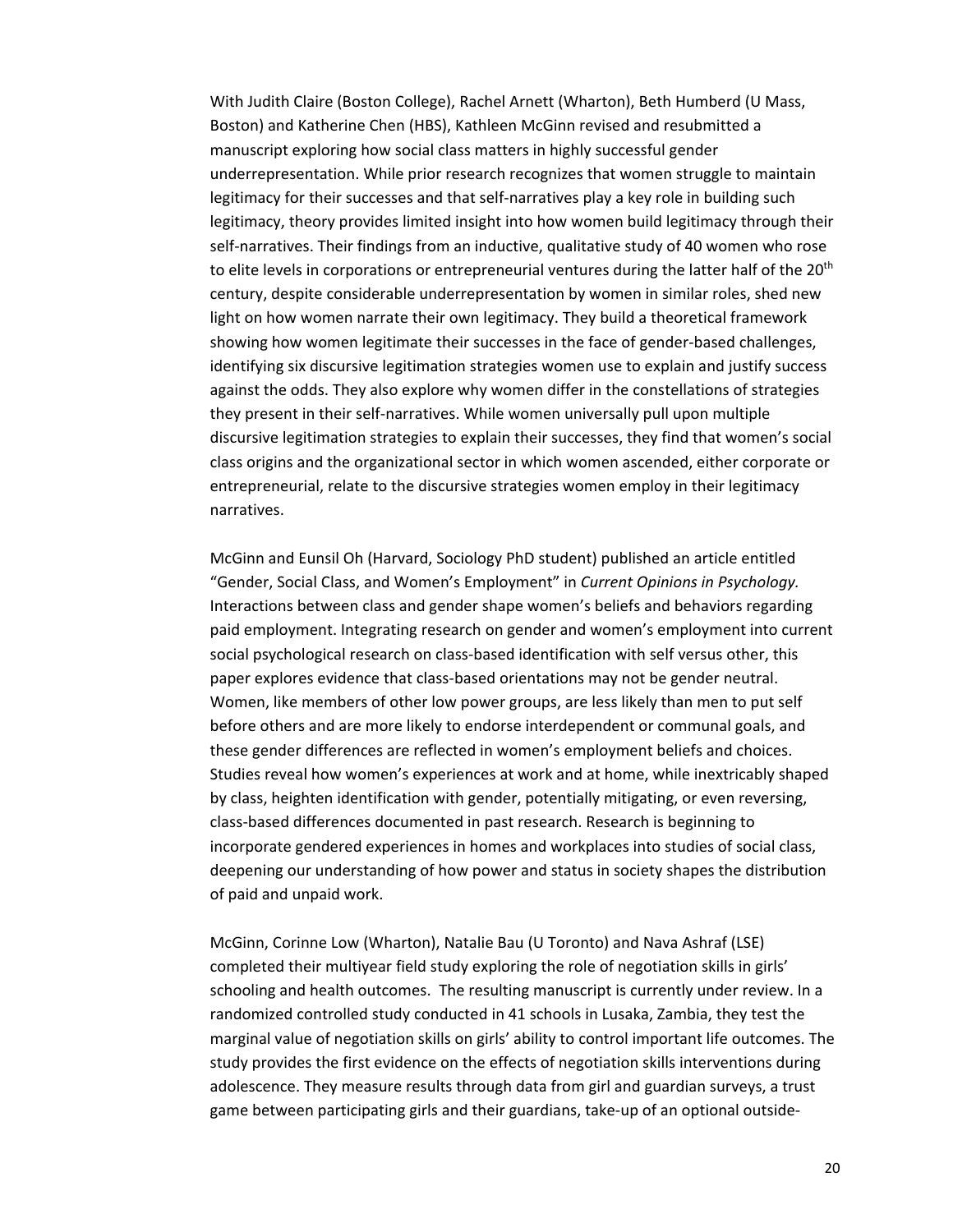school educational opportunity, school attendance records, national exam results, and progression into high school. Results show that negotiation training significantly improved girls' educational outcomes over the next three years. The training had greater effects than two alternative treatments (providing girls a safe physical space with female mentors and providing girls information about safe sex and the benefits of education), suggesting that negotiation skills themselves drive the effects. Further evidence from a midline survey and a lab‐in‐the‐field experiment simulating parents' educational investments suggests that negotiation skills improved girls' outcomes by moving households' human capital investments closer to the efficient frontier. This is consistent with an incomplete contracting model, where negotiation allows daughters to strategically cooperate with parents. The curriculum used for negotiation training, designed specifically for teenagers in developing settings, is available for free for use by other organizations, through Harvard Business Press.

#### **vii. PON Research Seminar**

The PON Research Seminar invites leading scholars to speak about their research on negotiation and related fields to PON‐affiliated faculty members and doctoral students from the Greater Boston area. On October 23rd, Professor Gavin Kilduff of NYU Stern School of Management presented a PON Research Seminar on his current research on rivalry. This talk also served as the October meeting of the PON Research Lab.

#### **viii. PON Research Lab**

Organized by Professor Curhan (MIT) with Professors Alison Wood Brooks (HBS) and Julia Minson (HKS), the PON Research Lab provides faculty and doctoral students from PON‐ affiliated universities with a venue for feedback on early‐stage empirical research projects on negotiation and decision making. Meetings are held once every 5 weeks. For details, see www.ponresearchlab.com.

The PON Research Lab held nine meetings during the 2017‐2018 academic year, and the following people presented:

- July 17, 2017: Dr Jenn Logg, Harvard Business School Post‐doctoral Fellow
- September 25, 2017: Hayley Blunden, Harvard Business School doctoral student and Mike Yeomans, Harvard Business School Post‐doctoral Fellow
- October 23, 2017: Professor Gavin Kilduff, NYU Stern School of Business (see above)
- November 6, 2017: Professor Carey Morewedge, Boston University Questrom School of Business
- January 8, 2018: Professor Mary Steffel, Northeastern University D'Amore-McKim School of Business
- February 26, 2018: Professor Jared Curhan, MIT Sloan School of Management and Jack Cao, Harvard University Department of Psychology Doctoral Student
- April 2, 2018: Professor Max Bazerman, Harvard Business School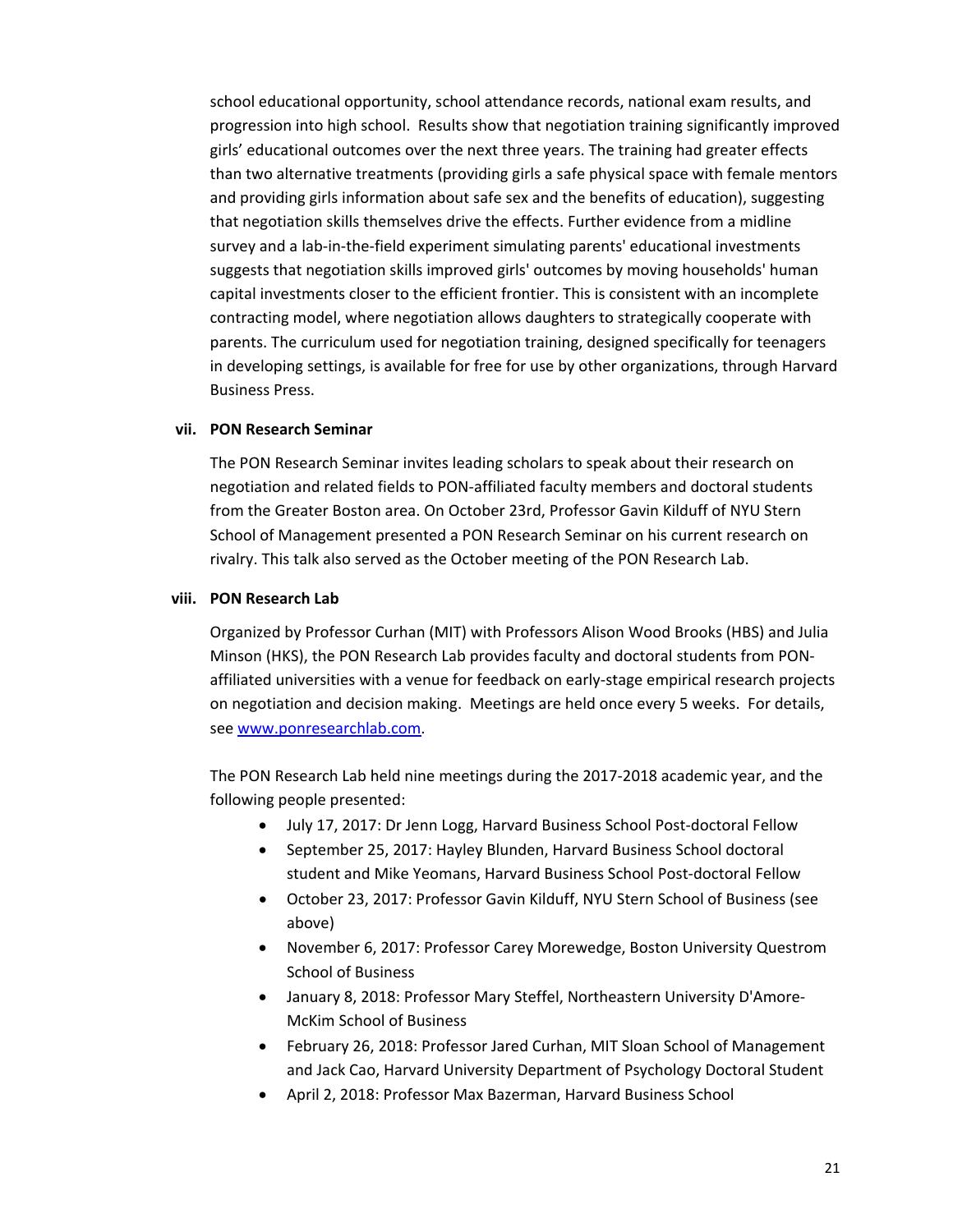- April 30, 2018: Professor David DeSteno, Northeastern University College of Science (Psychology)
- June 6, 2018: Professor Michael Pratt, Boston College Department of Management and Organization

#### **ix. Leadership and Negotiation**

Leadership and Negotiation is a research project developed by Alain Lempereur, Alan B. Slifka Professor of Coexistence and Conflict, Heller School for Social Policy and Management, Brandeis University, and Jeswald Salacuse, Distinguished Professor, The Fletcher School of Law and Diplomacy, Tufts University, to explore the inter‐sectionality between negotiation and leadership studies.

In October, Alain Lempereur hosted a PON faculty breakfast with Ambassador William Lacy Swing, the Director General of the International Organization for Migration. Ambassador Swing discussed the negotiation challenges facing humanitarian aid organizations trying to address the migration and refugee crisis, especially in territory controlled by armed groups.

In July 2017, Palgrave Macmillan published *Real Leaders Negotiate! Gaining, Using and Keeping the Power to Lead Through Negotiation* by Professor Jeswald W. Salacuse. The book is one of the first to examine the central role of negotiation in gaining, using, and retaining leadership within organizations large and small, public and private. On April 11, Professor Salacuse gave a talk to the PON community on his book at Harvard Law School.

#### **C. Clinical Work**

The Program on Negotiation coordinates on a regular basis with the Harvard Negotiation and Mediation Clinical Program (HNMCP), sharing resources, information on events, and opportunities for student involvement.

#### **D. Publications and Other Activities**

#### **i. Publications**

#### **a.** *Negotiation Journal*

*Negotiation Journal* is a quarterly, peer‐reviewed publication that takes a multidisciplinary approach to negotiation and conflict resolution. The journal publishes cutting‐edge empirical research, as well as theoretical essays, case analyses, book reviews, advice for practitioners, and articles of interest to negotiation teachers.

In 2017‐2018, three separate special sections of the journal celebrated the legacies of three former *Negotiation Journal* editorial advisory board members and giants in the negotiation field who died in 2016 and 2017: Howard Raiffa, Morton Deutsch, and Tom Schelling.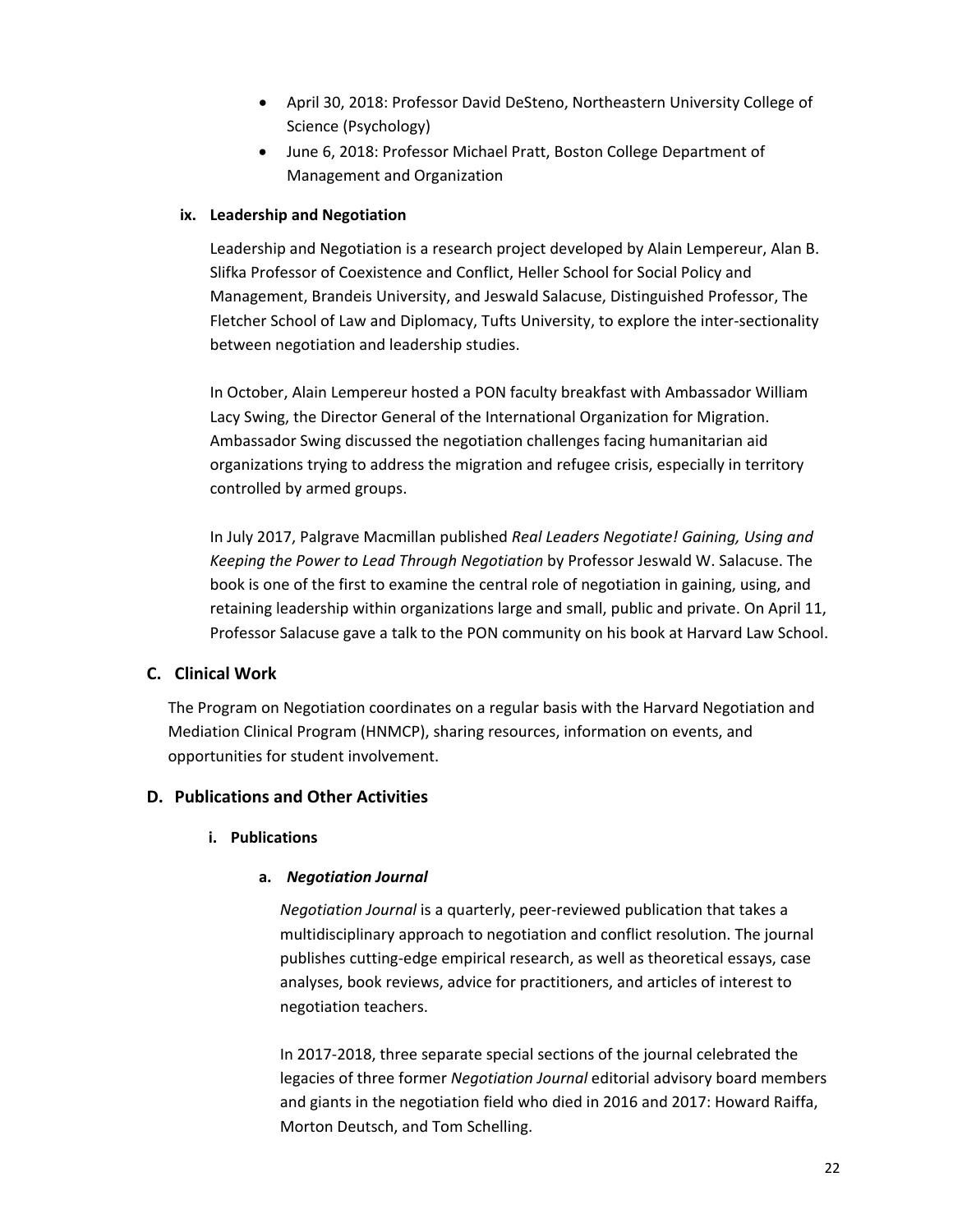The October 2017 issue, guest edited by James Sebenius and Max Bazerman, was devoted entirely to the life and work of Howard Raiffa, a founder of both PON and the Kennedy School of Government, who died in 2016. Articles looked at his pioneering work as one of the founding architects of the fields of decision science, game theory, and negotiation analysis, as well as his leadership of the International Institute of Applied Systems Analysis. Authors included Larry Summers, Alvin Roth, Ralph Keeney, Richard Zeckhauser, Deborah Kolb, and Carrie Menkel‐Meadow among others.

The January 2018 included a special section guest edited by Peter Coleman devoted to the legacy of Morton Deutsch, who died in 2017. Deutsch was a renowned social psychologist and a prolific scholar on conflict and justice, considered to be a founder of conflict resolution research. Authors in this special section included Dean Pruitt, Dan Druckman, and Susan Opotow.

Finally, the July 2018 issue features a special section guest edited by Dan Druckman that explores the legacy of Nobel‐prize winning economist Tom Schelling, who died in 2016. Schelling (also, like Raiffa, a founder of Harvard Kennedy School) developed fundamental concepts about conflict and cooperation including the theory of focal points. Articles in the issue examine his groundbreaking theories as well as his work as a leading scholar of the Cold War and an expert on nuclear deterrence. Authors include Pruitt, Zeckhauser, Graham Allison, and Oran Young.

In addition to the special sections, the journal published an eclectic array of theory, practice, research, and teaching articles in this period. Complexity was a recurring topic of articles, including a theoretical examination of key competencies for managing conflict in the fact of complexity and a teaching article describing a systemic multi‐constituency exercise that models negotiation complexity.

Organizational issues, especially the workplace, took center stage in several articles. Pioneering MIT ombudsperson Mary Rowe addressed the issue of bystanders and their potential to prevent and defuse conflict with her article on how organizations can foster constructive action by peers and bystanders. Other topics included the long‐term effectiveness of mediation in the workplace and what future workplace innovations might look like based on simulations.

Other articles included:

 a case analysis of negotiations in the international iron ore markets that explored the role of first offers and best alternatives;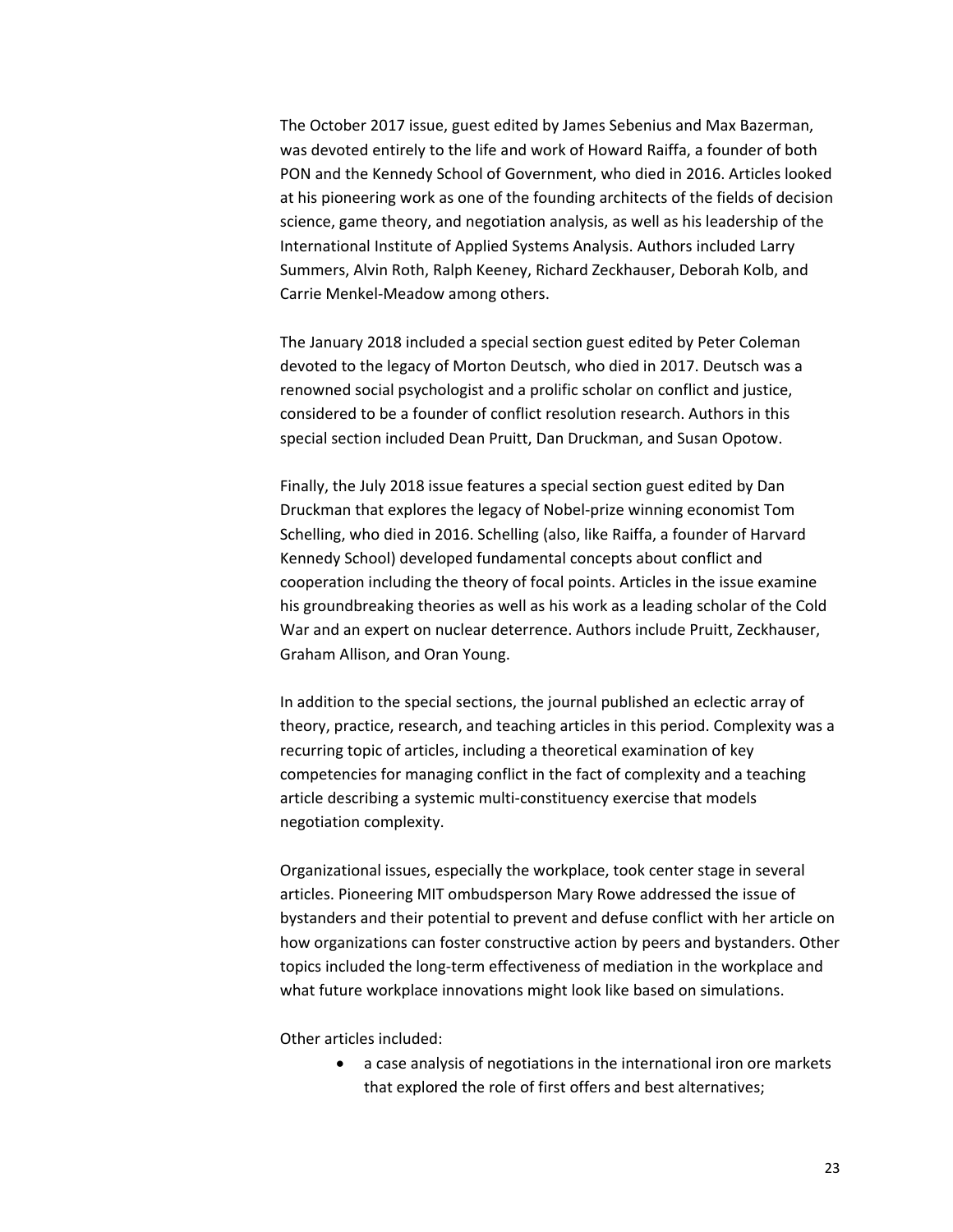- a discussion of the role of emotional outbursts in mediation from an evolutionary perspective; and
- an analysis of how various elements of bargaining power (veto power, reputation, etc.) interact in trade negotiations.

In September 2018, Editor Joel Cutcher‐Gershenfeld convened Associate Editors Carrie Menkel‐Meadow and Dan Druckman and Managing Editor Nancy Waters for a day‐long retreat in Cambridge to plan future directions for the journal as well as upcoming special issues. In addition to the special tribute issues, the journal has begun to plan future special issues revisiting the role of "critical moments" in negotiation, as well as an exploration of popular conceptions of negotiation and conflict resolution (i.e. the negotiation *zeitgeist*) and an exploration of Donald Trump as a negotiator and the negotiation world's response to his presidency.

#### **b.** *Negotiation Briefings*

PON produces a monthly newsletter, *Negotiation Briefings*. With HLS Professor Guhan Subramanian as faculty editor, the newsletter offers current negotiation strategies and methods to improve management, decision‐making, and communication skills from PON negotiation experts and scholars in a quick‐ reading, practical format. The newsletter is available in print and digitally. Beginning FY18, PON began partnering with Capitol Information Services, which took on responsibility for marketing, printing and distributing the newsletter. PON remains responsible for creating all content. In 2018‐2019, Professor Alain Lempereur of Brandeis University will take on the role of faculty editor.

#### **c.** *Harvard Negotiation Law Review*

*Harvard Negotiation Law Review* (*HNLR*) is one of the country's leading journals of alternative dispute resolution scholarship. *HNLR* publishes a variety of articles related to negotiation, mediation, arbitration, and other dispute resolution topics. The journal also hosts symposia and other events addressing current and noteworthy issues in ADR.

#### **d. Books published by faculty**

*Designing Reality: How to Survive and Thrive in the Third Digital Revolution* by Joel Cutcher‐Gershenfeld, Neil Gershenfeld and Alan Gershenfeld, published in 2017 by Basic Books

*Real Leaders Negotiate!: Gaining, Using, and Keeping the Power to Lead Through Negotiation* by Jeswald W. Salacuse, published in 2017 by Palgrave Macmillan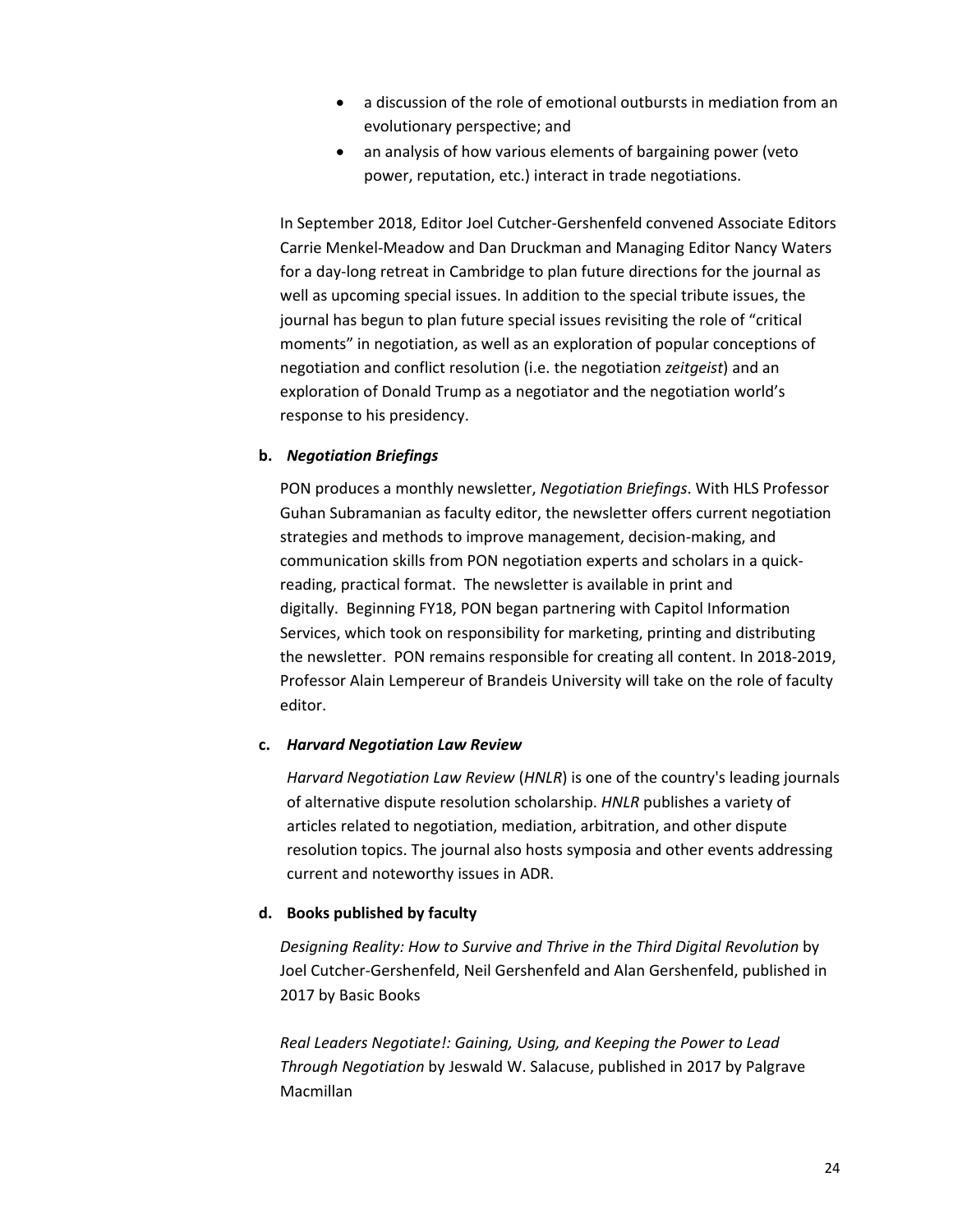*Winning Together: The Natural Resource Negotiation Playbook* by Bruno Verdini Trejo, published in 2017 by the MIT Press

*Kissinger the Negotiator: Lessons from Dealmaking at the Highest Level* by James K Sebenius, R. Nicholas Burns, and Robert H. Mnookin, published in 2018 by Harper

#### **ii. Conferences**

#### *2017 HNLR Symposium: Make it Work: A Symposium on Designing Equality in the Legal Profession*

#### November 10, 2017

PON co-sponsored the 2017 HNLR Symposium, which focused on how ADR strategies can offer lessons on how to move in the direction of more equity in the legal profession. The keynote speaker was Craig Silliman, General Counsel of Verizon. Panel discussions included: "Identifying Hurdles to Equality" with Ronit Dinovitzer, Anne Weisberg, and Alan Bryan; "Implementing Change: "Nudging" The Legal Profession" with Laura Acosta, Natalie Pierce, and Paola Cecchi‐Dimeglio; and "Achieving Equality: Making Steps to Change" featuring Melanie Heller, Audrey Lee, and Linda Chanow.

#### *Colombia 2040: The Country We Want*

PON sponsored a panel discussion on "Post‐Accord Colombia: Financing Challenges, Development and Violence" at the fifth annual Colombia 2040 conference. This student‐ led conference is organized by the Harvard Colombian Student Society and the Colombian Association of MIT, and co‐sponsored by the David Rockefeller Center for Latin American Studies (DRCLAS) at Harvard University.

#### **iii. Workshops**

#### **a. Women2Women**

Senior Fellow Shula Gilad led a negotiation skills workshop for 100 young women as part of the annual Women2Women (W2W) Conference, in July 2017. Organized by Empower Peace, Women2Women is a week‐long leadership training program for young women, age 15 ‐ 19, from the Middle East, North Africa and the United States. This is the twelfth consecutive year that PON has hosted the group for a day of training in negotiation and other leadership skills.

#### **iv. Events**

#### **a. The Great Negotiator Award Program**

PON created the Great Negotiator Award in 2000 to recognize individuals whose lifetime achievements in the field of negotiation and dispute resolution have had a significant and lasting impact. The 2017 Great Negotiator Award was given to **President Juan Manuel Santos**, of Colombia, in recognition of his success in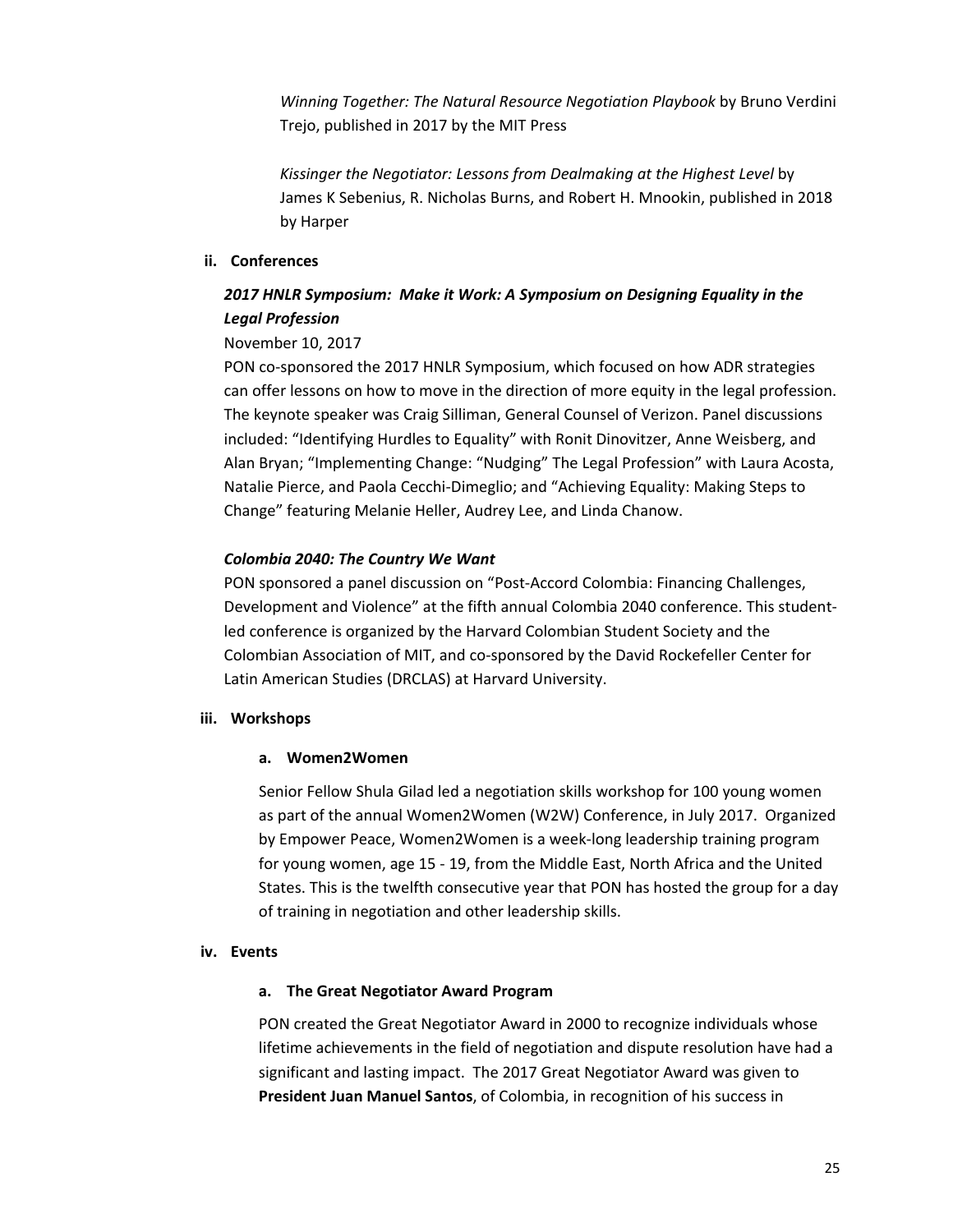establishing a peace agreement between the Colombian government and the Revolutionary Armed Forces of Colombia (FARC).

On September 20<sup>th</sup>, President Santos came to Harvard Law School to accept the award. He discussed the lessons he learned from the peace process in a two-hour panel discussion with Professor James Sebenius (HBS), Professor Deepak Malhotra (HBS) and William Ury, co‐founder of the Program on Negotiation and senior negotiation advisor to President Santos during the peace process. The event was attended by students and faculty from Harvard Law School, Harvard Business School, Harvard Kennedy School, and PON consortium schools. President Santos holds a MPA from Harvard Kennedy School, and is a former Nieman Fellow. Following the panel discussions and award presentation, an award lunch was held at the Faculty Club, during which additional follow up questions were answered by President Santos. The Great Negotiator Award events were co‐sponsored by the David Rockefeller Center for Latin American Studies at Harvard University, the Institute for Politics, the Future of Diplomacy Project and the Office of the Dean at Harvard Kennedy School.

In preparation for the panel discussions, a faculty seminar was hosted by PON to discuss the case study of the Colombian Peace process, and to generate questions for the panel discussions. The seminar was attended by 35 faculty members from HLS, HBS, HKS, Harvard University, and PON's consortium schools.

Insights garnered from the Great Negotiator Award program events will be used to create teaching materials and case studies on the Colombian peace process.

#### **b. The Herbert C. Kelman Seminar on International Conflict Analysis and Resolution**

The Herbert C. Kelman Seminar on International Conflict Analysis and Resolution is held throughout the academic year. The series is co-sponsored by the Program on Negotiation, the Nieman Foundation for Journalism, the Weatherhead Center for International Affairs, the Shorenstein Center on Media, Politics and Public Policy, and Boston‐area members of the Alliance for Peacebuilding. The Kelman Seminars held in 2017‐2018 were:

*Who Wants to Go to War with Iran, Why, and to What End?* May 1, 2018 Speaker: Ali Banuazizi, Director, Program in Islamic Civilization and Societies; Professor of Political Science, Boston College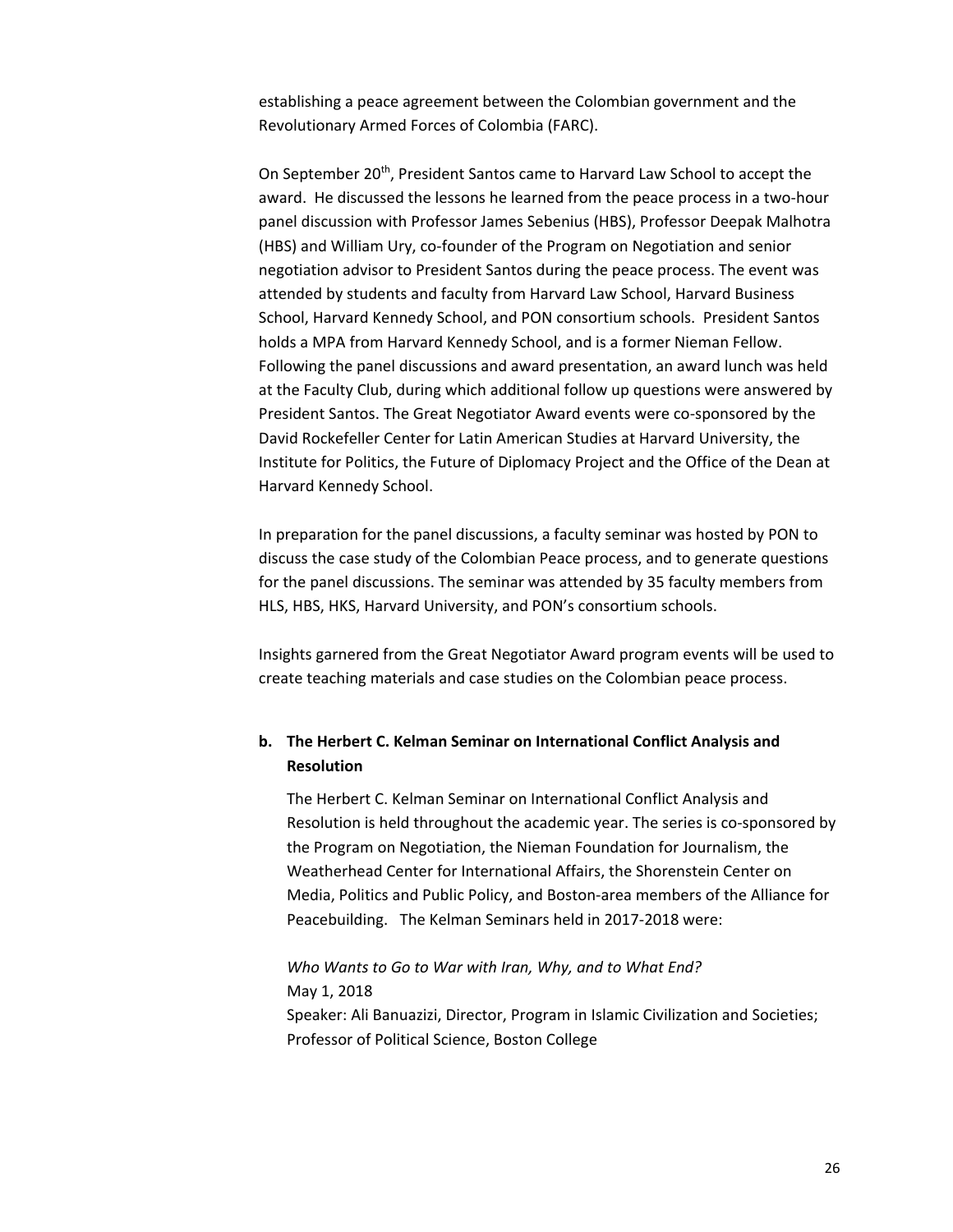*Dealing Constructively with our Differences in US‐Russian Relations: Roots, Stakes and Opportunities in the New Cold War Conflict* April 23, 2018 Speaker: Bruce Allyn, Senior Fellow, Harvard Negotiation Project

*Conflict, Culture and the Art of Peacemaking in the 21st Century* April 16, 2018 Speaker: Mark Muller Stuart, Mediator for the United Nations Department of Political Affairs; Founder of "Beyond Borders"

*U.S. – Mexico Diplomacy: Turning Crisis into Opportunity.*  February 26, 2018 Speaker: Bruno Verdini, Executive Director, MIT‐Harvard Mexico Negotiation Program; Lecturer, Urban Planning and Negotiation, School of Architecture and Planning, MIT

*How Can Humanitarian Practice and Negotiation Theories Support Each Other?*  November 27, 2017

Speaker: Alain Lempereur, Slifka Professor of Coexistence and Conflict and Director of the Conflict Resolution and Coexistence Program, Heller School, Brandeis University

#### *Out of Our Minds: Empathy in International Conflict Resolution* November 13, 2017

Speaker: Matt Waldman, Director of the Center for Empathy and International Affairs; Associate Fellow of Chatham House – The Royal Institute of International Affairs; Adviser to the UN Special Representative for Somalia.

*Pathways to Peace in Colombia* October 30, 2017 Speaker: Dr. Jennifer Schirmer, Peacebuilding Consultant

*What is Dignity? Narratives of Karama in the 2011 Arab Spring Uprisings in Egypt.* September 25, 2017 Speaker: Dr. Zaynab El Bernoussi Fulbright Visiting Scholar, Weatherhead Center for International Affairs Assistant, Professor of International Studies and Al Akhawayn University

#### **c. PON Lunch Talks**

Throughout the academic year, PON invites experts and practitioners in the field of negotiation, mediation and conflict resolution to speak about their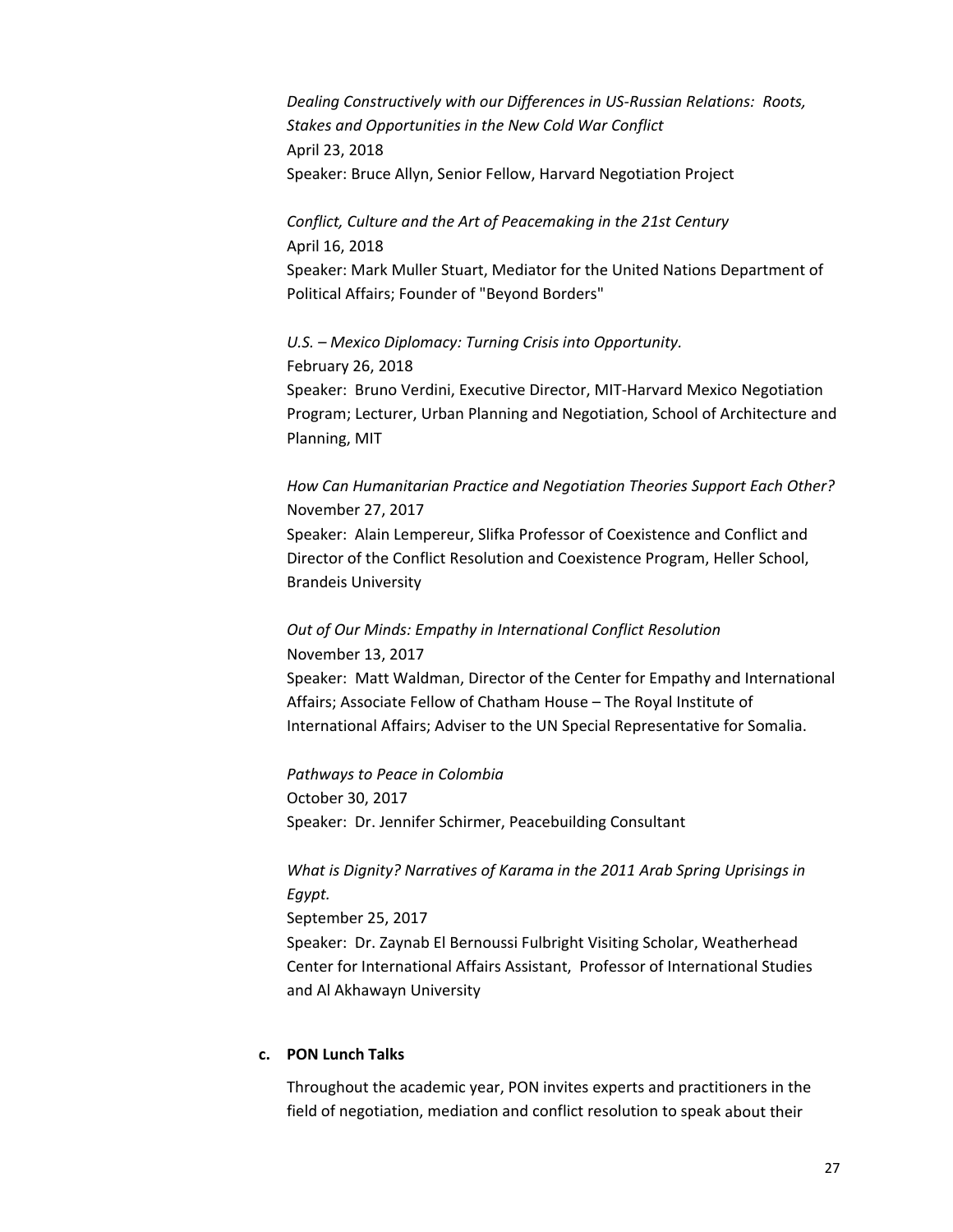work or research. These presentations typically include a 30‐minute talk by the presenter, followed by a Q&A period. These free lunchtime events are open to HLS students, faculty, staff and the wider community. The talks presented this year were:

*Peace Works: America's Unifying Role in a Turbulent World*  May 11, 2018 Speaker: Ambassador Rick Barton Co‐sponsored by the CDA Collaborative

*The Land Beyond: 1000 Miles of Negotiations through the Heart of the Middle East* April 25, 2018 Speaker: Leon McCarron, Fellow, Abraham Path; Fellow, the Royal Geographical Society; Advisor, the Ted Simon Foundation Moderator: Joshua Weiss, Senior Fellow, Harvard Negotiation Project; Co‐ founder, Global Negotiation Initiative at the Program on Negotiation

#### *Promoting Peace at a Time of Stagnation* April 13, 2018

Speakers: Nadav Tamir, Director of International Policy and Government Affairs, Peres & Associates Global Advisory Ltd., and Nimrod Goren, Founder and Head, Mitvim – The Israeli Institute for Regional Foreign Policies, and Teaching Fellow in Middle Eastern Studies, Hebrew University of Jerusalem Moderator: James Sebenius, Harvard Business School

*New Findings in the Field of Negotiation II: Research from the PON Graduate Research Fellows* March 28, 2018 Speakers: Ashley Martin, Ph.D. Candidate, Management, Columbia Business School, and Annkatrin Tritschoks, Ph.D. Candidate, Uppsala University, Sweden

*New Findings in the Field of Negotiation I: Research from the PON Graduate Research Fellows*  March 23, 2018 Speakers: Mounia Mostefaoui, Ph.D. Candidate, Economics and Political Science, La Sorbonne University, France, and Aluma Zernik, S.J.D. Candidate, Harvard Law School

*Take it Like a Man* February 22, 2018 Speaker: Andrea Kupfer Schneider, Professor of Law, Marquette University Law **School**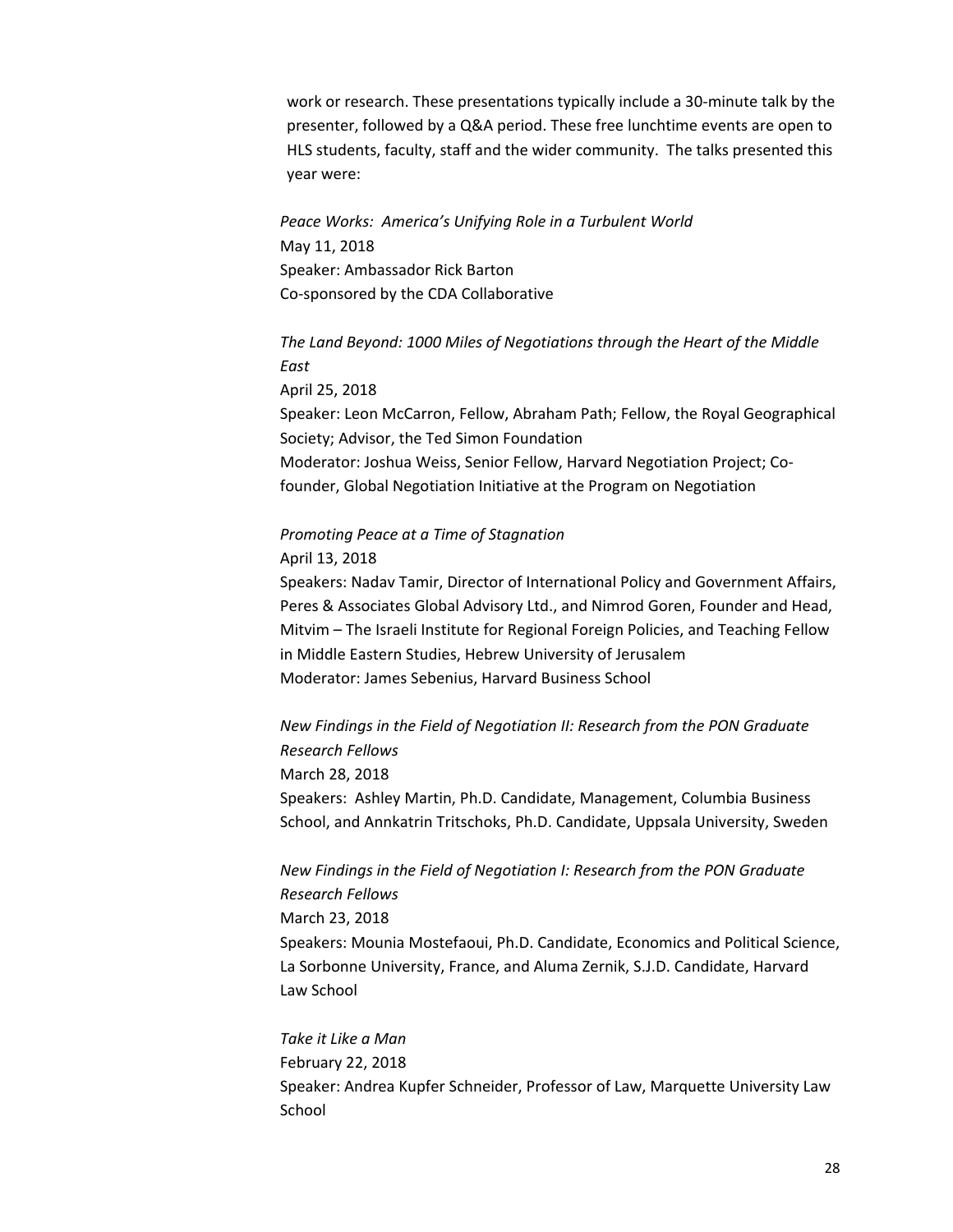#### *Tight or Loose? The Key to Unlocking Our Cultural Divisions*

November 28, 2017 Speaker: Michele Gelfand, Professor of Psychology and Distinguished University Professor, University of Maryland, College Park

*Understanding Political Polarization in the U.S.* November 7, 2017 Speakers: Susan Podziba, Podziba Policy Mediation, and Liz McClintock, **CMPartners** 

*Breakthrough! Insights into the Phenomenon of Leadership in ADR* October 16, 2017 Speaker: Dr. Karl Mackie CBE and Eileen Carroll QC (Hon), Founders of the Centre for Effective Dispute Resolution, London

#### *Risks and Opportunities for an Arab‐Israeli Peace*

October 5, 2017 Speaker: Dr. Abdel Monem Said Aly, Chairman of the Board, CEO, and Director of the Regional Center for Strategic Studies in Cairo, and Chairman of the Board, Al Masry Al Youm Publishing House Moderator: James Sebenius, Harvard Business School

*Optimal Outcomes: Solve the Unsolvable – Even Without the Other Side's Cooperation* September 27, 2017 Speaker: Jennifer Goldman‐Wetzler, Founding Principal, Alignment Strategies Group

#### **d. PON Film Series**

The PON Film Series provides a forum for discussing negotiation theory and practice through the analysis of conflicts depicted in documentary or feature films. The Film Series also honors filmmakers whose films increase understanding of negotiation and conflict transformation.

### *"Sand Storm" Film Screening and Discussion*

Speaker: Dr. Safa Abu Rabia, Postdoctoral Fellow, Anthropology Department, Harvard University Moderator: Dr. Kessely Hong, Lecturer in Public Policy, Harvard Kennedy School March 28, 2018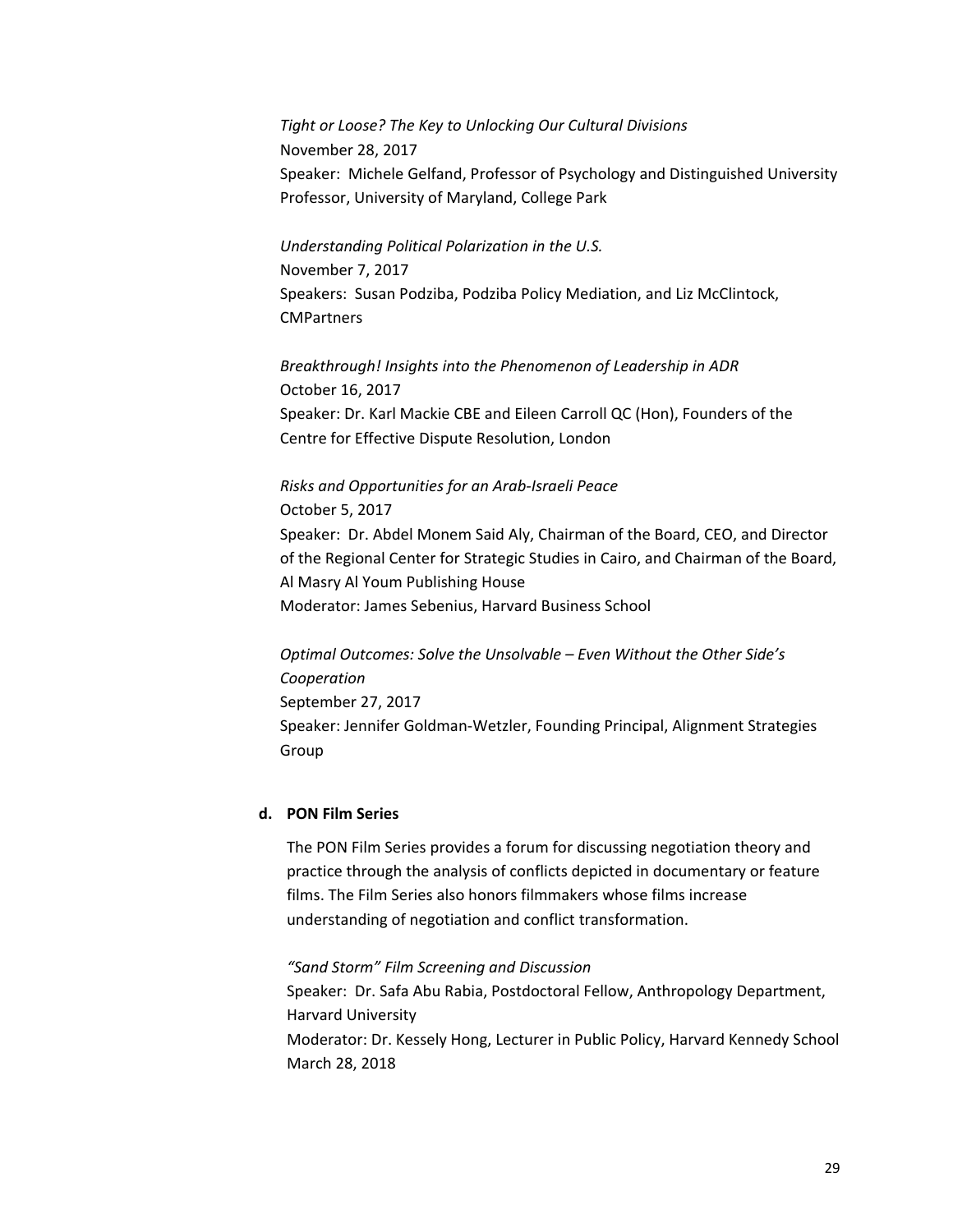This feature film explores Bedouin women's gender, social and political challenges and attempts to negotiate change in their societies. Following the screening, Dr. Abu Rabia shared insights from her work with Bedouin communities, and discussion with the audience was moderated by Professor Hong.

#### *The Peacemaker*

Speakers: James Demo, filmmaker, and Padraig O'Malley, mediator October 20, 2017

This documentary film offers an intimate portrait of Padraig O'Malley, owner of the Plough & Stars bar in Cambridge, author, and UMass Boston professor, who has worked for decades to help divided societies come together. The film explores connections between O'Malley's personal life and his work as a mediator and peace‐maker. A discussion with the filmmaker and Padraig O'Malley followed the screening.

This event was held during the annual Conflict Resolution Week, and was co‐ sponsored by the Massachusetts Bar Association's Dispute Resolution Section, Massachusetts Dispute Resolution Services, Commonwealth Mediation, Sarah E. Worley Conflict Resolution PC, and the Mediation Group.

#### **e. PON Book Talks**

*Real Leaders Negotiate! – Gaining, Using, and Keeping the Power to Lead through Negotiation.* April 11, 2018 Speaker: Jeswald W. Salacuse, Distinguished Professor and Henry J. Baker Professor of Law

*Negotiating with New Technology: Shaping the Third Digital Revolution* February 27, 2018

Speaker: Joel Cutcher‐Gershenfeld, Professor, Heller School for Social Policy and Management, Brandeis University; Editor, *Negotiation Journal;* and Neil Gershenfeld, Professor and Director, Center for Bits and Atoms, Massachusetts Institute of Technology

#### **f. Religions and the Practice of Peace Colloquium**

In 2017-2018, PON co-sponsored two sessions of the Religions and the Practice of Peace Colloquium at Harvard Divinity School. This multi‐disciplinary series presents talks by practitioners and academics in the field of conflict resolution and peacemaking, exploring the diverse ways that religious traditions can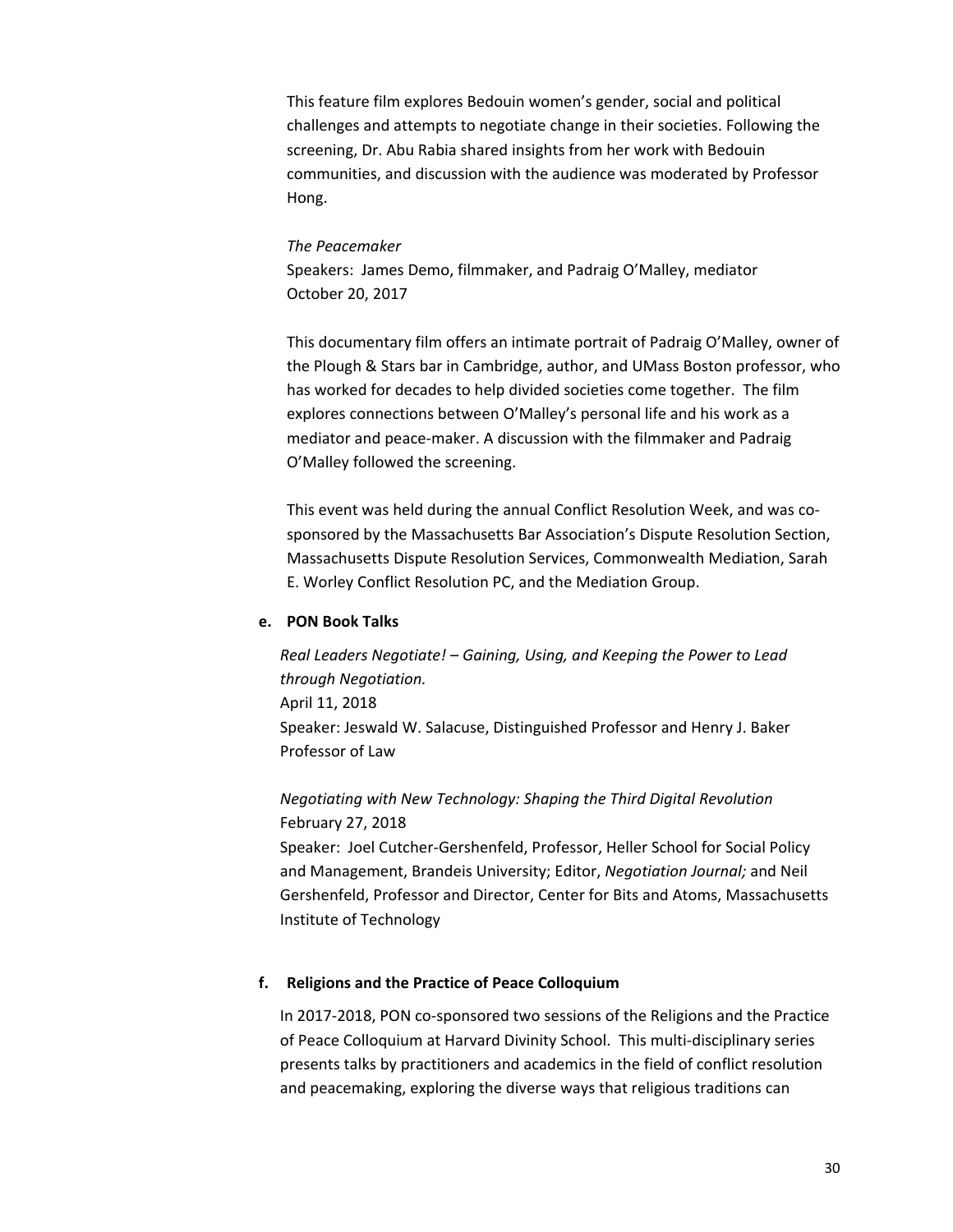contribute to peace. Several PON‐affiliated faculty members are active members of the RPP Colloquium, including Daniel Shapiro and Herbert Kelman.

PON co-sponsored the following presentations in 2017-2018:

*Sustaining Peace: The Role of Ethics, Law, and Policy in Promoting a New International Security Paradigm* May 3, 2018 Speaker: Benjamin B. Ferencz, JD '43, International Peace Advocate and Former Nüremberg Prosecutor Respondents: J. Bryan Hehir (Boston College), Gabriella Blum (HLS), and Federica D'Alessandra (HDS)

*The Church as a Reconciling Presence in a World of Conflict: The Role of Religion in International Conflict Transformation*  January 25, 2018 Speakers: Canon Sarah Snyder, Advisor for Reconciliation to the Archbishop of Canterbury, and Right Reverend Anthony Poggo, Advisor for Anglican Communion Affairs to the Archbishop of Canterbury

#### **g. Other Events**

*Perceptions, Myths and Identity in US‐Russian Relations: A "Third Side" Approach to Dealing Constructively with Our Differences. April 24, 2018* Speakers: Bruce Allyn, Senior Fellow, Harvard Negotiation Project, and Cynthia Lazaroff, Filmmaker and Founder, US‐Russian Exchange Initiatives

About the talk: Bruce Allyn and Cynthia Lazaroff discussed the current state of US – Russia relations, and shared video highlights from their recent interviews with top Russian and American experts and officials.

*Getting to Yes with North Korea?* April 9, 2018 Speaker: William Ury, Co‐founder, Program on Negotiation at Harvard Law School Senior Fellow, Harvard Negotiation Project

About the talk: Prior to the summit between President Trump and Kim Jong-un, William Ury discussed potential obstacles to a negotiated settlement and how they might be creatively overcome.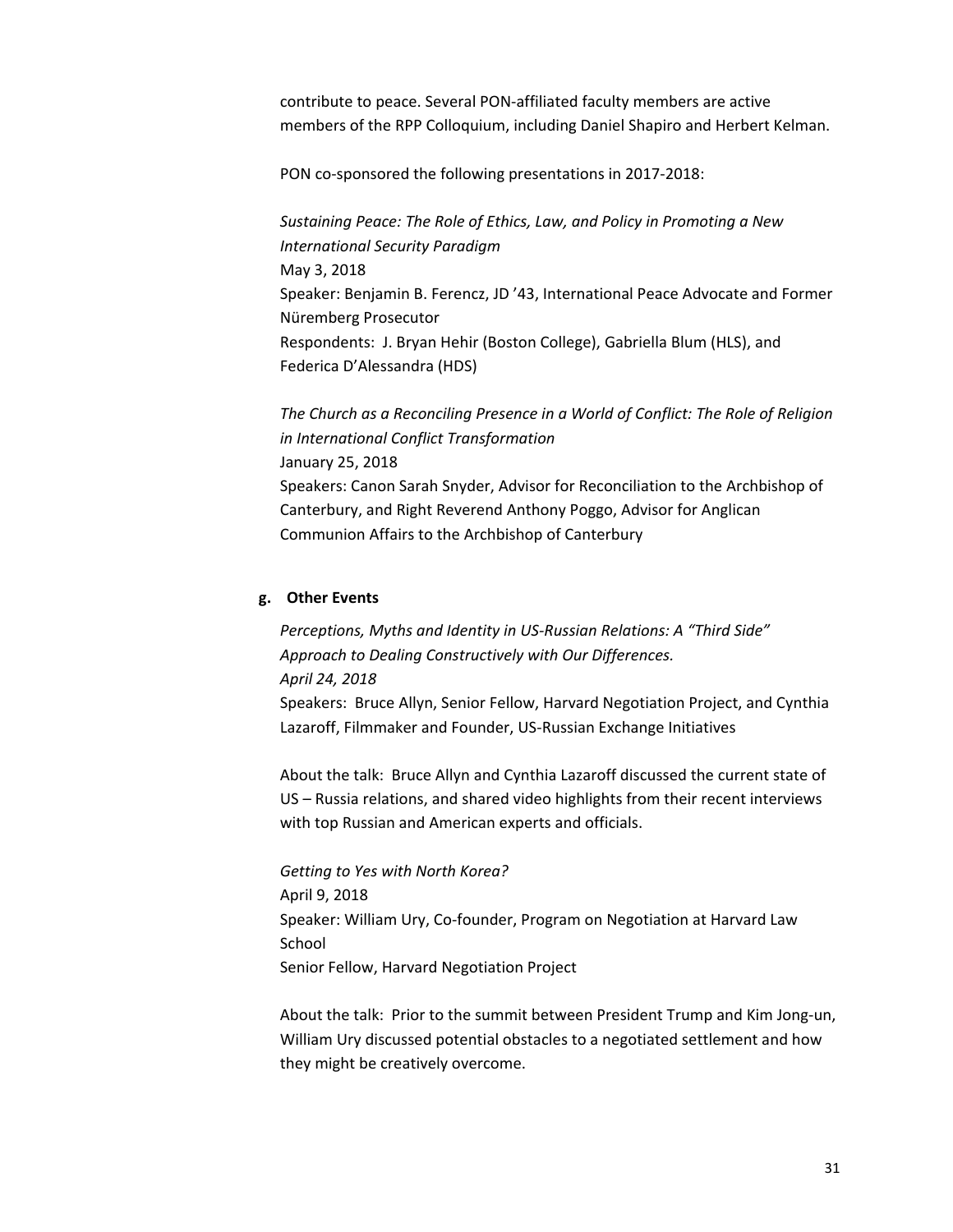*The Art of Negotiation and the Sports Industry* March 6, 2018 Speaker: Ron Shapiro (HLS '67), Sports Agent

About the talk: Ron Shapiro (HLS '67) is an expert negotiator and sports agent. Shapiro has been called "one of baseball's most respected agent‐attorneys" by USA Today and named one of the "Top 100 most powerful people in sports" by The Sporting News. He spoke about his negotiation expertise with famous sport personalities. Co‐sponsored with Harvard Law School Negotiators, Harvard Negotiation Law Review, the Committee on Sports and Entertainment Law, the Journal of Sports and Entertainment Law, and the Harvard Mediation Program.

The Transition *Film Screening & Discussion* 

November 15, 2017 Speakers: Brian Mandell, Director, Kennedy School Negotiation Project; Michael Kleinman, Film Director, "The Transition"; Arvid Bell, Case Writer, Transition Exercise

Moderator: Susan Hackley

About the event: PON hosted a private screening of "The Transition," a documentary film that chronicles the challenges, successes, failures, and critical decisions faced by students engaged in a two‐day immersive 72‐person negotiation simulation. Modeled on the real‐world Afghanistan elections of 2014, The Transition Exercise was written as a training exercise by Arvid Bell, a former PON Graduate Research Fellow. Following the screening, Susan Hackley moderated a discussion with the panelists on the use of large‐scale simulations for teaching negotiation.

*PON Faculty Breakfast with Ambassador William Lacy Swing,* Director General of the International Organization for Migration (IOM) September 18, 2017

About the event: Ambassador Swing discussed the negotiation challenges facing humanitarian aid organizations trying to address the migration and refugee crisis, especially in territory controlled by armed groups.

*Program on Negotiation Open House*  September 18, 2017

About the event: Students from Harvard, MIT, Tufts, Brandeis, University of Massachusetts, and other schools in the greater Boston area attended PON's annual Open House to meet PON faculty and other interested students, and to find out how they could get involved with the Program on Negotiation during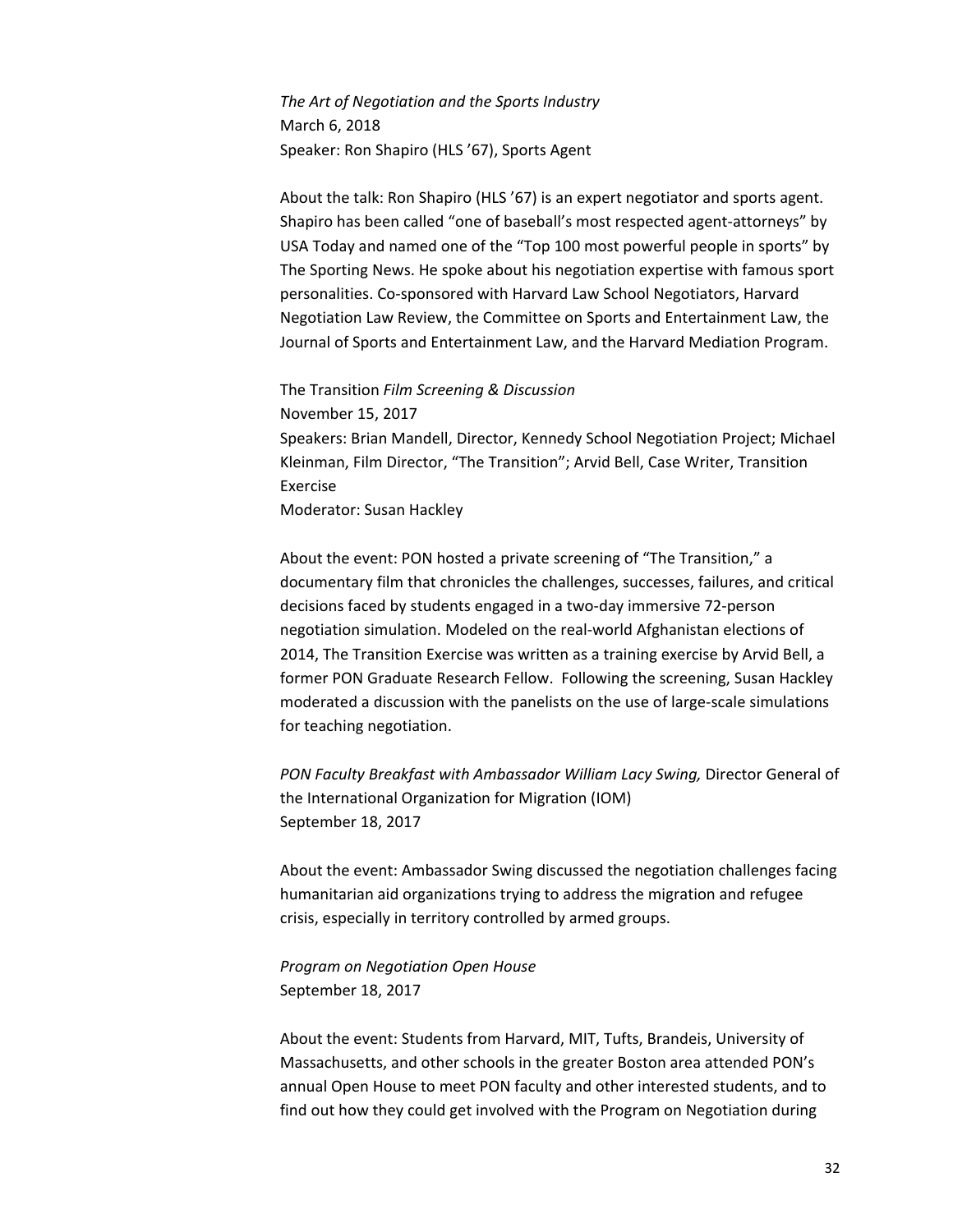the coming academic year. Over 100 students, faculty and staff attended the open house this year.

#### **E. Fellows, Visiting Researchers, Research Assistants and Interns**

#### **i. 2017‐2018 Fellows, Visiting Scholars and Researchers**

**Bruce Allyn,** Senior Fellow, is an Adjunct Faculty member at the University of Oregon Law School and former Director of the Harvard‐Soviet Joint Study. He is also the former Associate Director of the Harvard Strengthening Democratic Institutions Project. His current research focuses on negotiation and strategies for nonviolent action. He is writing a book on the nonviolent collapse of the Soviet Union, using it as a case study to derive lessons for regime change in current conflicts, particularly in the Middle East. Allyn gave two talks at PON about his current research in 2018.

**Shula Gilad**, Senior Fellow, conducts research and develops programming for the Middle East Negotiation Initiative at PON. Gilad also consults with various Middle East programs and organizations.

**Andrea Schneider** HLS '92 is a Professor of Law at Marquette University Law School where she teaches ADR, Negotiation, Ethics, and International Conflict Resolution. She is also the Director of the ADR program at Marquette University Law School. She is the author and co-author of numerous books in the field of dispute resolution. She was a visiting scholar at PON for the month of February 2018.

**Mark Williams**, Research Fellow, analyzes the obstacles that emerge repeatedly in transboundary water negotiations and explores how dispute settlement tools can help resolve water related disputes in various parts of the world. Prior to joining PON, Mark was a Fellow at the Harvard Kennedy School's Carr Center for Human Rights, where he focused on human rights to water and sanitation.

#### **ii. 2017‐2018 PON Graduate Research Fellows**

The Program on Negotiation Graduate Research Fellowships are designed to encourage young scholars from the social sciences and professional disciplines to pursue theoretical, empirical, and/or applied research in negotiation and dispute resolution. Consistent with the PON goal of fostering the development of the next generation of scholars, this program provides support for one year of dissertation research and writing in negotiation and related topics in alternative dispute resolution, as well as giving fellows an opportunity to immerse themselves in the diverse array of resources available at PON.

The 2017‐2018 Graduate Research Fellows were: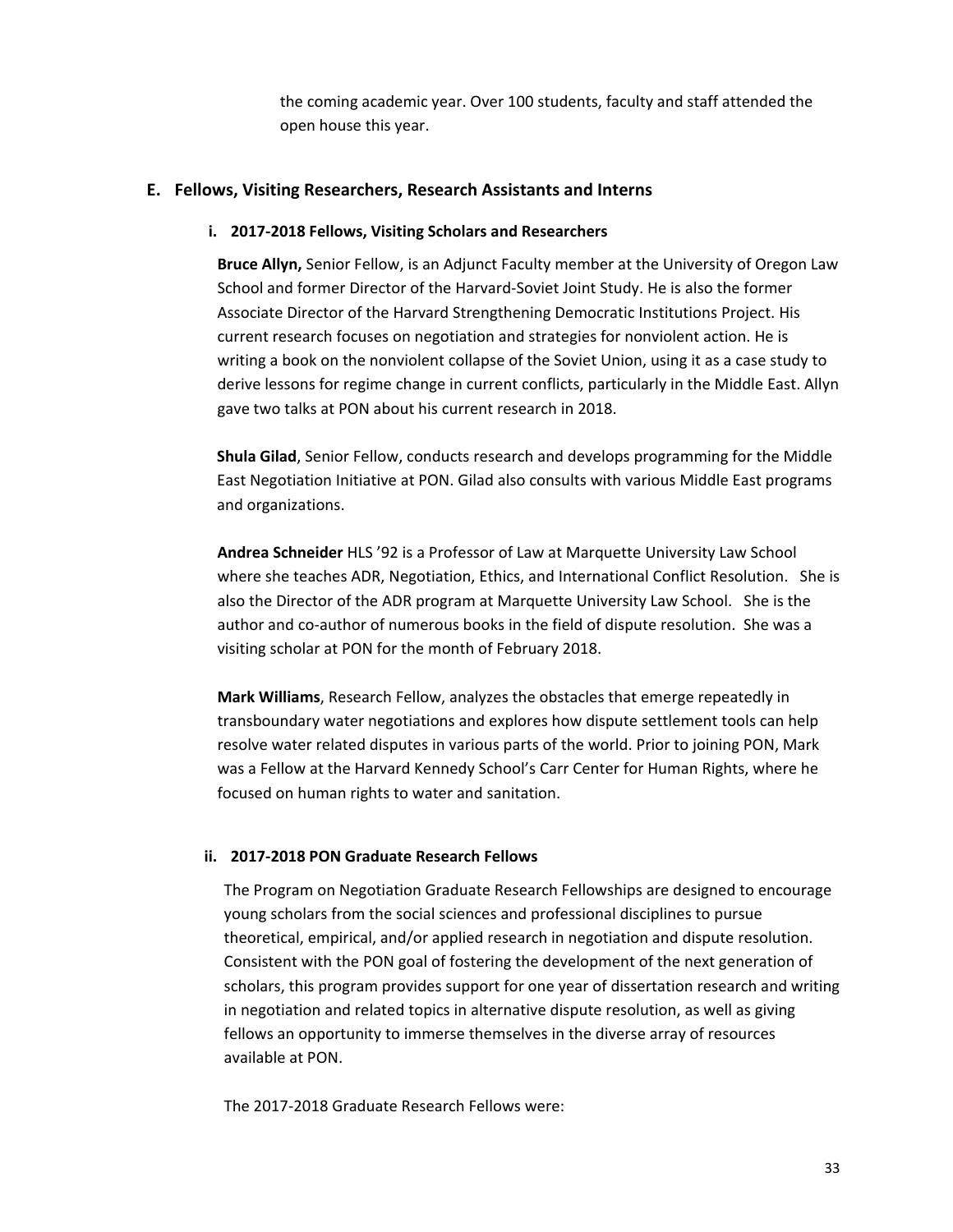#### **Ashley Martin Ph.D. Candidate, Management, Columbia Business School**

Ashley Martin is a fifth year Ph.D. student in Management at Columbia Business School. Her research focuses on how organizational diversity strategies uniquely and differentially affect underrepresented groups. In her research, Ashley has found that best practices for approaching racial differences (i.e., awareness strategies), can backfire when applied to gender differences. In masculine leadership domains, she finds that focusing on the commonalities between men and women can lead to more empowerment from women, less bias from men, and more gender‐egalitarian interactions. Her research has received grants and awards from the Social Sciences and Humanities Research Council of Canada and from the W. Edwards Deming Center.

As a PON fellow, she examined how diversity strategies affect individuals with multiple and intersectional social identities (e.g., women of color). She sought to understand how their confidence and outcomes in negotiations are influenced by these strategies. Prior to beginning her Ph.D., Ashley completed her Bachelor of Commerce and Master of Science in Organizational Behavior at Queen's University in Canada.

#### **Mounia Mostefaoui**

#### **Ph.D. Candidate, Economics and Political Science, La Sorbonne University, France**

Mounia Mostefaoui is currently a Ph.D. candidate at La Sorbonne University as part of her interdisciplinary project on international negotiations about climate change within the United Nations Framework Convention on Climate Change. Her doctoral thesis focuses on the new role of science in those negotiations.

She completed her Bachelor's and Master's degrees at Ecole Polytechnique and HEC, France, focusing on Economics, Management and Climate Change. She also holds a Master's degree in French Literature from La Sorbonne University. She has worked at MIT under the supervision of Professor Kerry Emanuel as a co-investigator on a project studying the effects of global warming and solar radiation management for tropical cyclones.

As a PON research fellow, Mounia focused on the topic of getting compliance without enforcement in international treaties for climate change. She studied the related transparency mechanisms, especially considering the French and American cases. Empirical support for this perspective includes two case studies (the Kyoto Protocol and the Paris Agreement), as well as several interviews and participations to the international negotiations on climate change during the Conferences of Parties (COP) where she has directly been involved as a member of the French Delegation during COP22 in Marrakech.

#### **Annkatrin Tritschoks Ph.D. Candidate, Uppsala University, Sweden**

Annkatrin Tritschoks is a Ph.D. Candidate at the Department of Peace and Conflict Research at Uppsala University, Sweden. In her research, she focuses on justice in international negotiations in the context of improving negotiation effectiveness. In her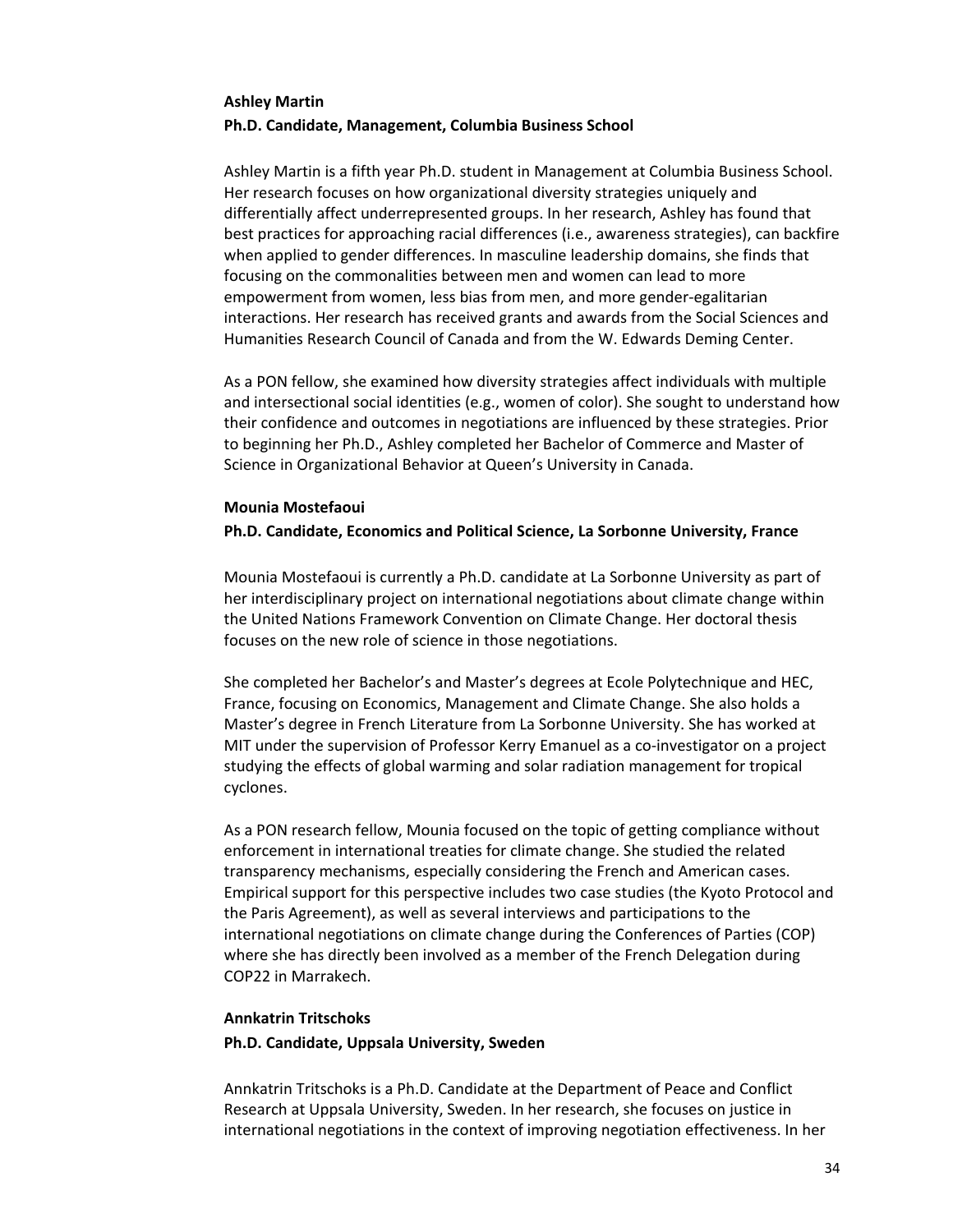composite dissertation, she aims to address questions around what factors shape justice behavior in international negotiations in order to identify conditions and circumstances that promote justice adherence that can in turn lead to more effective and durable negotiated outcomes.

As a PON Graduate Research Fellow, Annkatrin investigated the role of the chair for justice adherence in international, multilateral negotiations. Combining the supply and demand side of leadership theory in negotiations, the project looks at both strategic choices of the chair and perceptions by the negotiating parties, in the context of justice adherence, negotiation management, and negotiation effectiveness. The project drew on empirical data from case studies of multilateral environmental negotiations.

Annkatrin is a member of the Research School of Peace and Conflict, an academic consortium based in Oslo, Norway. She holds a Master of Social Science in Political Science and International Relations with a specialization in Peace and Conflict Research from Uppsala University and a Bachelor of Arts in European Studies from Chemnitz University of Technology, Germany. Before commencing her Ph.D. studies, Annkatrin worked at the Europe and Central Asia division of Human Rights Watch.

#### **Aluma Zernik**

#### **S.J.D. Candidate, Harvard Law School**

Aluma Zernik is an S.J.D. Candidate at Harvard Law School. She is a Terence M. Considine Fellow in Law and Economics. Her research interests are Behavioral Economics, Consumer Contracts, Financial Regulation and Empirical Legal Studies. Aluma's dissertation project investigates the impact of regulatory intervention and market forces on consumers' financial management and decision making.

As a PON fellow, Aluma researched the tension between individuals' present and future preferences, and how the design of financial products, decision‐making settings and commitment mechanisms impact individuals' ability to represent their own future‐best‐ interest.

She holds a Bachelor of Laws/Bachelor of Arts in Law and Cognitive Sciences from the Hebrew University in Jerusalem, is an editor for the Harvard Law School Forum on Corporate Governance and Financial Regulation, and Coordinates Harvard's Empirical Legal Studies Group (HELS). Before joining Harvard Law School, Aluma worked as an Associate at Agmon & Co. and clerked for Asher Grunis, Chief Justice of the Supreme Court of Israel.

#### **iii. PON Summer Fellowship Program**

The PON Summer Fellowships are grants to students who are undertaking internships or unpaid summer research projects in negotiation and dispute resolution. The Fellowship Program's emphasis is on advancing the links between scholarship and practice in negotiation and dispute resolution by supporting students interested in exploring career paths, either professional or academic, in this field.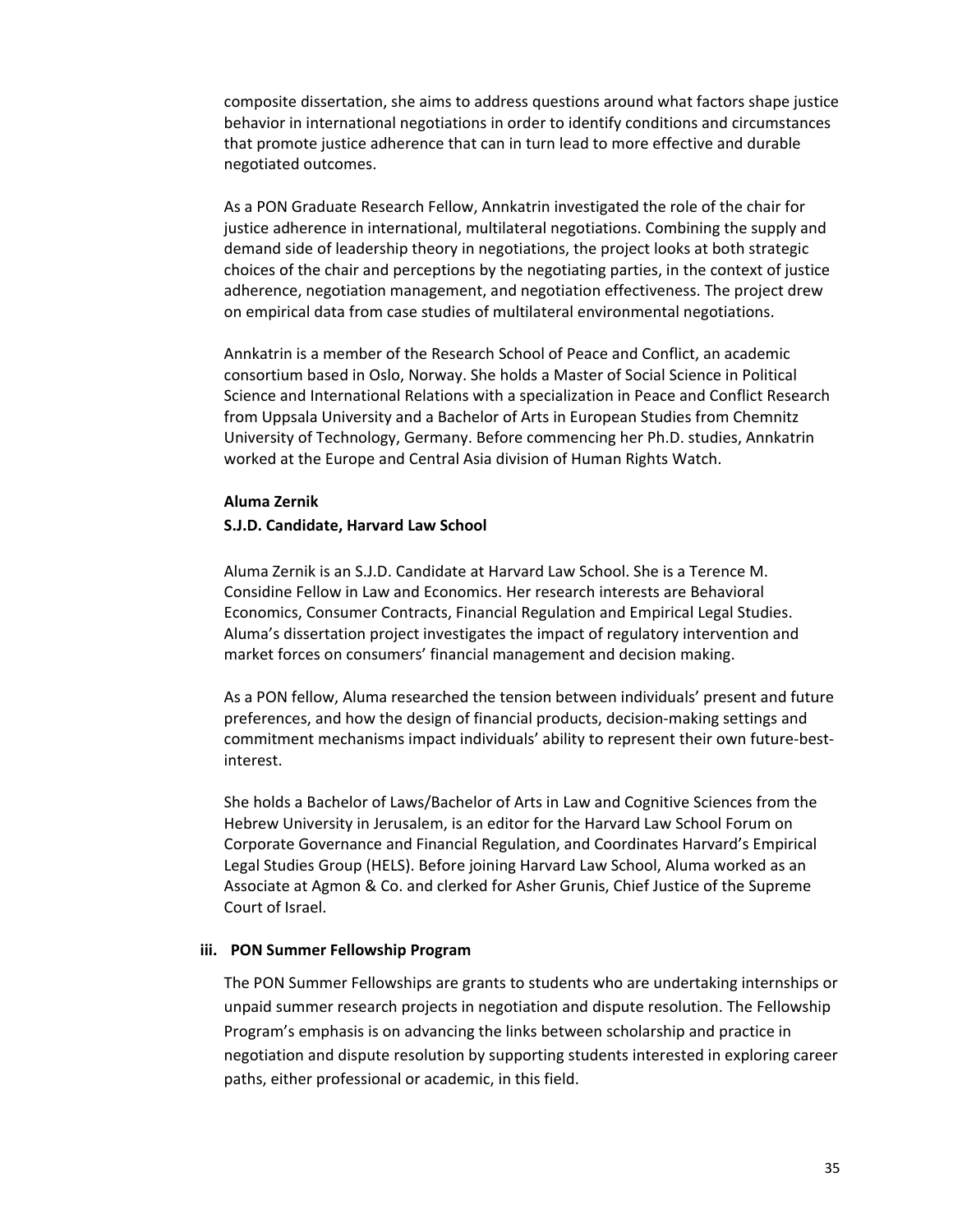The following fellows began their internships during fiscal year 2017‐2018 and will have completed their respective internships in September 2018.

#### **Allie Brudney**

Harvard Law School

Allie Brudney is a third‐year student at Harvard Law School. Her professional and academic focus is in post-conflict resolution and human rights law. Prior to law school she moved to Berlin on a Fulbright research grant and then earned a Master's Degree from the Free University in Berlin. This summer she will be working as a Summer Associate at the Public International Law & Policy Group (PILPG). PILPG is a global pro bono law firm providing free legal assistance to states and governments involved in peace negotiations, drafting post‐conflict constitutions, and prosecuting war criminals. To facilitate the utilization of this legal assistance, PILPG also provides policy formulation advice and training on matters related to conflict resolution.

#### **Bahjat Mansour**

Fletcher School of Law and Diplomacy, Tufts University

Bahjat is a graduate student at the Fletcher School of Law and Diplomacy. His professional and academic focus is on conflict resolution in intrastate and hybrid wars and negotiations with non-state armed groups. With eight years of field experience negotiating on behalf of the International Committee of the Red Cross in austere environments such as Iraq, Yemen, and Lebanon and on behalf of private international businesses throughout Africa and Asia, Bahjat has negotiated the delivery of essential critical infrastructure in the face of hostilities and competition amongst armed stakeholders in multiple, volatile humanitarian situations. This summer, Bahjat will be working with the Permanent Mission of Lebanon to the United Nations (UN) in New York City on multilateral negotiations with other member states' delegations and UN agencies, and will be participating in general debates and meetings of the General Assembly, main committees and the Security Council. One major topic Bahjat will be dealing with is the Lebanon‐Israel maritime border dispute.

#### **Steve Szrom**

Harvard Law School

Steve Szrom, a first‐year J.D. candidate at Harvard Law School, focuses on peace negotiation and civil institution resilience during armed conflict. An Army infantry officer for five years prior to law school, he is currently a civil affairs officer in the Army Reserve. This summer, Steve will work as a Summer Associate with the Public International Law and Policy Group (PILPG). A global pro bono law firm, PILPG provides free legal assistance for peace negotiations, post-conflict constitution drafting, war crimes prosecution, and transitional justice.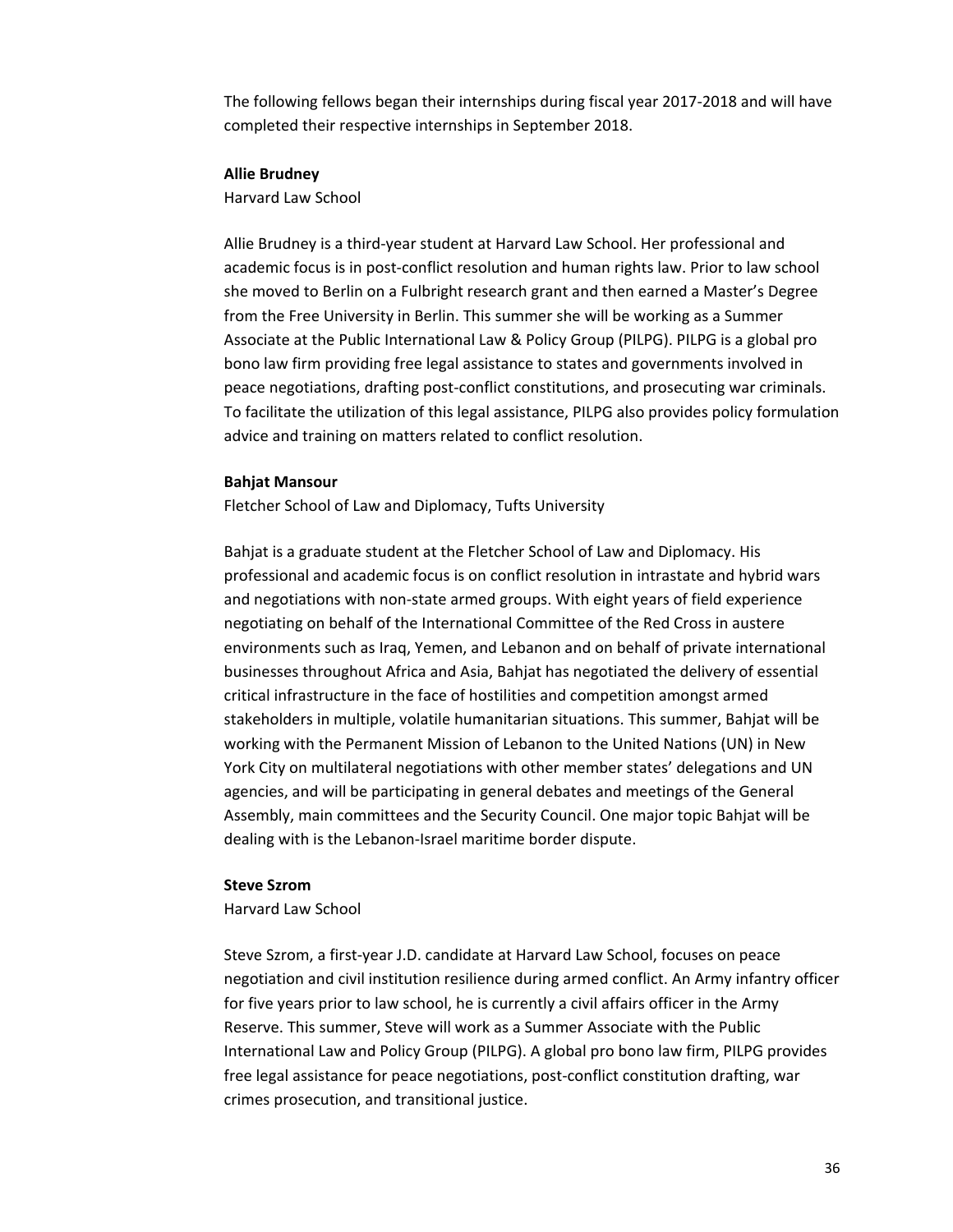#### **Parker White**

Harvard Kennedy School Harvard Law School

Parker White is a second‐year student at Harvard Law School and is completing a joint Master in Public Policy degree at Harvard Kennedy School. His professional and academic focus is on international diplomacy and U.S. foreign policy, especially in relation to entrenched conflict, displaced populations, and humanitarian negotiations in Eurasia and the Middle East. Before law school, Parker served as an AmeriCorps Volunteer in Birmingham, Alabama; as a Peace Corps Volunteer in northern Azerbaijan; and as a Fulbright Fellow in Nicosia, Cyprus, where he worked on both sides of the United Nations Buffer Zone and did research for the United Nations High Commissioner for Refugees. Parker holds a B.A. in English and Classical Languages from the University of Alabama. This summer, Parker will work at the Public International Law and Policy Group (PILPG), a global pro bono law firm that specializes in peace negotiations, war crimes prosecution, and governance and democracy.

#### **iv. Student Teaching and Research Assistants**

Several HLS students worked as teaching assistants for the Harvard Negotiation Institute, as well as for the HLS Winter and Spring Negotiation Workshops. Serving as teaching assistants provides students with the opportunity to enhance their learning of negotiation by working closely with faculty, and to train to be problem‐solvers in a dynamic context. In addition, HLS students assisted in developing and testing new teaching exercises, sometimes to fulfill course requirements, such as the final paper for the Winter or Spring Negotiation Workshop, and other times on a volunteer basis.

#### **v. 2017‐2018 PON Interns and Student Assistants**

Matthew Keating returned to PON as a student assistant in 2017‐2018. Matt is an undergraduate at Harvard College. He helped with many PON projects throughout the year, provided administrative and on‐site support for PON's executive education programs, and assisted with organizing and publicizing on‐campus events.

Samuel Vasquez, a senior at Harvard College, provided invaluable assistance to PON during the September visit by President Santos of Colombia, assisting with translation and coordination with the President's advance team. He stayed on to work the rest of the year as a student assistant with PON.

In June 2018, Ahmad Hamssa joined PON as our Summer Search intern. Ahmad is an undergraduate student at the University of Massachusetts Amherst. He assisted with the Harvard Negotiation Institute and Negotiation and Leadership executive education programs, providing support on‐site and administrative help before and after the courses.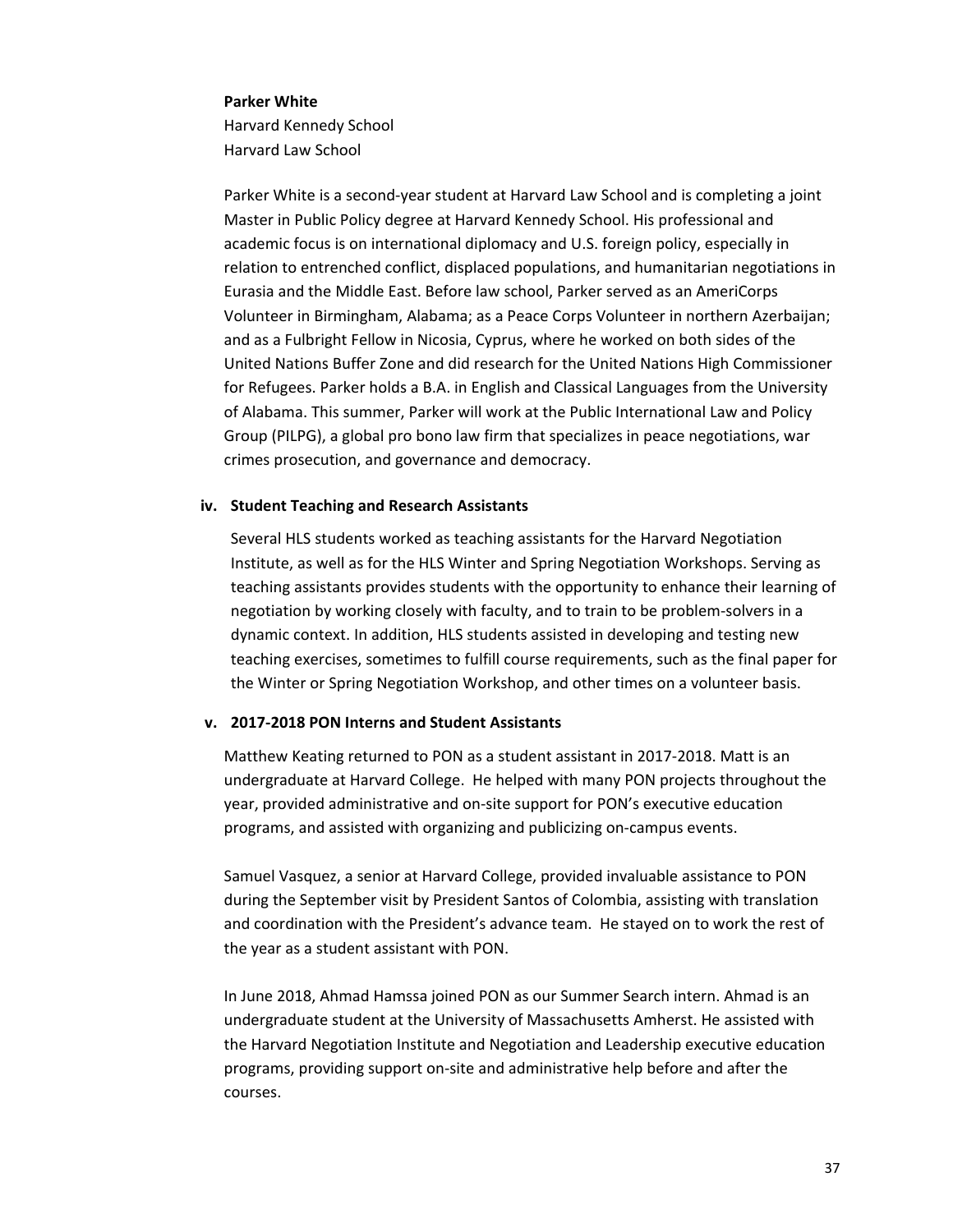#### 3. Teaching (Contributions to the HLS Teaching Program)

#### **A. Courses at Harvard Law School**

Through the workshops, seminars and other courses offered by PON‐affiliated faculty, Harvard Law School remains a leader among university dispute resolution educational programs. These courses and seminars include:

- Advanced Negotiation: Multiparty Negotiation, Group Decision Making, and Teams ‐ Rachel Viscomi and Sara del Nido Budish (Fall 2017)
- Dispute System Design Rachel Viscomi (Spring 2018)
- Harvard Negotiation and Mediation Clinic Rachel Viscomi (Fall 2017 & Spring 2018)
- Negotiation Workshop Robert Mnookin (Winter 2018)
- Negotiation Workshop Michael Moffitt (Spring 2018)
- Negotiation and Diplomacy Robert Mnookin, James Sebenius, Nicholas Burns (Spring 2018)
- Negotiation and Mediation Clinical Seminar Rachel Krol (Fall 2017)
- Mediation David Hoffman (Fall 2017)
- Mediation Clinic David Hoffman (Fall 2017)
- Public International Law Gabriella Blum (Spring 2018)
- Corporations Guhan Subramanian (Spring 2018)
- Law and Business Guhan Subramanian (Fall 2017 & Spring 2018)
- Jewish Identity in Contemporary America Robert Mnookin (Fall 2017)

#### **B. Harvard Negotiation Institute at the Program on Negotiation (HNI)**

The Harvard Negotiation Institute at the Program on Negotiation offers workshops in negotiation and mediation taught by Harvard faculty and affiliates. These workshops are held each June, and a mediation workshop repeats in the fall. Workshops include five‐day courses and a two‐day intensive course, and meet on the Harvard Law School campus in June, and off campus in the fall. Harvard Negotiation Institute is a joint program of Harvard Law School and the Program on Negotiation.

The workshops offer Harvard Law School students who have excelled in negotiation courses during their academic terms an opportunity to serve as teaching assistants, providing them with valuable experience in teaching negotiation and the support of senior TAs, many of whom are HLS alumni.

A full listing of courses offered this year, and additional details about the program, can be found in the section on PON's executive education programs, on page 44.

#### **C. Teaching Negotiation Resource Center**

PON's Teaching Negotiation Resource Center (TNRC) is dedicated to improving the way people teach and learn about negotiation. It serves as PON's intellectual focal point for negotiation education. Professor Lawrence Susskind of MIT leads the pedagogical initiatives of the TNRC.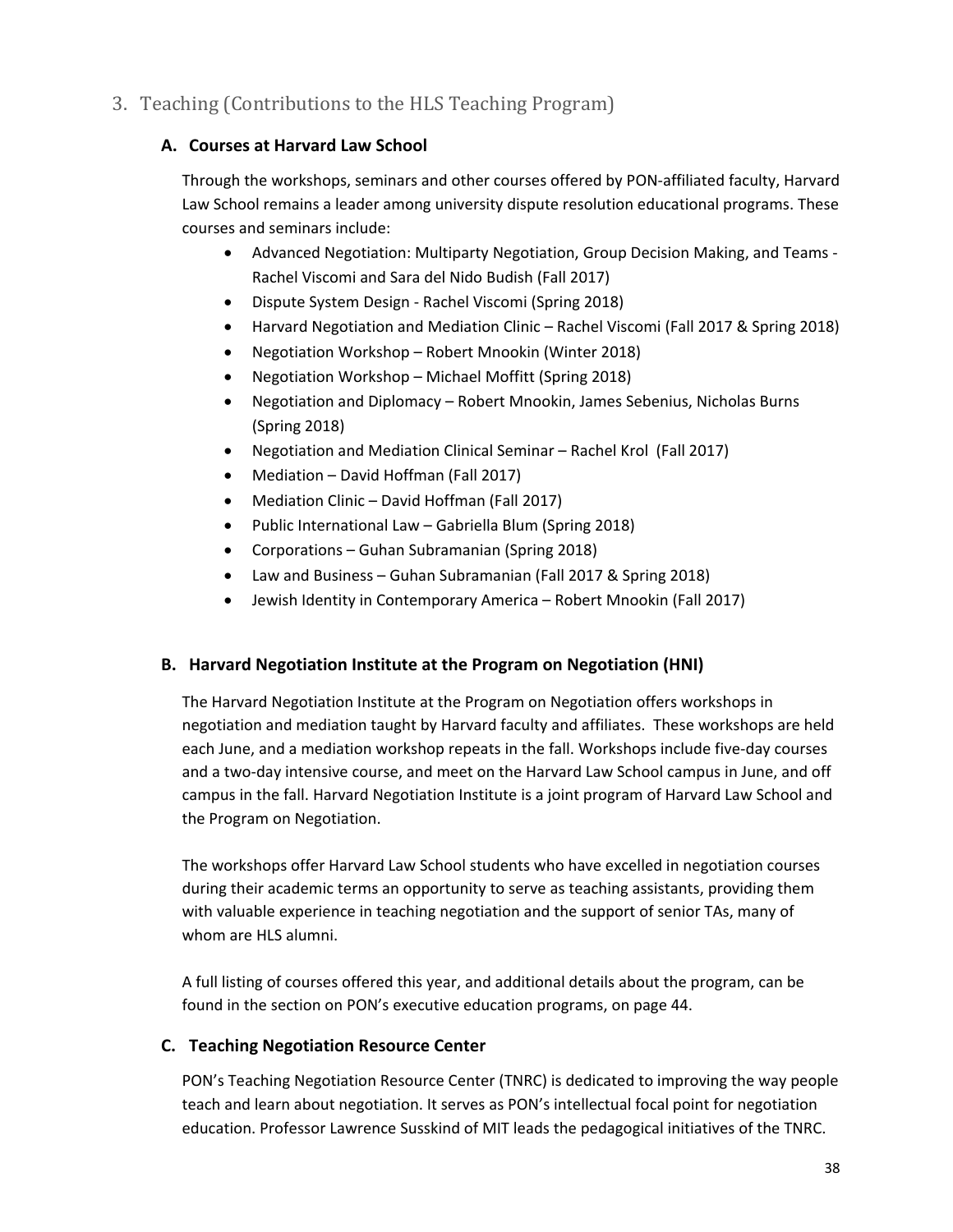The TNRC is involved in a range of activities, including research, curriculum development, training, and networking among those interested in negotiation pedagogy. The pedagogical mission of the TNRC is to:

- Contribute to the growing field of negotiation pedagogy through research and publications
- Support both experienced and next-generation negotiation educators through workshops, idea exchanges, and other educator‐focused events
- Foster connections between communities of negotiation educators and education scholars
- Develop and distribute teaching materials that are useful in skills-based negotiation instruction
- Explore and test the application of new technologies to improve teaching and learning about negotiation
- Help PON reach new audiences of negotiation practitioners and students through enewsletters, workshops, seminars, and other educational activities

The TNRC publishes a range of teaching materials related to negotiation, alternative dispute resolution and conflict management, including role‐play simulations, case studies, instructional videos, and books. Many of these materials are used in the HLS Winter and Spring Negotiation Workshops, the PON Seminars, PON executive training courses, and the Harvard Negotiation Institute workshops. TNRC products and services are made available to customers from all over the world; many of its teaching exercises are available in non‐English languages. The TNRC is creating digital Enhanced Simulation Packages for several of the most popular simulations. In addition to the simulation materials, these packages include reading lists for students, PowerPoint slides for instructors to use in debrief, questionnaires to track learning objectives, and live data analytics and result visualization.

More than 13,500 educators receive the Teaching Negotiation weekly email, featuring articles on negotiation pedagogy and updates on teaching materials. The TNRC also hosts semi‐annual faculty seminars related to negotiation pedagogy. The 2017 fall faculty dinner seminar focused on evaluating effectiveness in teaching negotiation. The presentation was made by Michael Wheeler (Harvard Business School) and Lawrence Susskind (MIT, and Vice‐Chair of Pedagogy at PON). The 2018 spring faculty dinner seminar, as a follow up presentation to the fall, by Michael Wheeler and Lawrence Susskind, focused on the best practices of course design and delivery when teaching negotiation online.

#### **D. PON Seminars**

Open to participants from all disciplines and professional fields, including HLS students and Harvard staff, the PON Seminars provide negotiation and mediation courses to the community. In the 2017‐2018 academic year, these semester‐length courses were:

**Negotiation and Dispute Resolution**, taught by Toby Berkman, Associate at the Consensus Building Institute, and Carri Hulet, Senior Associate at the Consensus Building Institute;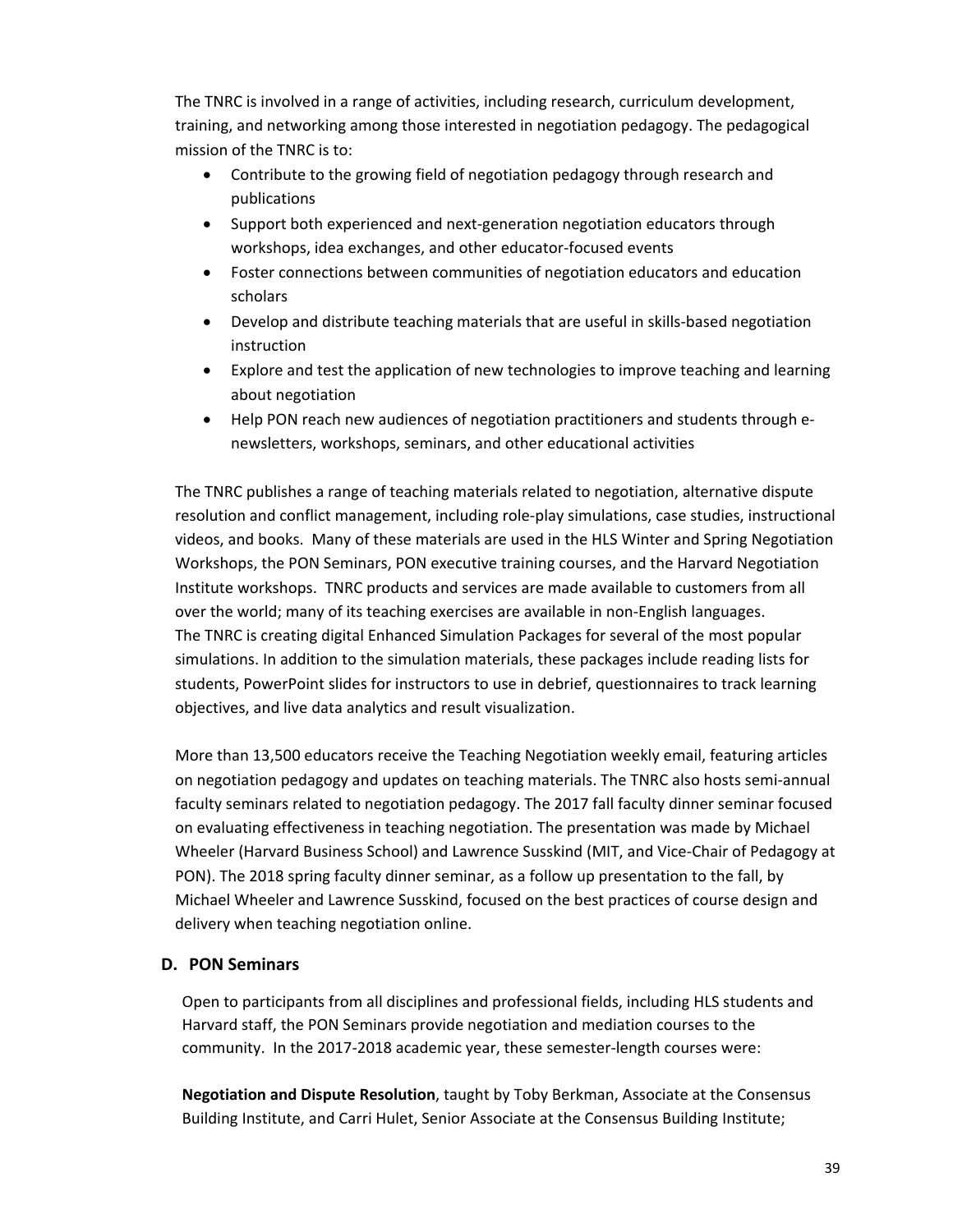**Mediation and Conflict Management**, taught by David G. Seibel, Co‐Founder and President of Insight Partners, and Stevenson Carlebach, Director of Eque LLC.

These courses are designed, and priced, to increase public awareness and understanding of effective dispute resolution principles; the multiple sessions over many weeks allow participants full immersion in both theory and practice.

#### 4. Student Participation

Central to PON's mission is engaging with students and recognizing their contributions to the field of negotiation. In addition to taking negotiation courses, students are invited to a wide range of PON events, including special events like the Great Negotiator Award programs, and the American Secretaries of State Program events. Students are recognized for their research through the PON Graduate Student Grants and the PON Next Generation Grants. Students also regularly attend the PON Research Lab. Students are eligible for the two negotiation writing prizes awarded through PON: the Roger Fisher and Frank E. A. Sander Prize and the Howard Raiffa Doctoral Student Paper Award Prize. Other areas of student involvement include serving on the board of the *Harvard Negotiation Law Review* or as Student Teaching Assistants and Student Research Assistants.

#### **A. PON Student Interest Group (SIG)**

The SIG connects over 1,000 students from Harvard University, MIT, Tufts, Brandeis, UMass Boston, Simmons College and other Boston‐area schools. Through the SIG, students connect to the PON community, resulting in networking and learning opportunities. Subscribers to the SIG email list receive updates on events, fellowship and grant opportunities, and internships and job announcements.

#### **B. PON Summer Fellowship Program**

The PON Summer Fellowships are grants to students who are undertaking internships or unpaid summer research projects relating to negotiation and dispute resolution. The Fellowship's emphasis is on advancing the links between scholarship and practice in negotiation and dispute resolution by supporting students interested in exploring career paths, either professional or academic, in this field. Information about the 2017‐2018 Fellows can be found on page 35.

#### **C. Student Teaching and Research Assistants**

Students worked as teaching assistants for the Harvard Negotiation Institute, as well as for the HLS Winter and Spring Negotiation Workshops. Serving as teaching assistants provides students with the opportunity to enhance their learning of negotiation by working closely with faculty, and to train to be problem‐solvers in a dynamic context. For additional information on HNI, please see page 44.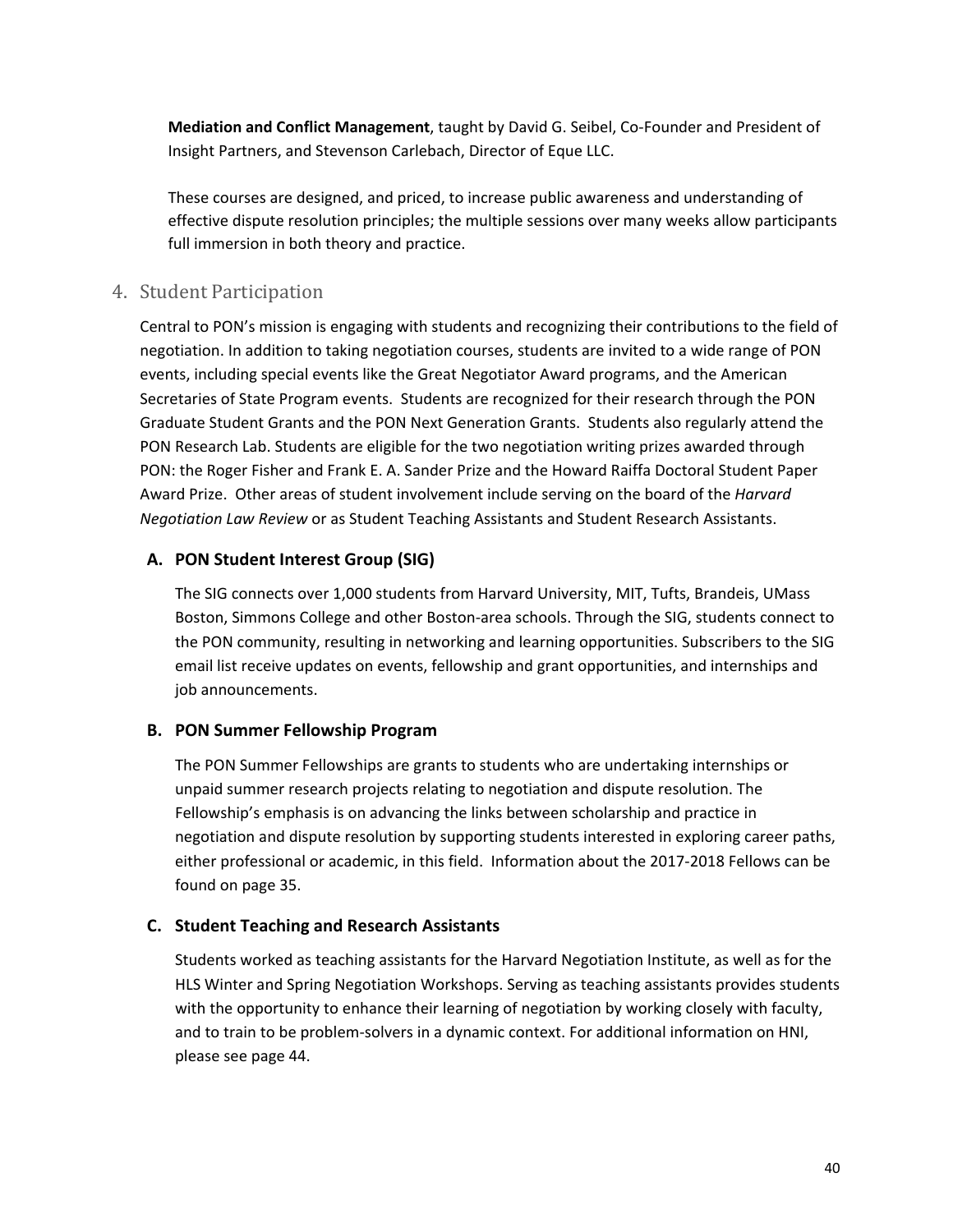#### **D. PON Open House**

PON hosts an annual open house for students to learn about opportunities to work with faculty and student organizations connected to ADR. Students are able to network with individuals from other campuses around the Cambridge area, bringing more unity to PON's inter-university consortium.

#### **E. Harvard Negotiation Law Review**

*The Harvard Negotiation Law Review (HNLR)* is one of the country's leading journals of alternative dispute resolution scholarship. *HNLR* publishes a variety of articles related to negotiation, mediation, arbitration, and other dispute resolution topics. The journal also hosts an annual symposium and other events addressing current and noteworthy issues in ADR. In November, PON co‐sponsored the 2017 HNLR Symposium, "Make It Work: A Symposium on Designing Equity on the Legal Profession," which examined how lessons from dispute design can suggest ways to increase equality in the legal profession. Additional details on the symposium can be found on page 25.

#### **F. Next Generation Grants Program**

This grant program supports research in negotiation and conflict resolution by non‐tenured faculty and doctoral students who will shape the field with their work. Awardees in 2017‐2018 were:

- Sean Paul Ashley, Harvard University
- David Ifkovits, Harvard University
- Theodore Johnson, Brandeis University
- Jennifer Logg, Harvard Business School
- Gali Racabi, Harvard Law School
- Chiara Trombini, Harvard Kennedy School

#### **G. Graduate Student Grants Program**

The Program on Negotiation Graduate Student Grants Program encourages scholarship in the fields of negotiation and conflict resolution, with the goal of supporting cutting edge research at the graduate level. Awardees in 2017‐2018 were:

- Lindsay Bailey, Harvard Law School
- Charla Burnett, University of Massachusetts, Boston
- Joao Gabriel Costa, Harvard Kennedy School
- Adam Hamideh, Brandeis University
- Aleema Jamal, Harvard Law School
- Abigayle Kabandula, University of Massachusetts, Boston
- Malik Ladhani, Harvard Law School
- Priyanka R. Renugopalakrishnan, Brandeis University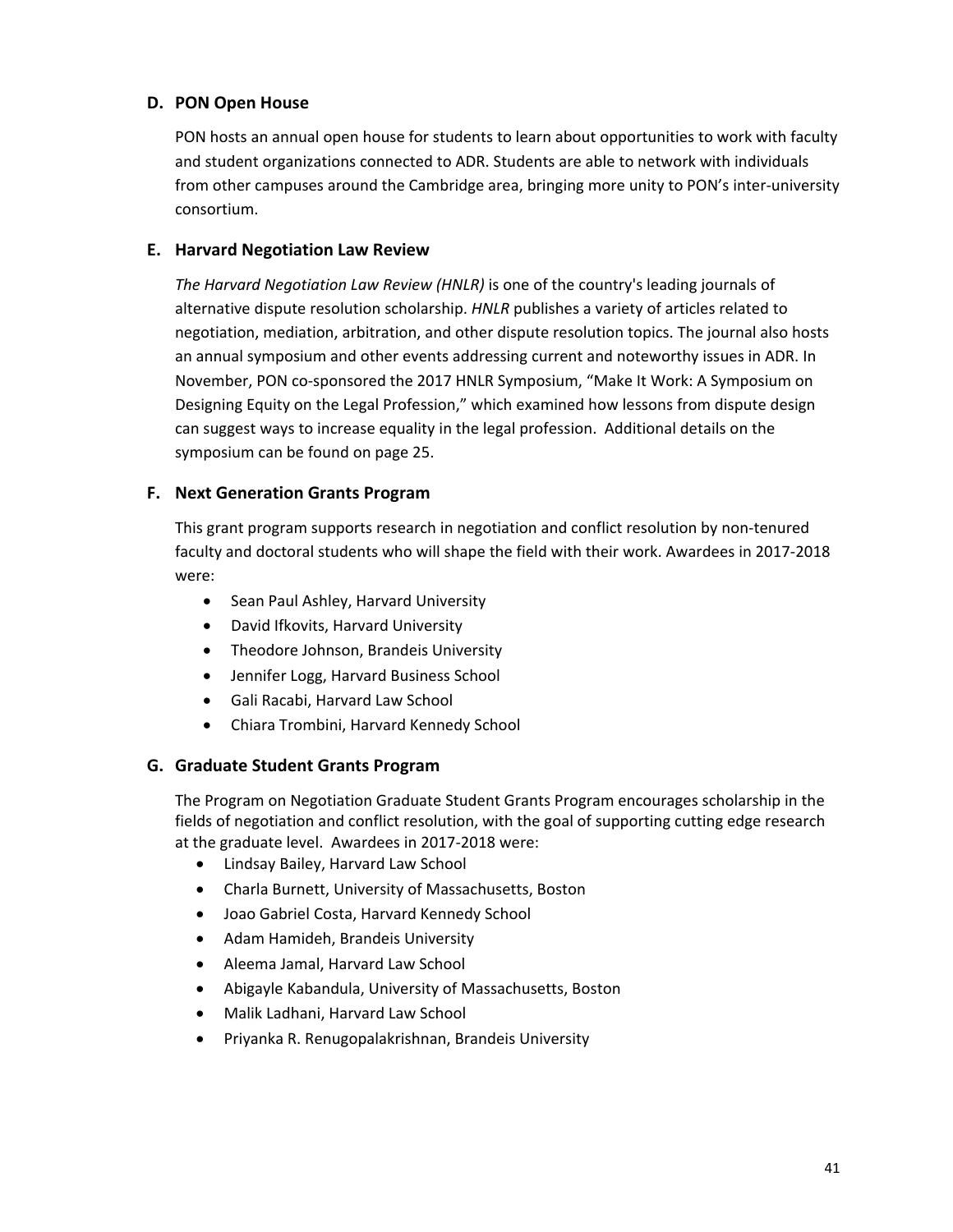#### **H. Roger Fisher and Frank E. Sander Prize**

This prize was established by PON in 2007 in honor of professors emeriti Roger Fisher and Frank Sander, co-founders of PON. The \$1,000 prize is awarded to the best Harvard Law School student paper on a topic related to negotiation, dispute systems design, mediation, or ADR. The 2018 Fisher/Sander Prize was awarded to Tetyana Payosova (HLS '18) for her paper on "Mediation in the Future WTO Dispute Settlement Governance."

#### **I. Howard Raiffa Doctoral Student Paper Award**

The annual prize of \$1,000 is awarded to a doctoral student author of the best research paper on a topic relating to negotiation, competitive decision making, dispute resolution, mediation, or ADR. This student must be enrolled at a PON‐affiliated graduate or professional school, and while there may be co-authors of the paper, the student should be a lead author. This prize was established by PON in 2008 in honor of Professor Howard Raiffa, Frank Plumpton Ramsey Professor of Managerial Economics, Emeritus. Professor Raiffa was one of the founders of the Program on Negotiation. In 2018, Michael Sam Baskin was awarded the Raiffa prize for his paper, "Commanders as Negotiators: The Marine Corps and Marine Infantry Battalion Commanders in Helmand, Afghanistan, 2008–2014."

#### 5. Faculty Participation

PON is a multi-disciplinary program led by faculty from each of PON's consortium schools (Harvard, MIT, and Tufts, as well as Brandeis) and representing a wide variety of research interests. For PON faculty, PON serves as a focal point for their research and work in negotiation and conflict resolution and their collaboration and engagement. They organize conferences and seminars, give presentations on their research, work with students on both faculty and student research, mentor students, teach and train diverse groups both at HLS and throughout the US and abroad. Working with Managing Director Susan Hackley, PON affiliated faculty oversee PON's many enterprises, including the TNRC and Harvard Negotiation Institute. PON faculty and associates also engage with diverse audiences through writing op‐eds and articles, giving media interviews, and being available as a resource on negotiation aspects of current events. Throughout this report is evidence of the committed involvement of a number of faculty, most of whom have been involved with PON for ten or more years.

#### 6. Other Contributions to the HLS Community

The PON website serves as a resource for the HLS community. The blog is updated daily with negotiation‐related posts; free reports on a range of topics are available for download; and video clips from events are posted throughout the academic year. PON social media sites, including YouTube, Twitter, Facebook and LinkedIn, provide additional opportunities for engagement.

PON events are attended by students, faculty, staff, and the general public and provide the opportunity every year for thousands of people to learn about negotiation and conflict resolution.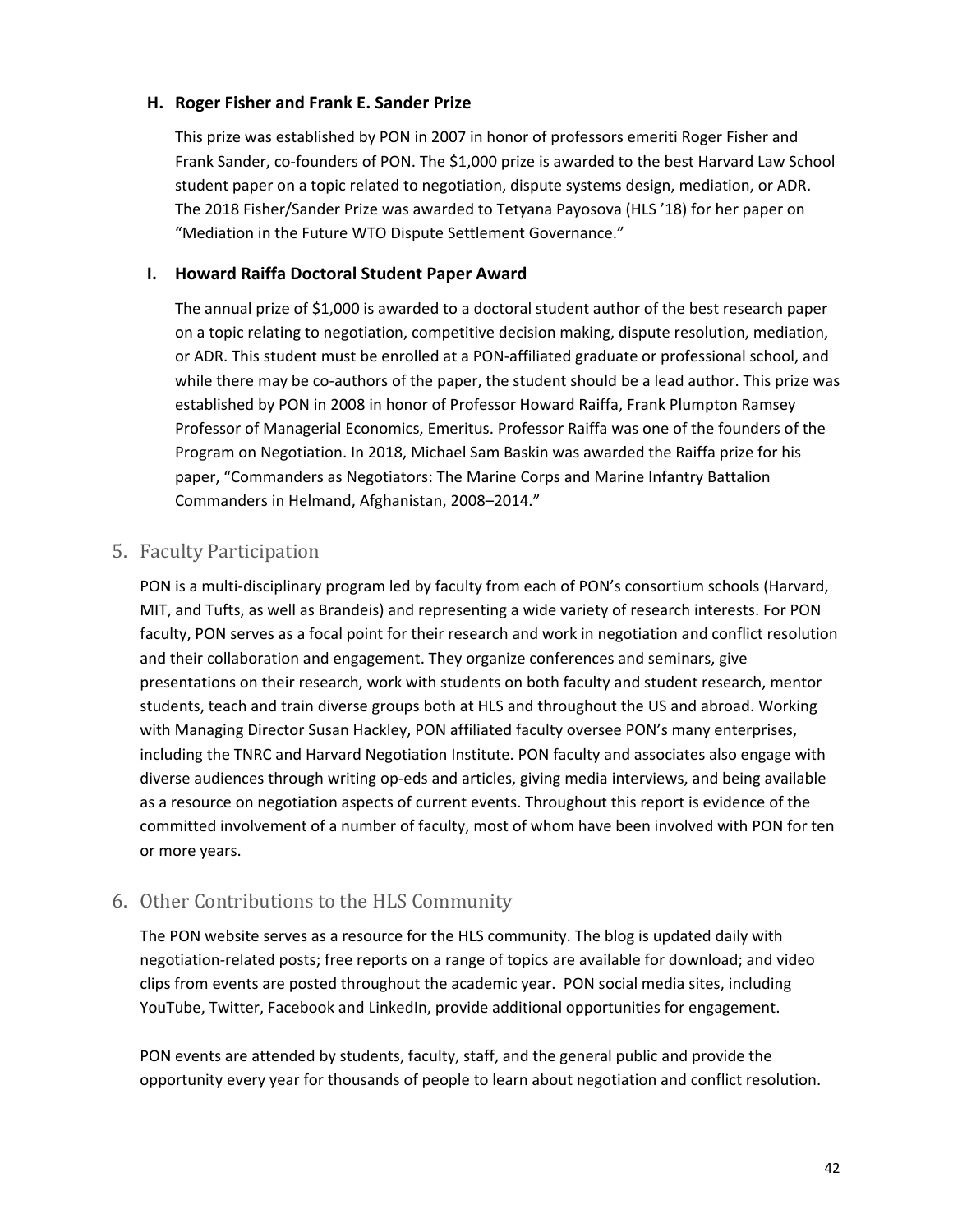PON maintains a library with a wide variety of materials relating to negotiation and conflict resolution. This browsing library is open to students and serves as an excellent resource for anyone interested in the field of ADR.

#### 7. Law Reform and Advocacy

The Program on Negotiation supports law reform through the advancement of alternative dispute resolution (ADR) processes. Concepts developed over the years by PON faculty present a vast array of ideas, strategies, and skills for problem solving in a way that maximizes gains for all parties while protecting each party's interests. Law students learn how to be effective and self‐aware advocates as they develop their skills in negotiation workshops, seminars, and classes. PON faculty members give presentations to groups around the world on negotiation. Faculty members also teach at the Harvard Negotiation Institute, including the Two‐Day Intensive Negotiation Workshop for Lawyers & Working Professionals, two basic Mediation Workshops, and an Advanced Mediation course. CLE credit is given to HNI attendees, as the courses provide professional enrichment. Articles by PON faculty in *Negotiation Journal*, *Harvard Negotiation Law Review*, and *Negotiation Briefings* continue to spread the concepts of alternative dispute resolution to a wide audience throughout the world, including numerous practicing lawyers, judges and academics.

In November, PON co‐sponsored the 2017 *HNLR* Symposium, entitled "Make It Work: A Symposium on Designing Equity in the Legal Profession." This student-organized symposium examined how lessons from ADR practices can be used to increase equity in the legal profession. For additional details on speakers and panel topics, please see page 25.

#### 8. Connections to the Profession

#### **A. Research**

Research, articles and presentations by PON faculty and associates enable PON to bring its work to a broader audience. In addition to the quarterly *Negotiation Journal* and the monthly *Negotiation Briefings*, PON faculty research is disseminated through The Negotiations Research Network (NEG), part of the Social Science Research Network (SSRN), an online venue providing access to scholarly articles and professional announcements of interest to the negotiation and dispute resolution community. Directed by PON Executive Committee member and HBS professor Max H. Bazerman, NEG is one of a number of specialized networks that SSRN has organized for the worldwide dissemination of research in all of the social sciences.

#### **B. Executive Education Programs**

The Program on Negotiation is among the world's outstanding executive negotiation training institutions. More than 2,000 people participated in PON's negotiation trainings in 2017‐2018. Lawyers, mediators, business executives, government officials, military leaders, public sector employees, union representatives, and non‐profit managers were among the many professionals who attended courses with PON.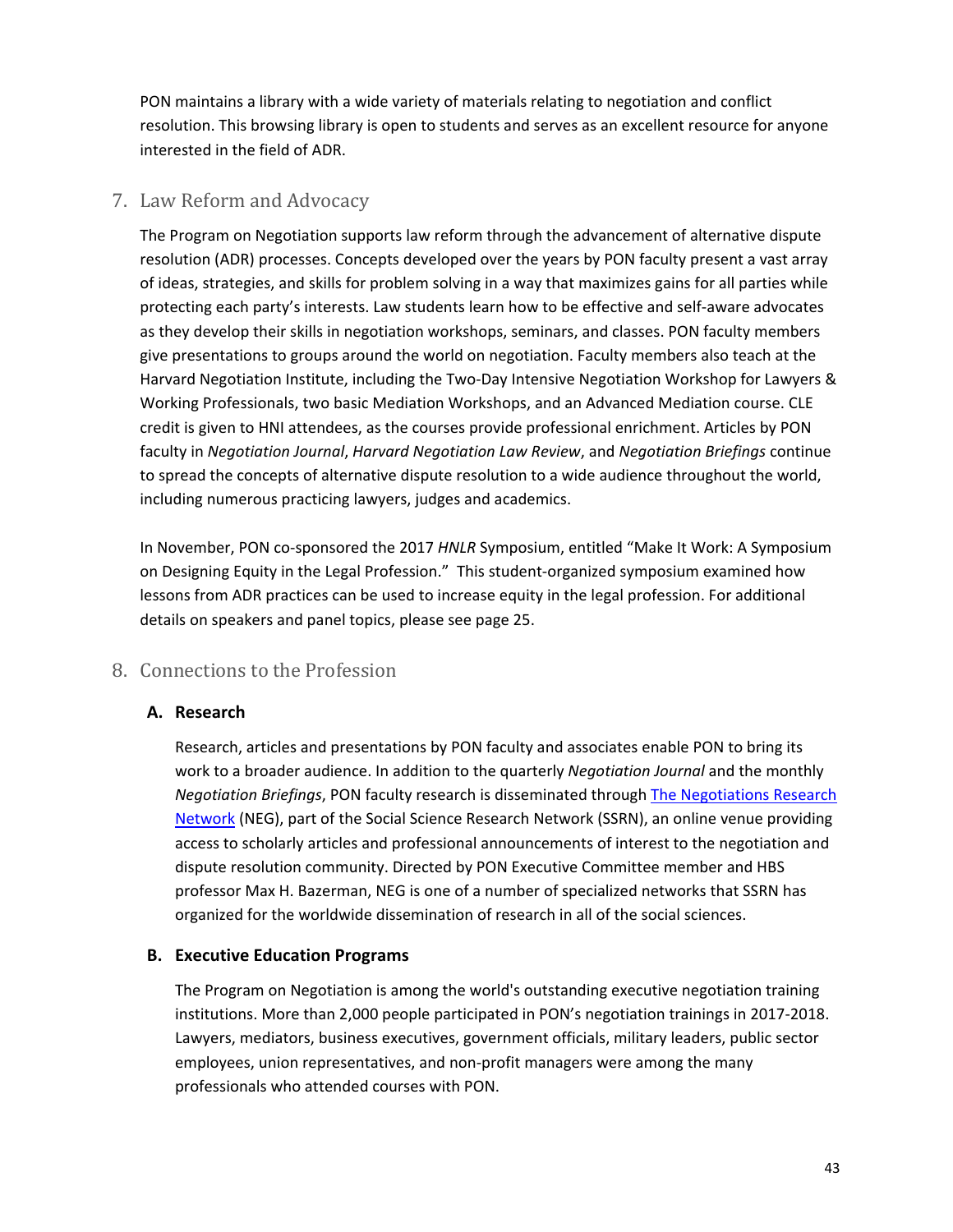Courses include:

#### **i. Harvard Negotiation Institute at the Program on Negotiation (HNI)**

The Harvard Negotiation Institute at the Program on Negotiation offers workshops in negotiation and mediation taught by Harvard Faculty and affiliates. HNI courses held this past year include:

- **Mediating Disputes** October 2017 and June 2018 ‐ Professor Robert Mnookin; Gary Friedman, mediator; Dana Curtis, attorney mediator
- **Advanced Mediation Workshop: Mediating Complex Disputes** David Hoffman, Lecturer on Law; Professor Larry Susskind; Susan Podziba, mediator; Audrey Lee, mediator; and Samuel Dinnar, negotiation consultant
- **Negotiation Workshop: Improving Your Negotiating Effectiveness** Bruce Patton, Co‐Founder and Distinguished Fellow, Harvard Negotiation Project
- **The Harvard Negotiation Intensive: A 2‐Day Workshop** Professor Robert Bordone
- **Secrets of Successful Dealmaking** Professor Guhan Subramanian and David Lax, Managing Principal of Lax Sebenius, LLC
- **Negotiation Workshop: Strategies, Tools, and Skills for Success** Professor Robert Bordone
- **Dealing with Difficult Conversations** Bruce Patton, Co‐Founder and Distinguished Fellow, Harvard Negotiation Project; Sheila Heen, Lecturer on Law and Affiliate, Harvard Negotiation Project; and Douglas Stone, Lecturer on Law and Affiliate, Harvard Negotiation Project

Our fall 2017 course and June 2018 HNI program welcomed 48 and 294 participants, respectively. The class size in October is capped at 48.

#### **ii. Negotiation and Leadership & One‐Day In‐Depth Sessions**

The Negotiation and Leadership Program is PON's flagship executive education training program, designed to help participants become successful negotiators, deal with difficult people and hard bargainers, structure deals, and manage conflict productively. The three‐day program, held at the Charles Hotel in Cambridge, was offered six times during the 2017-2018 academic year. Each course is co-taught by six faculty members; the faculty includes professors and lecturers from Harvard Law School, Harvard Business School, Harvard Kennedy School, MIT and Tufts. The program was attended by over 1,000 participants from over 60 countries. Participants came from many diverse fields, including law, government, business, education, and the military.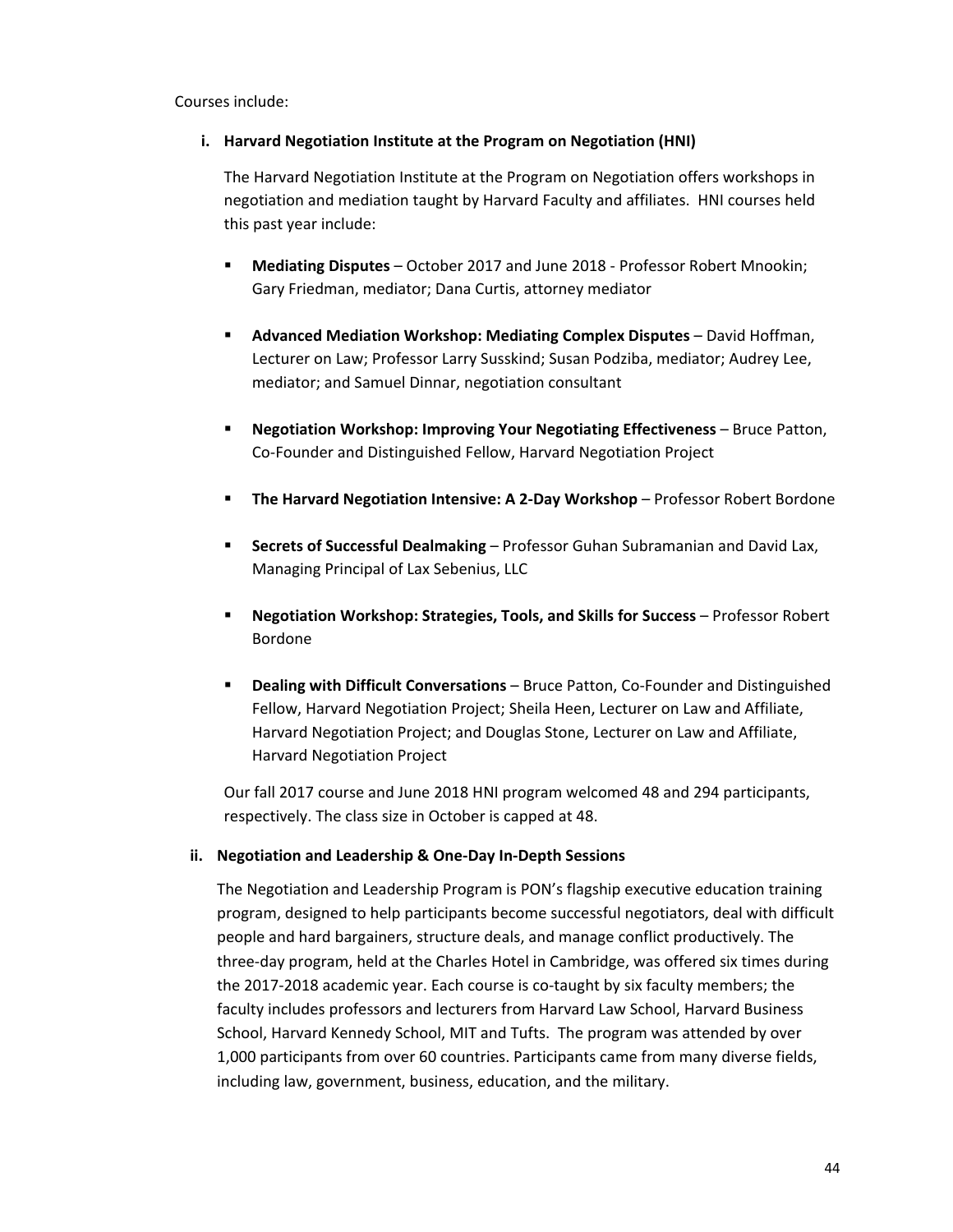In 2017‐2018, PON provided three complimentary seats at Negotiation and Leadership to Harvard staff, as part of the Harvard Senior Administrator Fellowship program. In addition, eight Harvard staff members attended these courses on their own initiative. In 2018‐2019, because of popular demand, PON has agreed to increase the number of fellowship opportunities to six, one for each program offered.

In the spring of 2018, the Negotiation and Leadership course was approved by the U.S. Department of Veterans Affairs as a course that is eligible for funding through the GI Bill and other veterans benefits. We expect to see an increase in the number of veterans attending the course in the coming year, thanks to this new funding opportunity.

Following each 3‐day Negotiation and Leadership program, PON offers an optional in‐ depth one‐day program, taught by one or two PON‐affiliated faculty members. These courses are attended by participants in the 3‐day program, who choose to extend their learning, as well as individuals who register for the one-day as a stand-alone course. In 2017-2018, we offered six one-day courses as part of this series. This year's offerings included a new course with HBS Professor Francesca Gino, based on her book *Sidetracked: Why Our Decisions Get Derailed and How We Can Stick to the Plan.* The course included an innovative online simulation in which participants had to work as teams to climb Mt. Everest.

The one-day in-depth programs in 2017-2018 were:

- September 28, 2017: "Lessons from the Great Negotiators" with James Sebenius (HBS)
- October 19, 2017: "Difficult Conversations" with Bruce Patton and Douglas Stone
- December 7, 2018: "Getting to Yes with Yourself" with William Ury
- April 19, 2018: "Sidetracked" with Francesca Gino (HBS)
- May 17, 2018: "Negotiating the Impossible" with Deepak Malhotra (HBS)
- June 21, 2018: "Leveraging the Power of Emotions in Your Negotiations" with Daniel Shapiro (HMS)

#### **iii. Advanced Negotiation Master Class**

In November 2017 and April 2018, the Program on Negotiation offered the Advanced Negotiation Master Class, a two and a half day program designed to provide graduates of PON executive education courses with an opportunity to further refine and strengthen their negotiation skills. Limited to 60 participants, and taught by four PON affiliated faculty members, the Master Class continues to be very successful. As we began in 2017, the Master Class program was approved by the US Department of Veterans Affairs for VA funding for interested veterans.

#### **iv. PON Global**

PON Global is an innovative blended learning course created by the Program on Negotiation to meet the demand for negotiation trainings overseas and to eliminate the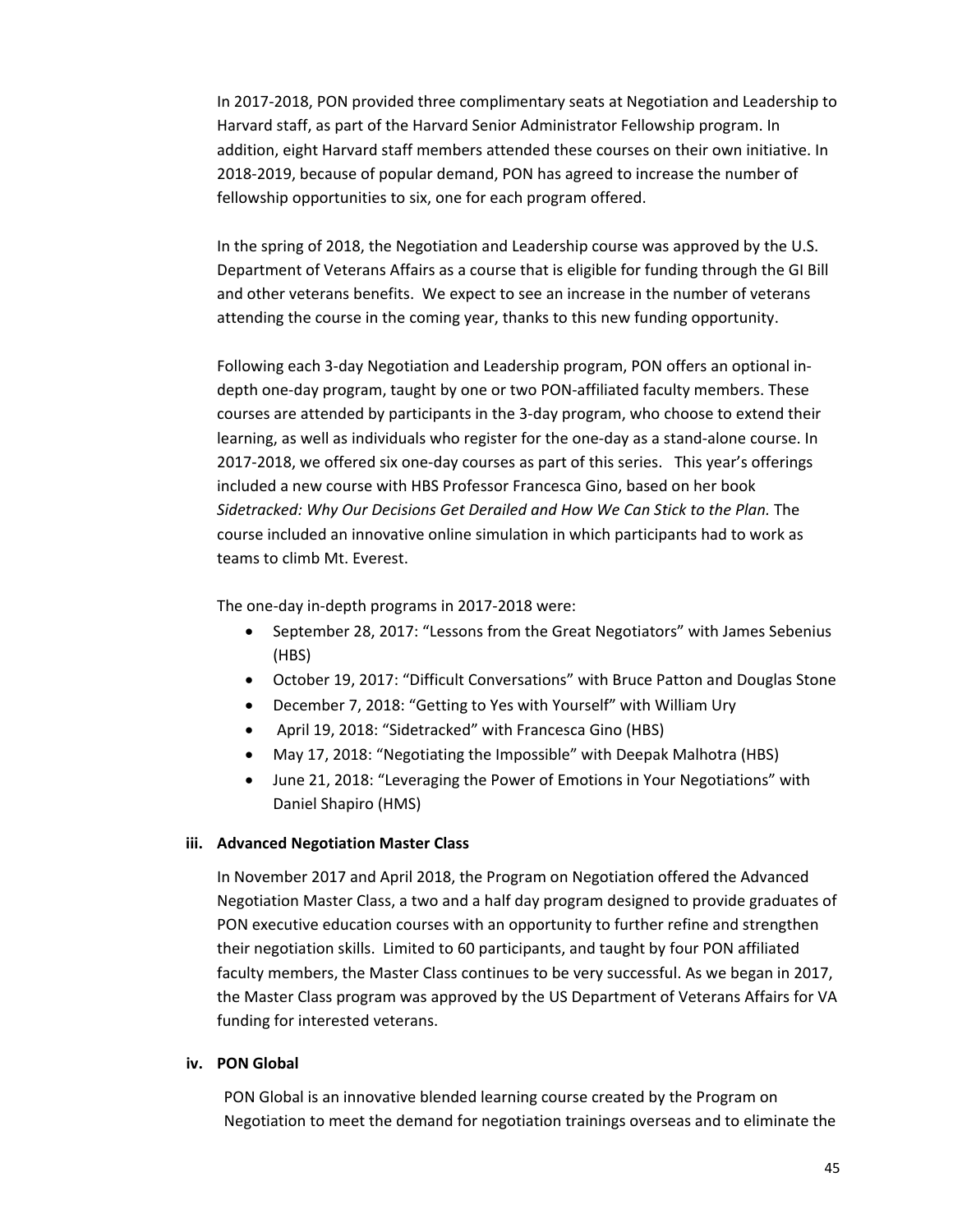need for senior faculty to travel great distances to teach basic negotiation courses. PON Global also helps fulfill PON's mission to broadly share best practices and enable people to become more effective negotiators.

The PON Global course includes three days of on‐site instruction, augmented by the showing of video modules of PON faculty teaching key lessons in an engaging way. Participants do negotiation role simulations in class and have the opportunity to participate in two one‐hour live videoconferences with PON faculty in Cambridge.

For the academic year of 2017‐18, the program continued to grow, and new partnerships were formed to market the course overseas. There were ten courses delivered in the academic year, with 465 participants. As of June 30, 2018, there have been 903 participants in the PON Global courses, which have been held in 10 countries.

An important aspect of the program is finding able and reliable partner organizations in different countries. These partners need to be capable of finding a sufficient number of qualified participants to enroll in PON Global so that the programs are economically viable. In each instance, PON works with the Office of General Counsel to develop a contract that protects Harvard's intellectual property and trademark and sets the foundation for a successful venture.

In September 2017, PON ran its fourth full 3‐day PON Global course in Tel Aviv, Israel, in conjunction with the Technion University. The course received excellent reviews, and was offered again for the fifth time in Tel Aviv in March 2018.

Also in September 2017, PON Global was held in London, United Kingdom, for the first time, in partnership with Ivo Business Solutions. This course yielded the most international PON Global enrollment to date; participants were from 10 countries.

In October 2017, PON Global returned to Riyadh, Saudi Arabia, in partnership with the Global Business School. PON held other courses with this partner in Dubai, United Arab Emirates, in December 2017, Riyadh again in April 2018, and Dubai again in May 2018.

In addition to the London courses, there were two other courses held in collaboration with new partners during this academic period. The second of these, after London, was in Mexico City with Cambridge International Consulting at the end of November, 2017.

The final course during this academic period with a new partner was held just outside of Dublin in Maynooth, Ireland, with the Edward M. Kennedy Institute of Maynooth University.

Fall 2017 was the busiest semester for PON Global to date, running six courses, with three new partners. These courses included: Tel Aviv, Israel; London, United Kingdom;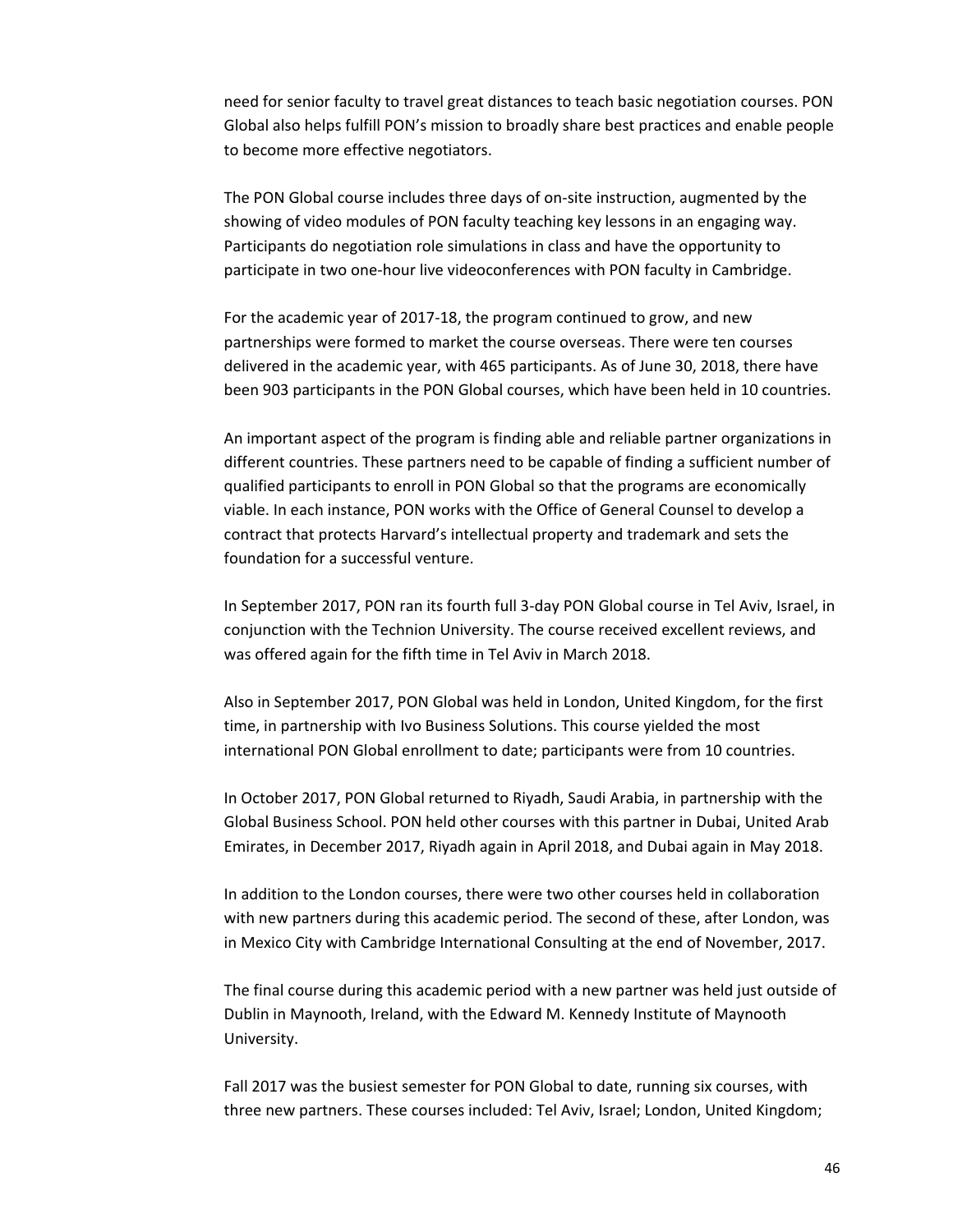Riyadh, Saudi Arabia; Mexico City, Mexico; Maynooth, Ireland; and Dubai, United Arab Emirates. In spring 2018, PON Global offered four courses again: London, United Kingdom; Tel Aviv, Israel; Riyadh, Saudi Arabia; and Dubai, United Arab Emirates.

PON has been pleased with the success of the PON Global model for delivering negotiation seminars. The dynamic combination of content videos, live lecturing by a PON instructor, role‐plays, and videoconferencing with Harvard professors has been an effective means of engaging participants with the material and equipping them with negotiation tools for all aspects of life. Participants often travel from another country to take one of our programs.

PON Global courses held in the past year:

- September 11-13, 2017, with the Technion University, Tel Aviv, Israel
- September 26-28, 2017, with Ivo Business Solutions, London, United Kingdom
- October 23‐25, 2017, with the Global Business School, Riyadh, Saudi Arabia
- November 29-December 1, 2017, with Cambridge International Consulting, Mexico City, Mexico
- December 6-8, 2017, with the Edward M. Kennedy Institute, Maynooth University, Maynooth, Ireland
- December 12‐14, 2017, with the Global Business School, Dubai, United Arab Emirates
- February 20‐22, 2018, with Ivo Business Solutions, London, United Kingdom
- March 5-7, 2018, with the Technion University, Tel Aviv, Israel
- April 2-4, 2018, with the Global Business School, Riyadh, Saudi Arabia
- May 8‐10, 2018, with the Global Business School, Dubai, United Arab Emirates

#### **v. PON Executive Education in China**

In October 2017, PON once again partnered with China Education Group to deliver a negotiation course in China. Professor Guhan Subramanian taught a two day course to Chinese executives in Hong Kong.

#### **C. PON Seminars**

Open to participants from all disciplines and professional fields, including HLS students and staff, the PON Seminars provide negotiation and mediation courses to the community. In the 2017‐ 2018 academic year, these courses were:

- **Negotiation and Dispute Resolution** taught by Toby Berkman, Associate at the Consensus Building Institute, and Carri Hulet, Senior Associate at the Consensus Building Institute
- **Mediation and Conflict Management** taught by David G. Seibel, Co‐Founder and President of Insight Partners and Stevenson Carlebach, Director of Eque LLC

These semester‐length courses are designed to increase public awareness and understanding of effective dispute resolution principles; the multiple sessions over many weeks allow participants full immersion in both theory and practice.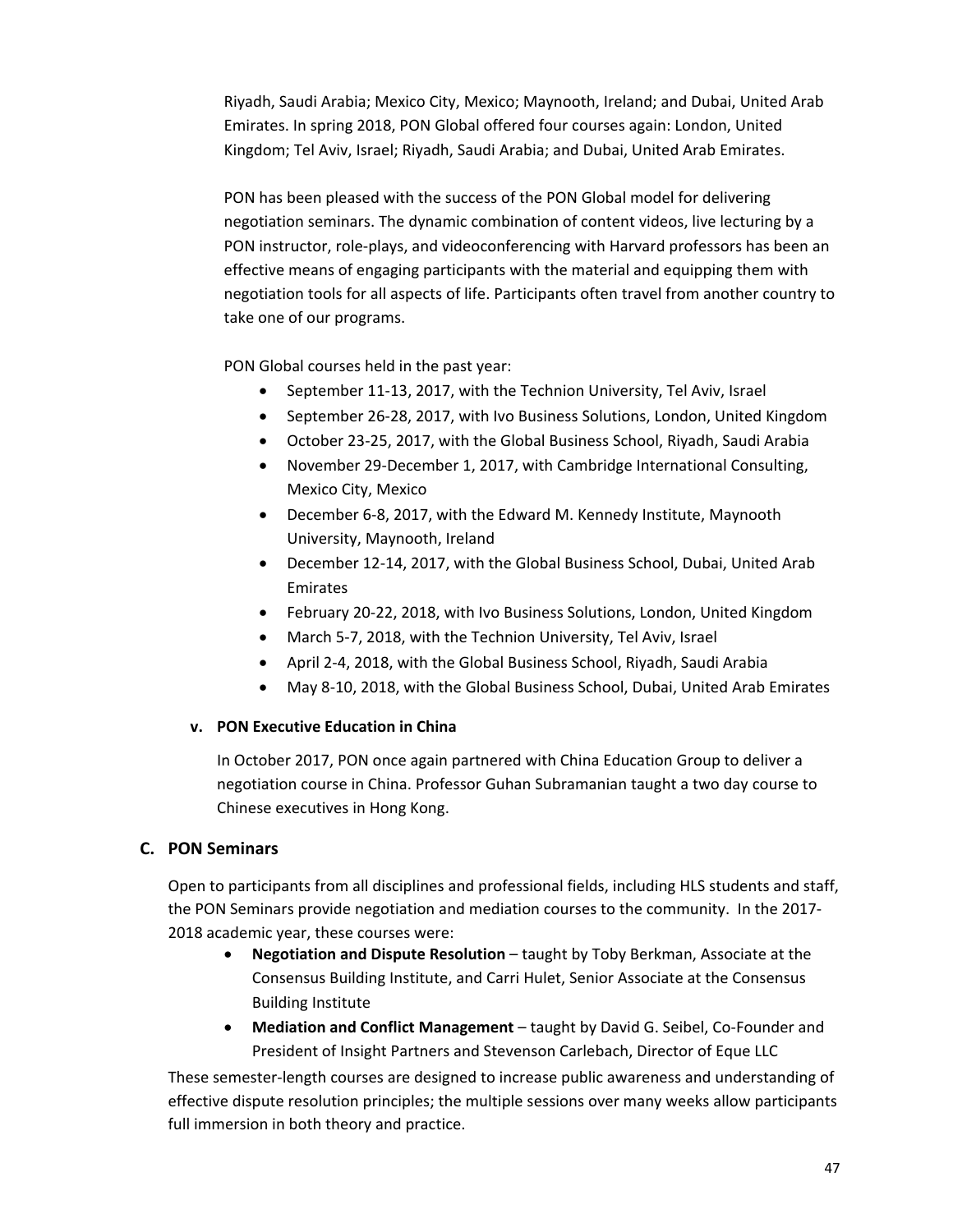#### **D. Webinars**

- "Bargaining with the Devil" with Robert Mnookin December 8, 2017
- "Resolving Conflict: Negotiating the Non‐Negotiable" with Daniel Shapiro November 7, 2017
- "Thanks for the Feedback" with Sheila Heen September 21, 2017 & May 10, 2018

#### **E. PON Website**

The PON website (http://www.pon.harvard.edu) serves as an information hub for individuals interested in the fields of negotiation, conflict management, and mediation. The website describes the history and mission of the Program on Negotiation, shares news about its faculty and research projects, publicizes PON activities, and supports communication with PON's community of scholars and practitioners.

Many attendees at the Harvard Negotiation Institute and PON's Negotiation and Leadership Executive Education seminars learn about PON programs through the PON website, often through a Google search. Traffic to the PON website continues to grow and is averaging around 150,000 visits per month. In addition, PON's growing daily email list (now 78,000 subscribers) is an important way for people to learn about PON. PON sends three emails a week with articles on negotiation topics, as well as information on our courses, programs and publications. PON's LinkedIn group is active and offers a forum for discussion for lawyers and other professionals in the ADR field. PON's Facebook, Twitter and YouTube accounts are updated regularly with content related to negotiation, mediation and ADR.

Announcements and news about PON events are regularly posted on the website, as well as on social media sites. The local events email list has over subscribers, who receive regular announcements about upcoming activities, including the Kelman Seminar, Great Negotiator program, the PON Film Series, and lunch talks.

PON closely monitors PCI compliance and security on the website, following industry guidelines. In addition, PON works with Trustwave to identify any vulnerability on the website. Trustwave is an information security company used by Harvard to manage compliance issues and secure the network infrastructure. PON runs monthly scans of the pon.harvard.edu website to ensure that the site is in compliance and is secure. PON reports to the Cash Management Office each June regarding its compliance with PCI standards.

#### **F. The Teaching Negotiation Resource Center (TNRC)**

PON's Teaching Negotiation Resource Center (TNRC) is dedicated to improving the way people teach and learn about negotiation. It serves as PON's intellectual focal point for negotiation education. The TNRC is involved in a range of activities, including research, curriculum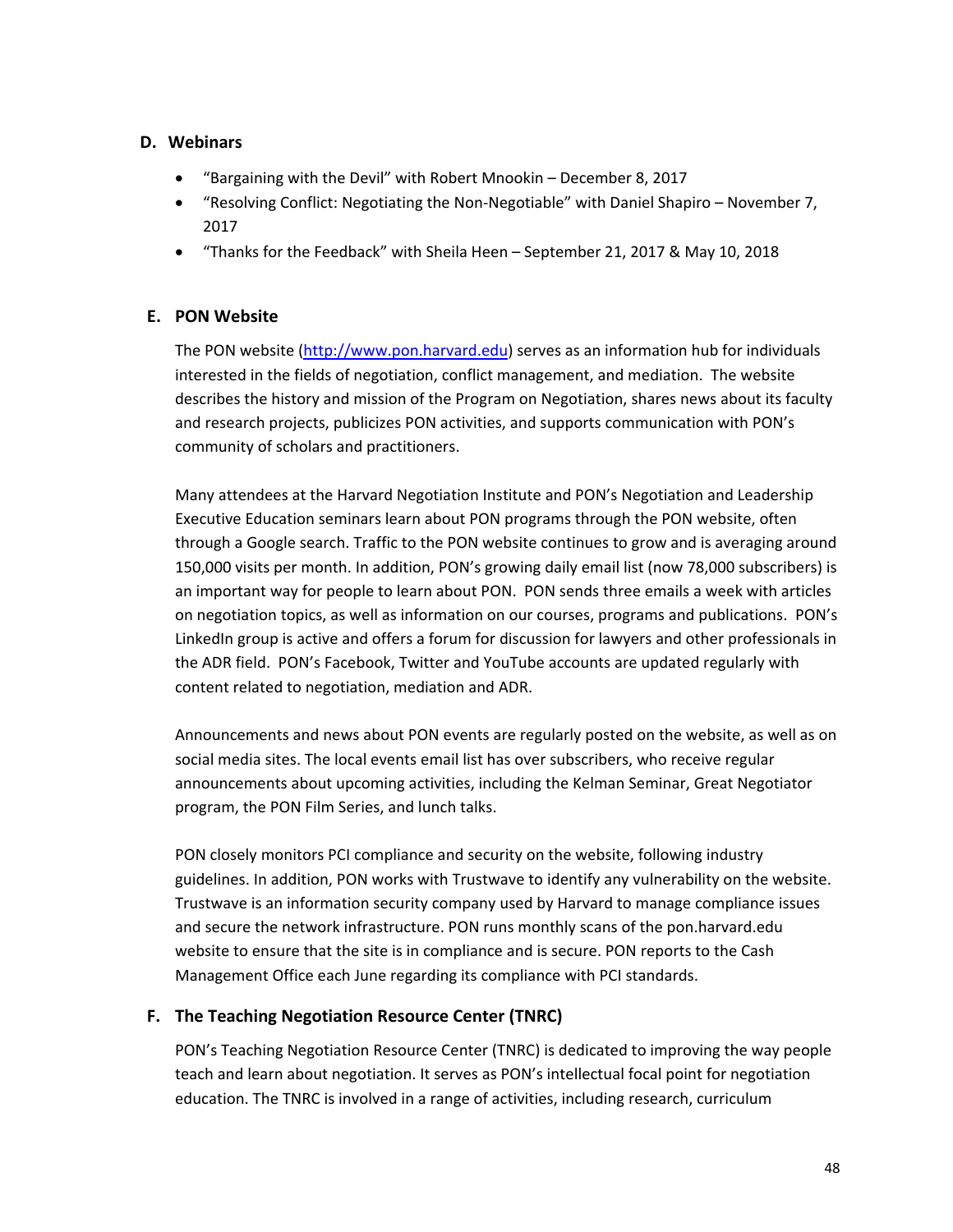development, training, and networking among those interested in negotiation pedagogy. Additional details about the TNRC can be found in the section on teaching, on page 38.

#### 9. Collaborations with Other Departments and Schools

#### **A. Consortium Structure**

Founded and based at Harvard Law School, PON is a consortium of faculty, staff, graduate students, and affiliates at HLS, HBS, HKS and other institutions, including MIT, the Fletcher School at Tufts University, Brandeis University, and other Boston‐area schools. PON is managed by an Executive Committee, representing Harvard Law School, Harvard Business School, MIT, The Fletcher School, and Brandeis University. In 2017‐2018, the PON Executive Committee was chaired by HLS Professor Robert Mnookin, and the three Vice‐Chairs of PON were James Sebenius (Practice‐Focused Research), Guhan Subramanian (Research), and Lawrence Susskind (Pedagogy). Max Bazerman, Gabriella Blum, Robert Bordone, Jared Curhan, Jeswald Salacuse, and Alain Lempereur were also members of the PON Executive Committee. Managing Director Susan Hackley is an ex‐officio member. In 2018‐2019, Professor Guhan Subramanian will be Chair of PON's Executive Committee.

#### **B. Inter‐Departmental & Inter‐University Events**

PON's consortium structure provides a variety of opportunities for engagement and collaboration across departments and schools.

PON participates in the **Harvard Senior Administrator Fellowship**, which launched in 2017. This highly competitive fellowship program allows selected Senior Administrators to attend executive education courses at Harvard schools for free or greatly reduced cost. The Program on Negotiation receives a high number of applications in each round of applications. In 2017‐ 2018, three fellowships to PON's Negotiation and Leadership program were awarded. Awardees include: Melissa Lopes, Senior Research Compliance Officer, Office of Vice Provost for Research, Harvard University; Tim Vaverchak, Program Director, Identity & Access Management, Harvard University IT; and Sushma Raman, Executive Director, Carr Center for Human Rights Policy, Harvard Kennedy School.

Other notable collaborative events held in 2017‐2018 include the following:

 **The Great Negotiator Award Program** with President Juan Manuel Santos, on September 20<sup>th</sup>, which was co-sponsored by the David Rockefeller Center for Latin American Studies at Harvard University, and the Institute for Politics, the Future of Diplomacy Project, and the Office of the Dean at Harvard Kennedy School. President Santos accepted the Great Negotiator Award and spoke about the Colombian Peace Process at an event for student and faculty from Harvard and PON's consortium schools. A faculty seminar was hosted by PON in advance of the Great Negotiator Award program, providing a rich opportunity for faculty members from the co‐ sponsoring schools to discuss the Colombian Peace process from a multi‐disciplinary perspective.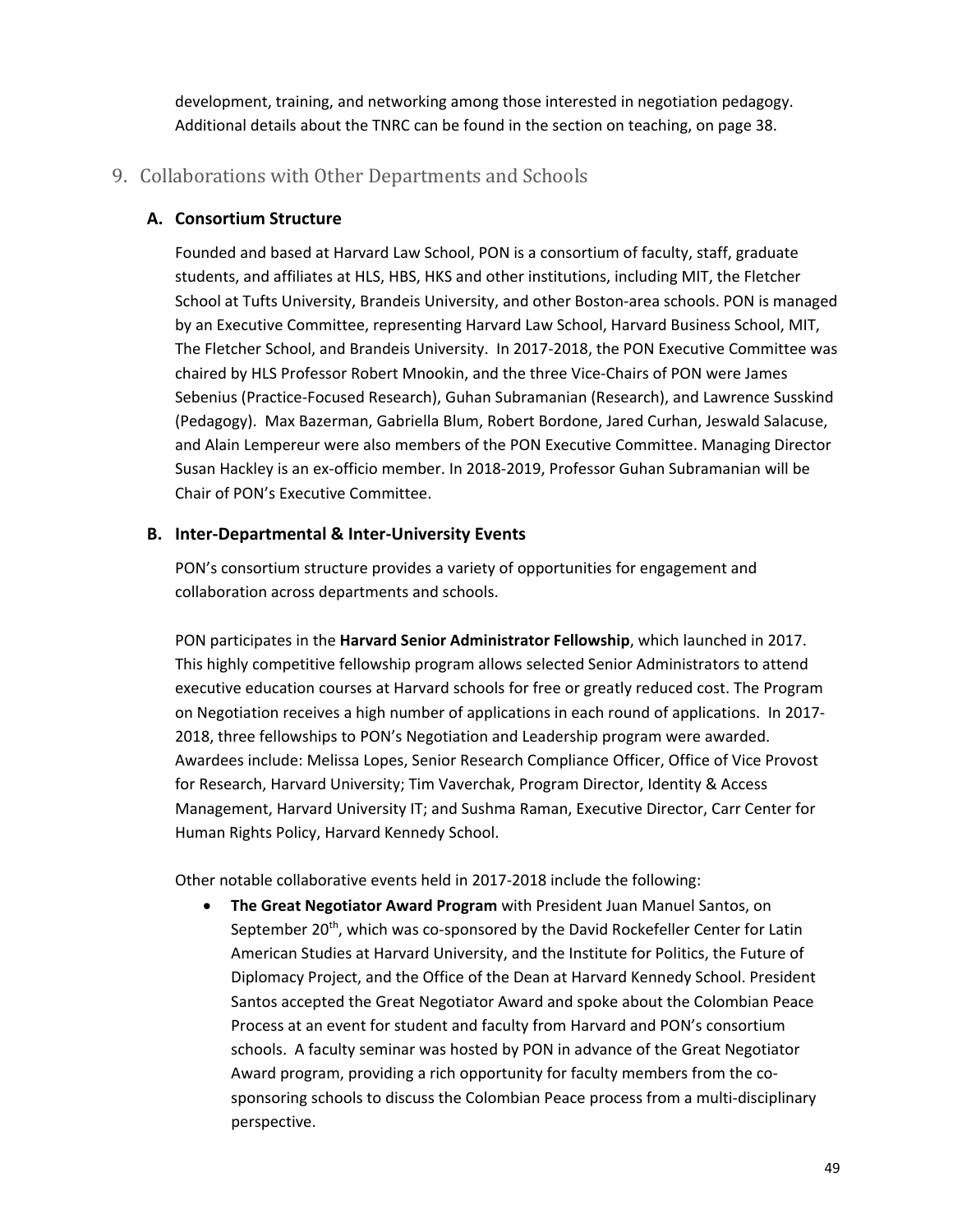- **The American Secretaries of State Project**, co‐chaired by professors Robert Mnookin (HLS), Nicholas Burns (HKS) and James Sebenius (HBS). In Spring 2018, the faculty chairs co-taught a course on "Negotiation and Diplomacy," which is open to students at all three schools. They also completed a book, *Kissinger as Negotiator: Lessons from Dealmaking at the Highest Level*, and continued to work on a documentary.
- **The PON Research Lab**, organized by Professors Jared Curhan (MIT), Alison Brooks (HBS), and Julia Minson (HKS). The lab features a series of presentations by faculty and doctoral students on current empirical research studies, and was attended by faculty and PhD students from PON's consortium schools.
- **The Herbert C. Kelman Seminar on International Conflict Analysis and Resolution**, co‐ sponsored by the Program on Negotiation, the Nieman Foundation for Journalism, the Weatherhead Center for International Affairs, the Shorenstein Center, and Boston‐ based members of the Alliance for Peacebuilding.
- **■** Colombia 2040 PON co-sponsored a panel discussion on the peace negotiations at the Colombia 2040 conference, organized by the Harvard Colombian Student Society and the Colombian Association of MIT.
- **Religions and the Practice of Peace Colloquium.** The Program on Negotiation regularly collaborates with the Religions and the Practice of Peace Initiative at Harvard Divinity School to bring speakers to campus to address the intersection of religion and peacemaking. This year, the Program on Negotiation co-sponsored two presentations of the Religions and the Practice of Peace Colloquium series.

Additional details on these events and other activities are available starting on page 25.

#### 10. Awards, Other Activities & Publications

- In October 2017, William Ury was awarded the Cloke‐Millen Peacemakers' Award by the Southern California Mediation Association.
- William Ury also received an honorary doctorate from the University of Edinburgh, and the IAM Lifetime Achievement Award from the International Academy of Mediators, awarded on May 11, 2018.
- Daniel L. Shapiro was selected as a 2017 Arthur Vining Davis Fellow by the Arthur Vining Davis Foundation.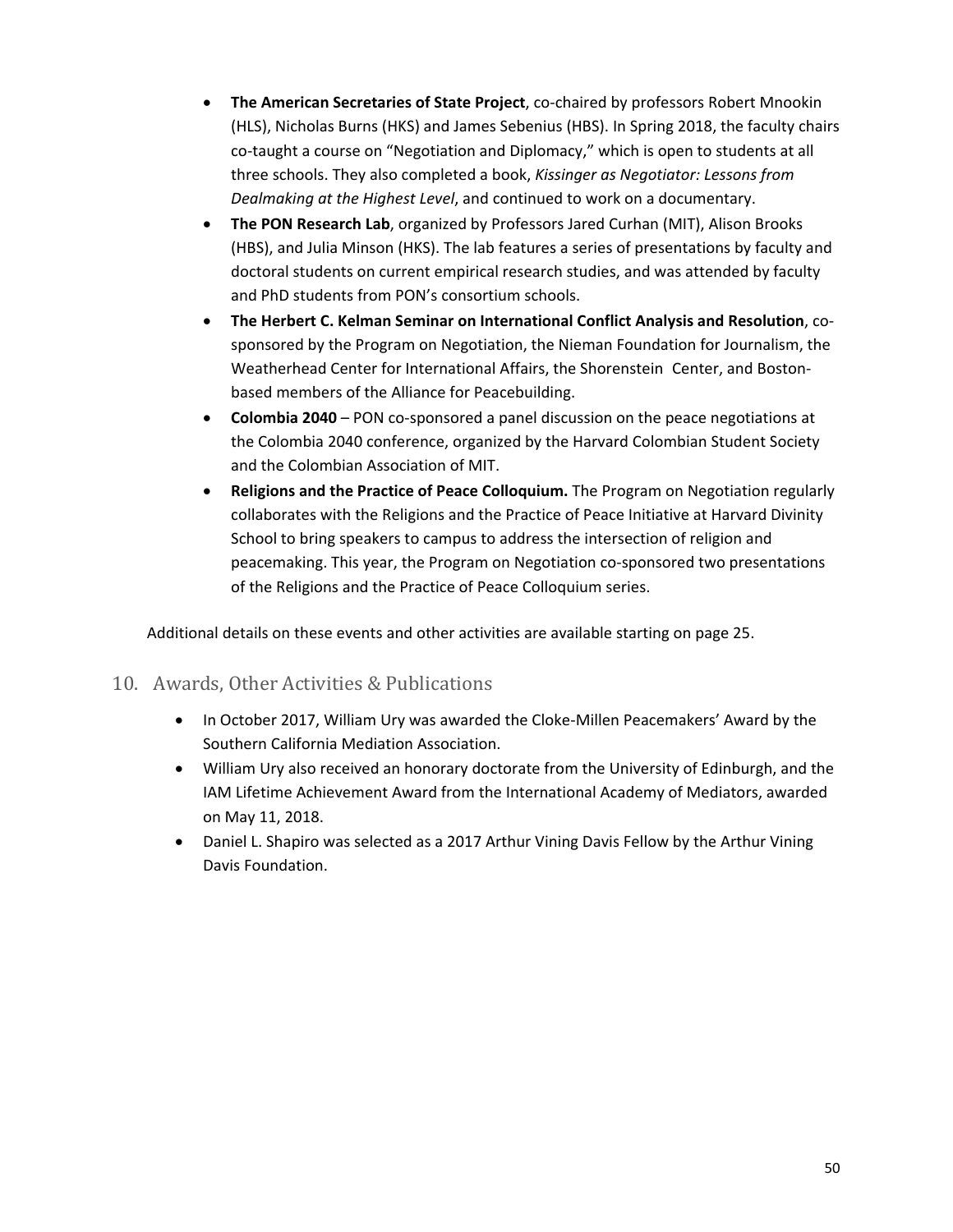# Plans for Academic Year 2018-2019

#### 1. Executive Summary

PON faculty and staff look forward to a very active year of new and continuing programs and events that deepen the connection between theory and practice in the fields of negotiation and conflict management.

PON, now 35 years old, has its third faculty leader. HLS/HBS professor Guhan Subramanian follows Bob Mnookin and before him, Roger Fisher, as Chair of PON.

PON will welcome four Graduate Research Fellows:

- Talia Gillis, Ph.D. candidate, Business Economics, Harvard Business School and Economics Department, Harvard University, and S.J.D. candidate, Harvard Law School
- Gali Racbi, S.J.D. candidate, Harvard Law School
- Benjamin J. Spatz, Ph.D. candidate, Fletcher School of Law and Diplomacy, Tufts University
- Yasmin Zaerpoor, Ph.D. candidate, Department of Urban Studies and Planning, MIT

Alain Lempereur, Brandeis professor and member of the PON Executive Committee, is now faculty editor of *Negotiation Briefings*, PON's monthly newsletter.

PON will continue to support research by PON affiliated faculty, including work related to the American Secretaries of State Project.

In the fall, PON will once again welcome Juan Manuel Santos, now past president of Colombia, who will reflect with others on the role his senior negotiation advisors had on the peace process. Santos was PON's Great Negotiator of 2017.

In October, PON former US Senator George Mitchell will speak at a Massachusetts Bar Association Dispute Resolution Section event, in partnership with PON and in celebration of Conflict Resolution Day. Senator Mitchell was PON's first Great Negotiator, in the year 2000.

PON will host two fall faculty book talks. Professor Robert Mnookin will give a talk on his new book about Jewish identity in contemporary America, co-sponsored by PON, Harvard Hillel, and J Street. Professor Lawrence Susskind and co‐author Samuel Dinnar will give a talk on their new book, *Entrepreneurial Negotiation*.

The PON Film Series will show *In the Name of Peace: John Hume in America,* with filmmaker Maurice Fitzpatrick.

PON will continue to expand PON Global with partners around the world, while also offering its popular Negotiation and Leadership and Harvard Negotiation Institute courses in Cambridge.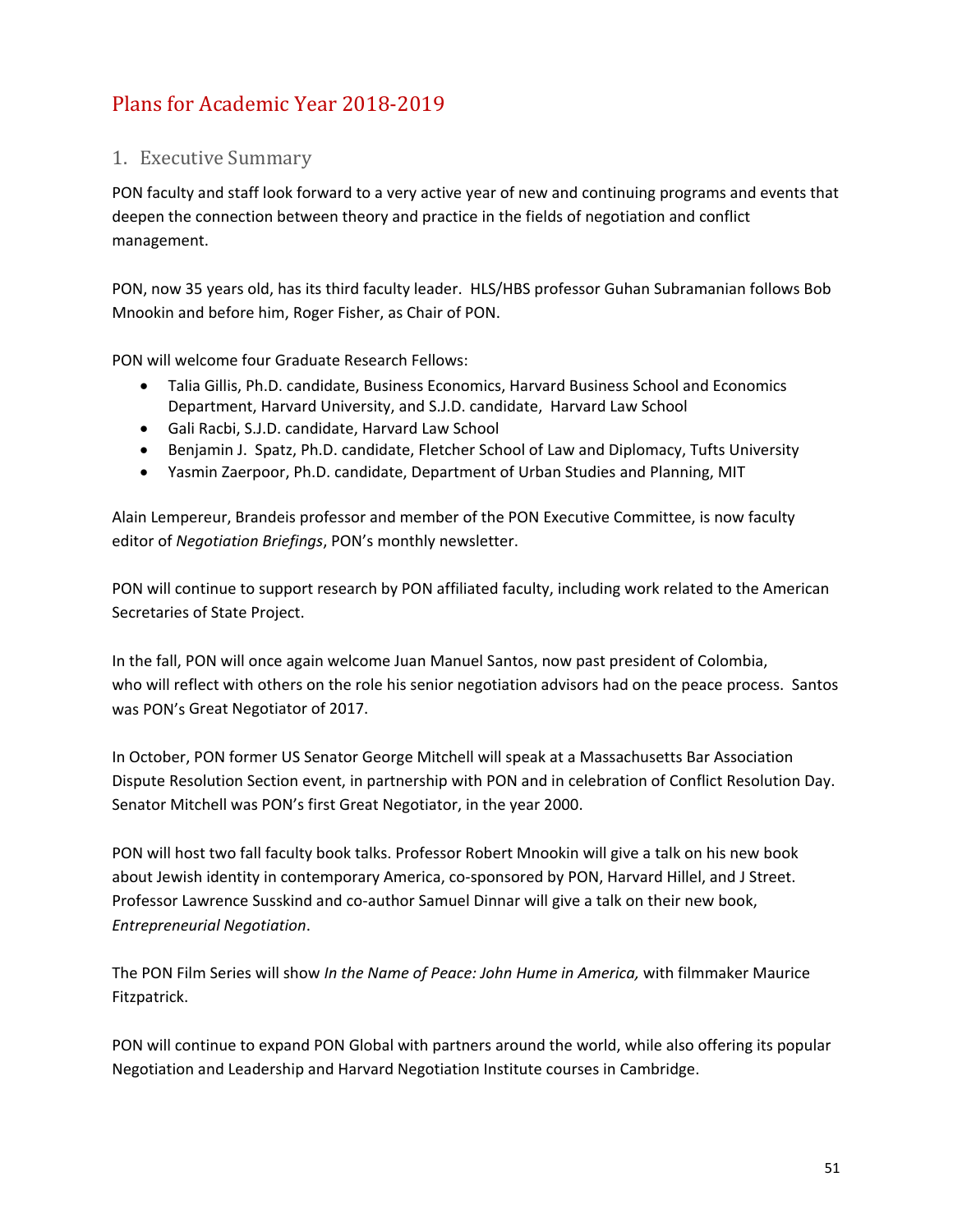The Teaching Negotiation Resource Center will continue to develop teaching materials and host twice‐ yearly faculty seminars on pedagogy.

#### 2. Research, Scholarship and Project Activities

#### **A. Research Projects**

PON will continue to support a broad scope of research that recognizes the diversity of disciplines that both build on negotiation theory and advance new negotiation concepts. Throughout the coming year, PON will continue to support several research initiatives, including: Harvard Negotiation Research Project, Harvard Negotiation Project, MIT‐Harvard Public Disputes Program, Program on Negotiations in the Workplace, and PON Research Seminar. Each research project and initiative's plans for the upcoming academic year are outlined below.

#### **i. Harvard Negotiation Research Project**

#### **a. American Secretaries of State Project**

With Professor James Sebenius (Harvard Business School) and Professor Nicholas Burns (Harvard Kennedy School), Professor Mnookin will continue the American Secretaries of State Project (SOSP). This coming year they will be working on the public television series and the accompanying book.

#### **b. Negotiating Jewish Identity in Contemporary America**

On November 27, 2018, Public Affairs will publish Professor Mnookin's *The Jewish American Paradox: Embracing Choice in a Changing World.* On December 2, 2018 at Harvard Law School the book will be launched at an event co‐ sponsored by PON and J Street.

#### **c. The Israeli‐Palestinian Conflict**

In the Fall Semester, Professor Mnookin will offer a reading course on the Israeli‐Palestinian conflict at Harvard Law School.

#### **d.** *Bargaining in the Shadow of the Law* **Revisited**

For an edited volume on influential articles relating to negotiation, four commentators have written about the importance of Mnookin and Kornhauser's article "Bargaining in the Shadow of the Law: The Case of Divorce." Mnookin, in "revisiting the article," offers a contribution of his own. It will assess the claims that some legal disputes are "beyond the shadow of the law."

#### **ii. Harvard Negotiation Project**

The mission of the Harvard Negotiation Project (HNP) is to improve the theory and practice of conflict resolution and negotiation by working on real world negotiation and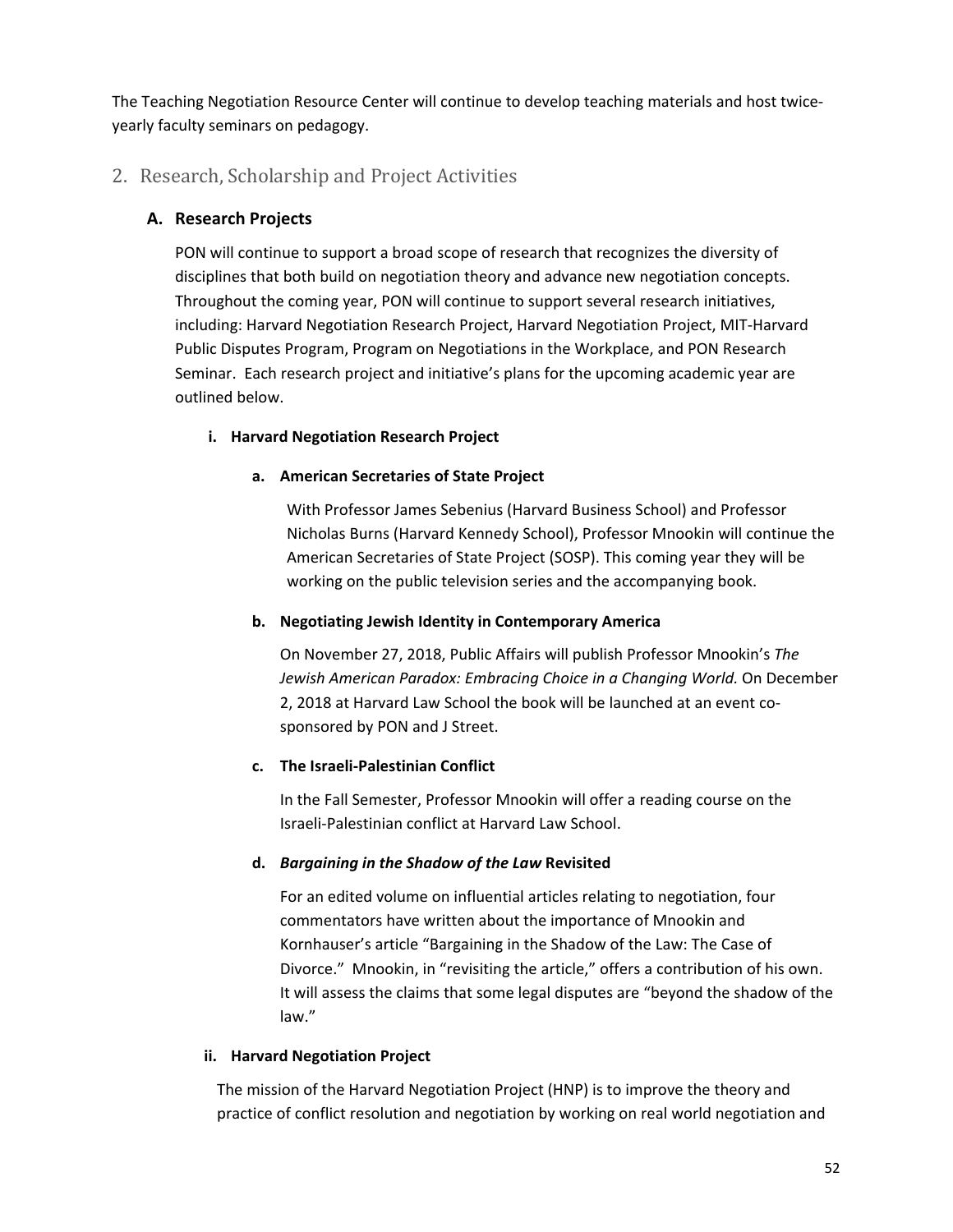conflict intervention, theory building, education and training, and writing and disseminating new ideas. Professor James Sebenius, who serves as vice‐chair for Practice‐ Focused Research at PON, is Director of the Harvard Negotiation Project. The PON Executive Committee (of which he is a member) oversees HNP and its affiliated research initiatives.

The Harvard Negotiation Project (HNP) will continue the Great Negotiator Study Initiative. In September, Professor James Sebenius will teach a one‐day program on "Lessons from the Great Negotiators" in the Negotiation and Leadership executive education program. In October, Professor Sebenius and HBS Professor Deepak Malhotra will co-moderate a panel discussion with Juan Manuel Santos, former President of Colombia, and his team of negotiation advisors who assisted him during negotiations with the FARC. These advisors are: Shlomo Ben Ami, former foreign minister of Israel; Jonathan Powell, former Chief of Staff to British Prime Minister Tony Blair for fourteen years; Joaquin Villalobos, a former guerrilla commander of the FMLN in El Salvador, who later participated in the peace negotiations that ended the civil war; and William Ury, cofounder of the Program on Negotiation at Harvard Law School. This panel discussion will examine the role of a team of negotiation advisors in helping resolve conflicts similar to the one in Colombia. It will be filmed, and the insights gained will be used in creating new teaching material.

Professor James Sebenius co‐leads the American Secretaries of State Project (SOSP) with Professor Mnookin, HLS, and Professor Nicholas Burns, HKS. Plans for this project in the coming year are detailed on page 54.

HNP sponsors the Korea Negotiation Initiative, a research project devoted to exploring the obstacles to a negotiated resolution of the Korean nuclear crisis. Two scholarly articles will be completed in 2018‐2019, one focused on the research questions mentioned and the second on the process of informal "Track 1.5" conversations. In addition, the project plans to bring experts to campus for discussion and analysis.

HNP will continue to be engaged in research and other activities related to negotiation in the Middle East, working closely with the Middle East Negotiation Initiative (MENI).

Two additional initiatives that continue under HNP are the Harvard International Negotiation Program, directed by HLS Lecturer on Law and HMS Assistant Professor Daniel Shapiro, and the Global Negotiation Initiative, co-founded and led by William Ury, Distinguished Senior Fellow.

#### **a. The Harvard International Negotiation Program (INP)**

INP continues to expand the role of psychology to address current global concerns, including developing new frameworks, language, and conceptual tools to address internal and international conflict. The initiative will pursue new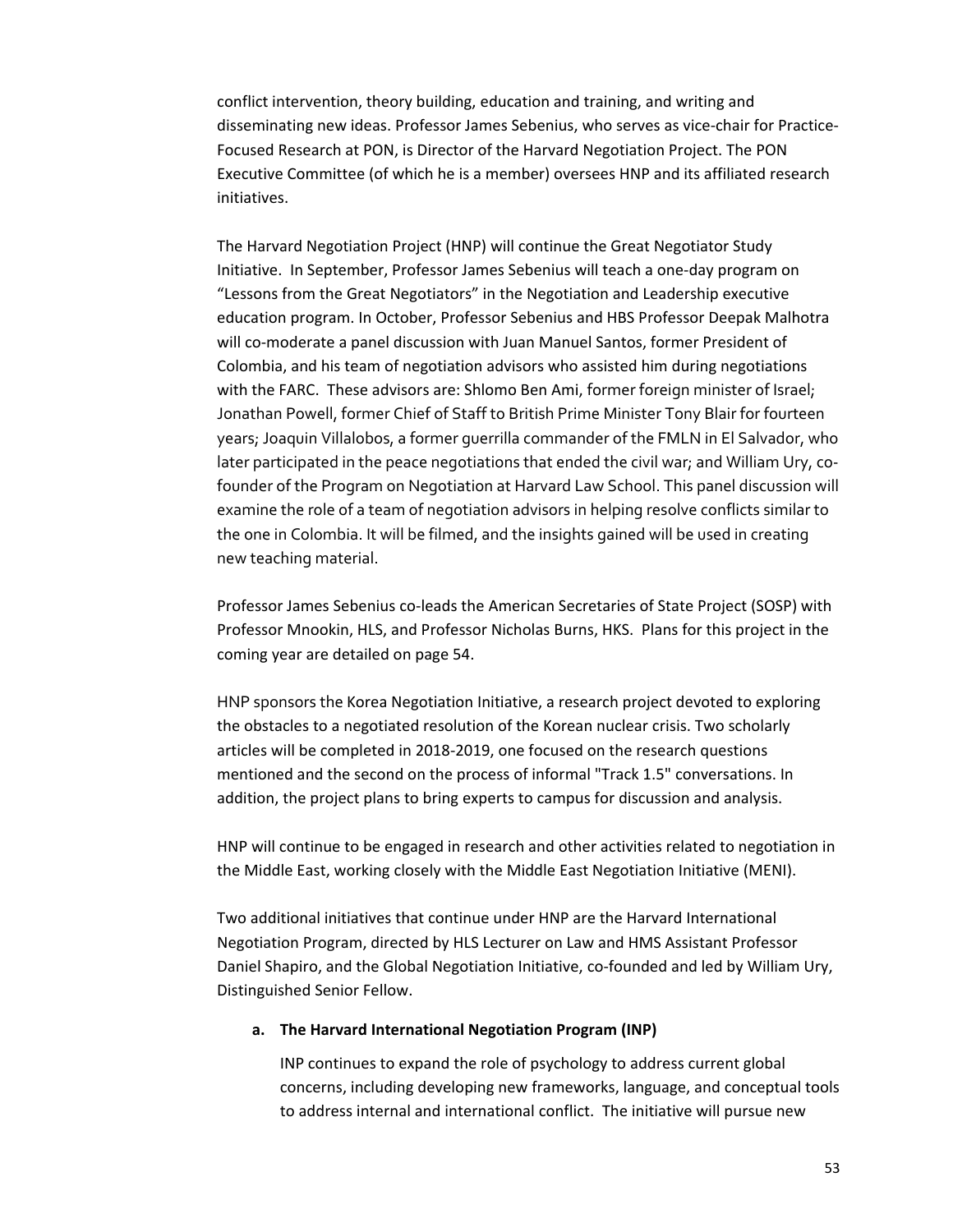models of intergroup conflict reconciliation as well as innovative curricula and scholarship on negotiation, including books and research articles.

#### **b. The Global Negotiation Initiative**

GNI will continue to focus on the development of the Abraham Path as a creative space and platform for innovative endeavors. GNI will look to use the path as a training vehicle and to urge parties in conflict to go on the path as a walking mediation effort.

Drs. Ury and Weiss will continue to publish blogs on the Third Side and the nexus between leadership and negotiation.

Dr. Ury will continue to work on the Korean nuclear negotiations, identifying obstacles and ways to overcome them.

Dr. Weiss will complete his latest children's book and begin work on the third book in the series, which will focus on cyber bullying.

Dr. Weiss will be the keynote speaker at the Association for Conflict Resolution annual meeting in October. He will be talking about the power of place and thinking differently when it comes to negotiation and mediation.

#### **iii. American Secretaries of State Project**

Professors Nicholas Burns, Robert Mnookin and James Sebenius expect to interview former Secretary of State John F. Kerry in 2018.

The strategic aim of the American Secretaries of State Project is to produce a new book and a series of documentary films based on interviews with the former Secretaries of State. The book will draw negotiation, management, and leadership lessons from real world situations faced by the former Secretaries. To present American diplomacy in its true complexity, the documentaries and the book will grapple with both the successes and failures of America's chief diplomats as they assembled and managed negotiating teams, bargained with Presidents for negotiating latitude, made consequential (and often costly) decisions under great pressure, and acted to defend American interests worldwide. The book and the documentaries will portray how the Secretaries of State have exercised American power with China, in the Middle East and with Russia over the last 50 years (1968 – 2017).

Additional SOSP plans include developing case studies to be used for teaching, and creating an archive of research materials for scholars studying diplomacy, conflict resolution, mediation, and negotiation. These resources will serve as active teaching tools, enhancing the intellectual vibrancy of the Harvard educational community.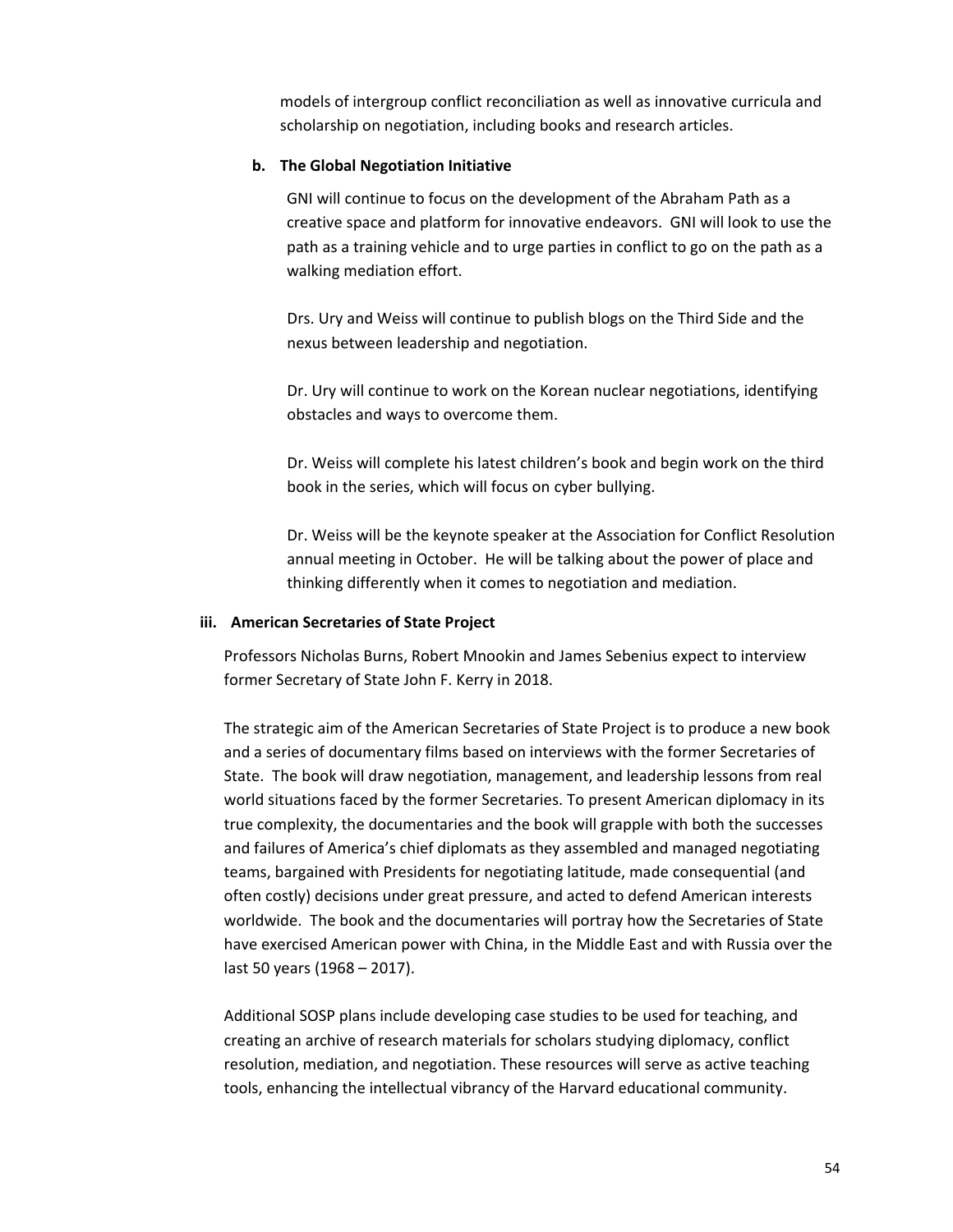#### **iv. The Middle East Negotiation Initiative (MENI)**

The Middle East Negotiation Initiative will continue to host events and support research on topics related to negotiation and conflict resolution in the Middle East. Dr. Shula Gilad will continue her work on a paper comparing two programs – IPNP (Israeli Palestinian Negotiating Partners) and Shades Negotiation Program – both based on joint negotiation learning. With Professor Larry Susskind's oversight, Dr. Shula Gilad and Dr. Hussein Tarabieh will complete a "Case Study of the Land Dispute between Sakhnin and Misgav."

#### **v. MIT‐Harvard Public Disputes Program**

The MIT‐Harvard Public Disputes Program team (PDP) will continue its research efforts in the four areas in which it traditionally works. In addition, we will be focusing on Science Diplomacy (in conjunction with Professor Paul Berkman at the Fletcher School of Law and Diplomacy at Tufts) and on Cyber‐Security of Critical Urban Infrastructure. Dr. David Fairman and Mr. Patrick Field will serve as Associate Directors of PDP and Mr. Takeo Kuwabara will continue as PDP Program Manager. Professor Lawrence Susskind, Vice‐Chair of PON and Ford Professor of Urban and Environmental Planning at MIT, remains the director of PDP.

Projects for the coming year will include:

#### Sacred Lands Project:

The Sacred Lands Project (SLP) of the MIT‐Harvard Public Disputes Program will continue to explore the idea of sacred lands disputes as a subset of public conflicts not only in the United States, but in the Middle East as well.

#### US‐Mexico Water and Energy Negotiations:

Under the direction Dr. Bruno Verdini, The US‐Mexico Water and Energy Negotiations project will offer advanced training in natural resource policy negotiations to senior governmental officials and to leaders of major Mexican corporations.

#### Science Diplomacy

In conjunction with the Center for Science Diplomacy at Tufts, PDP will once again offer a two‐day Science Diplomacy Workshop for Boston‐area doctoral students writing dissertations in a range of science and social science departments. PDP will also continue collaborative efforts with science and engineering advisors at more than a dozen national consulates in the Boston area.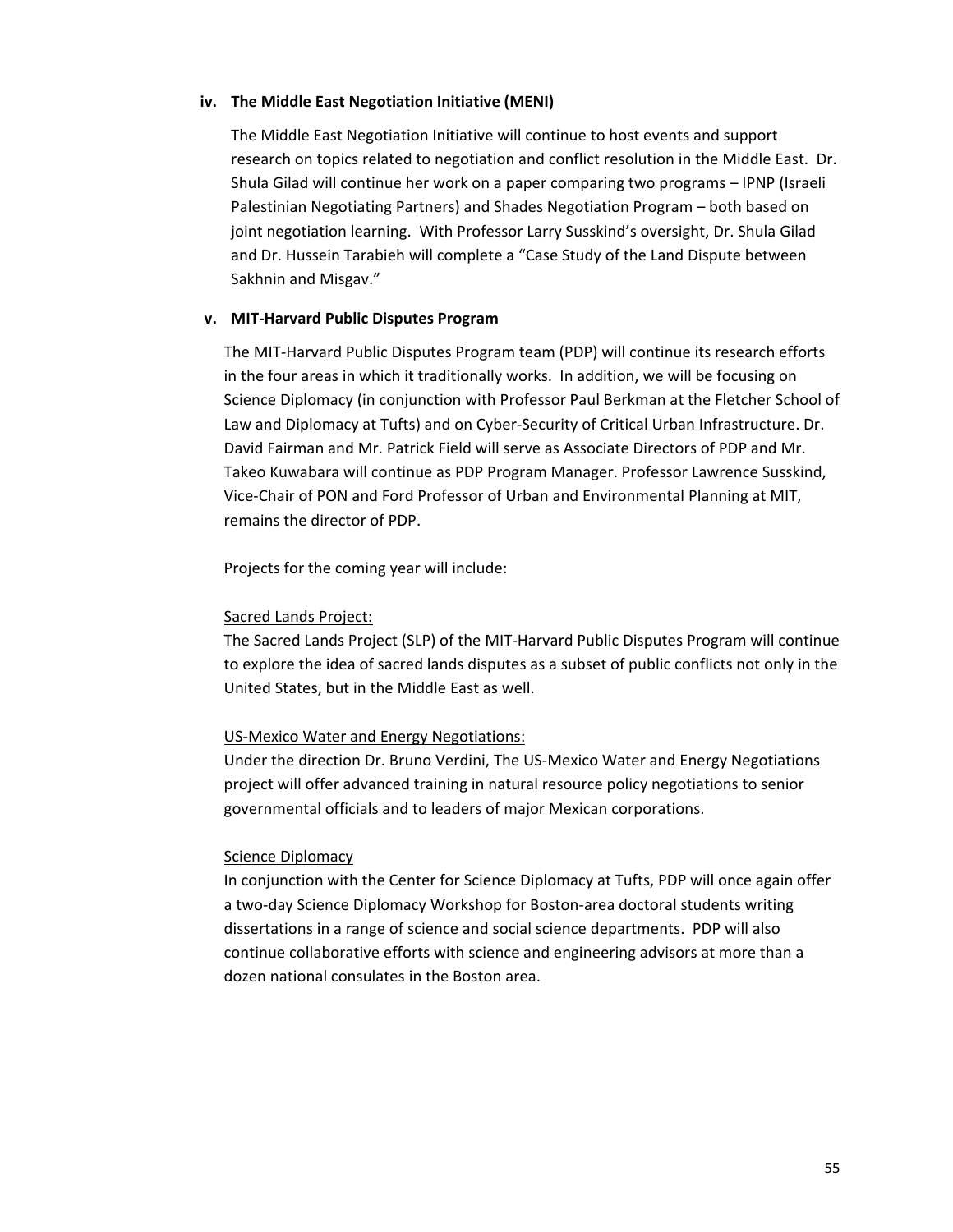#### Cyber‐security for Critical Urban Infrastructure

PDP's Cyber‐security team will continue working with urban infrastructure managers and, this year, will add national and international insurance companies to design new ways of assessing the risks associated with ransom-ware attacks on urban utilities and other critical city infrastructure. They will also develop a new multi‐party role play simulation that will allow infrastructure managers to simulate possible negotiations with ransomware attackers.

#### **vi. Program on Negotiations in the Workplace**

Professors Kolb and McGinn (along with Jessica Porter) continue their four‐year project with the African Women in Agricultural Research and Development (AWARD), a project funded by the Bill and Melinda Gates Foundation. The project is intended to develop the capacity of African trainers to deliver a four‐day negotiation workshop that emphasizes negotiations in the workplace. The program makes use of specifically developed cases and role‐play materials that fit an international community of scientists and managers. There will be one more program before the workshop is turned over entirely to African trainers in 2019.

Deborah Kolb with her Bosnian colleagues from the Foreign Policy Initiative BH, Leija Ranic‐Mesihovic, Anida Sabanovic, and Amela Hrasnica, are working on an analysis of the course for Women Parliamentarians in Sarajevo for the upcoming *Handbook on Gender in Negotiations Handbook* (Olekahns and Kennedy). The paper, "Negotiating Political Authority in Bosnia‐Herzegovina," will analyze a workshop that was designed to help women parliamentarians negotiate for greater participation and authority in their political parties. Specifically, the workshop (2.5 days) was to help women politicians overcome barriers to their participation in the funding support for their initiatives; get access to media space for women candidates; and achieve a more prominent role in their parties. They will review the political context leading up to the elections, the goals and structure of the workshop specifically forms that resistance took and the ways the team responded. Finally, they will have the results of the election as a means to gauge how successful the participants were in negotiating their place on the ballots and the success they had in the process.

Kathleen McGinn, Lakshmi Ramarajan and Deborah Kolb are working on a paper, "The Problem of Women at Work." Social, medical and legal changes in the U.S. since the passage of Title VII in 1964 led to growing numbers of women in workplaces previously dominated by men. The presence of women in hitherto male bastions called gendered beliefs and practices in workplaces into question. Treating articles published in national newspapers and magazines as markers of shared understandings, they trace changes in the framing of "the problem of women at work" through articles published in major U. S. news outlets between 1964 and 2017. Woven across the decades, three major themes capture the media's presentation of women in the workplace: bias, underrepresentation, and work‐family conflict. Bias dominates early and then falls,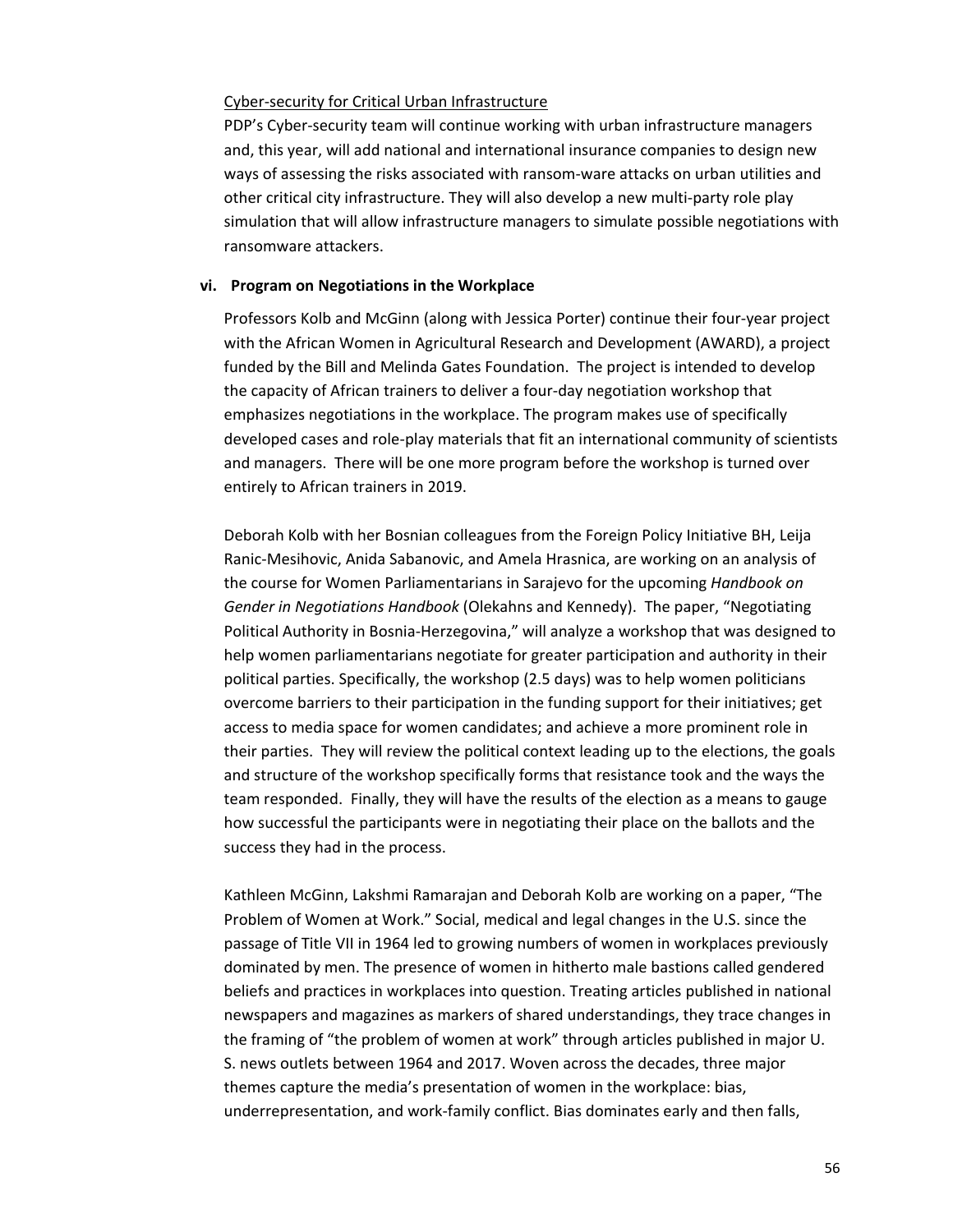rising again in 2016; underrepresentation dominates in the 1990s and 2000s; work‐ family conflict gains prominence by 2000. The logic of bias squarely takes on the notion of power, however paternalistically, positing men as powerful and women as victims. Under this logic, society, organizations and individuals share the blame for allowing and perpetrating stereotypes, exclusion and harassment. The evolution from bias to underrepresentation reflects the "managerialization" of diversity within organizations a shift from a power‐based, civil rights logic to a logic of diversity as an organizational resource and responsibility. Work‐family conflict eschews both societal and organizational responsibility, leaving the onus of change to individuals and their families.

McGinn, Christine Exley and Katherine Coffman are conducting two laboratory studies testing how gender and context interact to affect men's and women's engagement in competitive tasks such as negotiations. Simulated by anecdotal evidence that women in tech firms are more likely to put themselves up for promotion when evaluators cannot differentiate between self‐nominations and supervisor‐nominations, they are designing laboratory studies that offer a "veil" obscuring self‐promotion within a simulated hierarchical organization. Using male‐typed tasks in a competitive environment, they hypothesize that women will be more likely to apply to higher‐paying high‐skill jobs when the veil is present; they do not expect the presence of a veil to affect men's selfpromotion behavior.

#### **vii. PON Research Seminar**

The PON Research Seminar invites leading scholars to speak about their research on negotiation and related fields to PON‐affiliated faculty members and doctoral students from the Greater Boston area. In 2018‐2019, PON plans to hold the PON Research Seminar alongside the PON Research Lab. When a presenter is from out of town, the event is held as a "PON Research Seminar," and the format is more formal and polished. For out-of-town presenters, PON will also organize meals and 1-on-1 meetings with PON‐affiliated faculty, outside of the regular seminar time.

#### **viii. PON Research Lab**

Developed by Professor Curhan (MIT), with Professor Alison Brooks (HBS) and Professor Julia Minson (HKS), the PON Research Lab is an interfaculty research lab for faculty and doctoral students from PON‐affiliated universities. The purpose of the PON Research Lab is to provide a venue for faculty and students to receive feedback on early‐stage empirical research projects on negotiation and decision making. Meetings are planned approximately once every 5 weeks in 2018‐2019. For details, see www.ponresearchlab.com.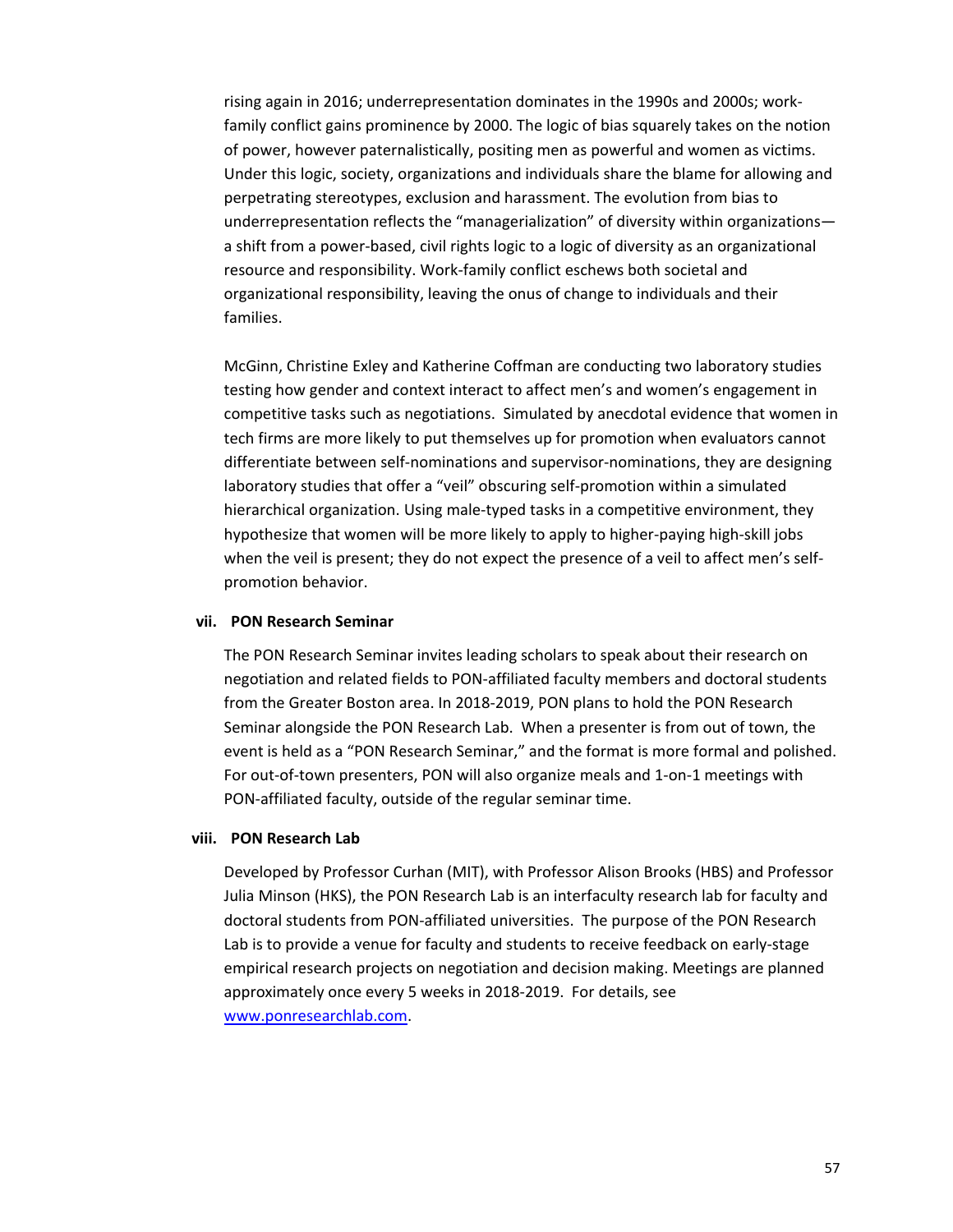#### **B. PON Graduate Research Fellows**

The Program on Negotiation Graduate Research Fellowships are designed to encourage young scholars from the social sciences and professional disciplines to pursue theoretical, empirical, and/or applied research in negotiation and dispute resolution.

The 2017‐2018 Graduate Research Fellows are:

#### **Talia Gillis**

## **Ph.D. Candidate, Business Economics, Harvard Business School and Economics Department, Harvard University**

#### **S.J.D. Candidate, Harvard Law School**

Talia Gillis is a Ph.D. candidate in Business Economics, a joint program of Harvard Business School and the Economics Department at Harvard. She is also a S.J.D. candidate at Harvard Law School. Her research focuses on household financial decision‐making and the regulation of consumer finance. She has written on the ways in which financial regulators perceive their roles and test disclosures prior to their adoption. Her empirical research focuses on mental accounting and how it relates to spending and saving behavior.

As a PON fellow she intends to extend her research to the regulation of financial markets through the enforcement of discrimination laws. In particular she is interested in how the use of big data and machine learning techniques to price credit reshapes the relationship between lenders and borrowers, and how the existing discrimination framework can be applied to this new context. Prior to beginning her Ph.D. and S.J.D., Talia completed the Bachelor Civil Law at Oxford University and holds a Bachelor of Laws in Law and Economics from the Hebrew University.

#### **Gali Racbi**

#### **S.J.D. Candidate, Harvard Law School**

Gali Racabi is an S.J.D. student at Harvard Law School. His research interests are Labor and Employment Law, Labor Relations and Empirical Legal Studies (qualitative methods and social network analysis). Gali's dissertation project studies how platform‐workers (Uber drivers, for example) socialize, unionize, and negotiate for voice and improved working conditions across different localities in the U.S.

As a PON fellow, Gali will study how gig workers who are excluded from employee‐status employment and labor regulations interact with the platform in the shade of local and federal institutions.

Gali holds a Bachelor of Laws/Bachelor of Arts in Law and Humanities from Haifa University. Before Harvard Law School, Gali Worked as an associate at Ben Ari, Fish, Saban & Co. and was a union organizer for the Israeli 'Power to the Workers' labor union.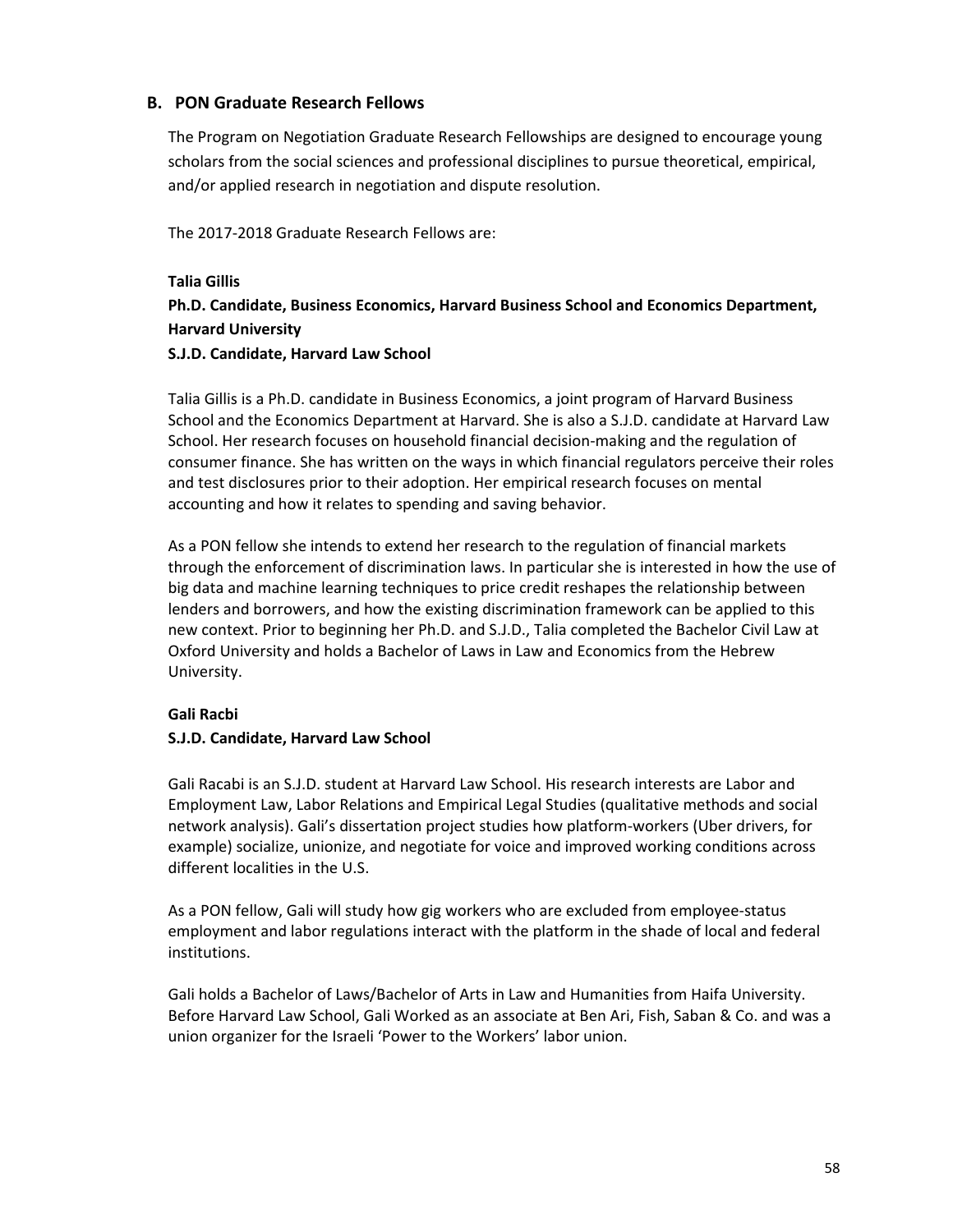#### **Benjamin J. Spatz Ph.D. Candidate, Fletcher School of Law and Diplomacy, Tufts University**

Benjamin J. Spatz is a Ph.D. Candidate at the Fletcher School of Law and Diplomacy at Tufts University. His research focuses on the politics of conflict and elite bargaining in neo‐patrimonial political systems. He is the recipient of doctoral awards from the United States Institute of Peace, Eisenhower Institute, Topol Family Foundation, Tobin Project, and Tufts University.

As a PON Fellow, Ben will continue his dissertation research examining how international targeted sanctions interact with domestic logics of political control to alter the balance of political power in sanctioned polities, thereby impacting elite bargaining preferences, governance strategies and political outcomes.

Ben holds a Master of Science in Foreign Service degree from Georgetown University's School of Foreign Service and degrees in Philosophy and International Studies from the University of Washington. He is a Truman National Security Fellow and a Term Member of the Council on Foreign Relations. He has conducted extensive in‐depth research in West Africa and his professional experience includes, most recently, serving as a member of the United Nations Panel of Experts on Liberia.

#### **Yasmin Zaerpoor**

#### **Ph.D. Candidate, Department of Urban Studies and Planning, Massachusetts Institute of Technology**

Yasmin Zaerpoor is a Ph.D. Candidate in the Environmental Policy and Planning Group within the Department of Urban Studies and Planning at the Massachusetts Institute of Technology (MIT). Her doctoral research is on how different stakeholder values, types of knowledge and capabilities affect trans‐boundary cooperation in the Eastern Nile River Basin (i.e., between Ethiopia, Egypt and Sudan). As a PON Graduate Research Fellow, Yasmin will draw from negotiation and dispute resolution tools, approaches and principles for her analysis of trans‐ boundary water governance.

Yasmin has been a Teaching Assistant in Introduction to Environmental Policy and Planning and in Environmental Justice, two graduate courses at MIT. She has also co-instructed a graduate level Water Diplomacy course at MIT and co-managed the Water Diplomacy Workshop, a weeklong train-the-trainer style workshop that teaches negotiation skills to water managers from around the world. She holds a Master of Science in Urban Planning from Columbia University and a Bachelor of Science in Animal Physiology and Neuroscience from the University of California – San Diego.

#### **C. 2018‐2019 Visiting Scholars & Fellows**

**Shula Gilad**, Senior Fellow, will continue conducting research and developing programming for the Middle East Negotiation Initiative at PON. Shula also consults with various Middle East programs and organizations.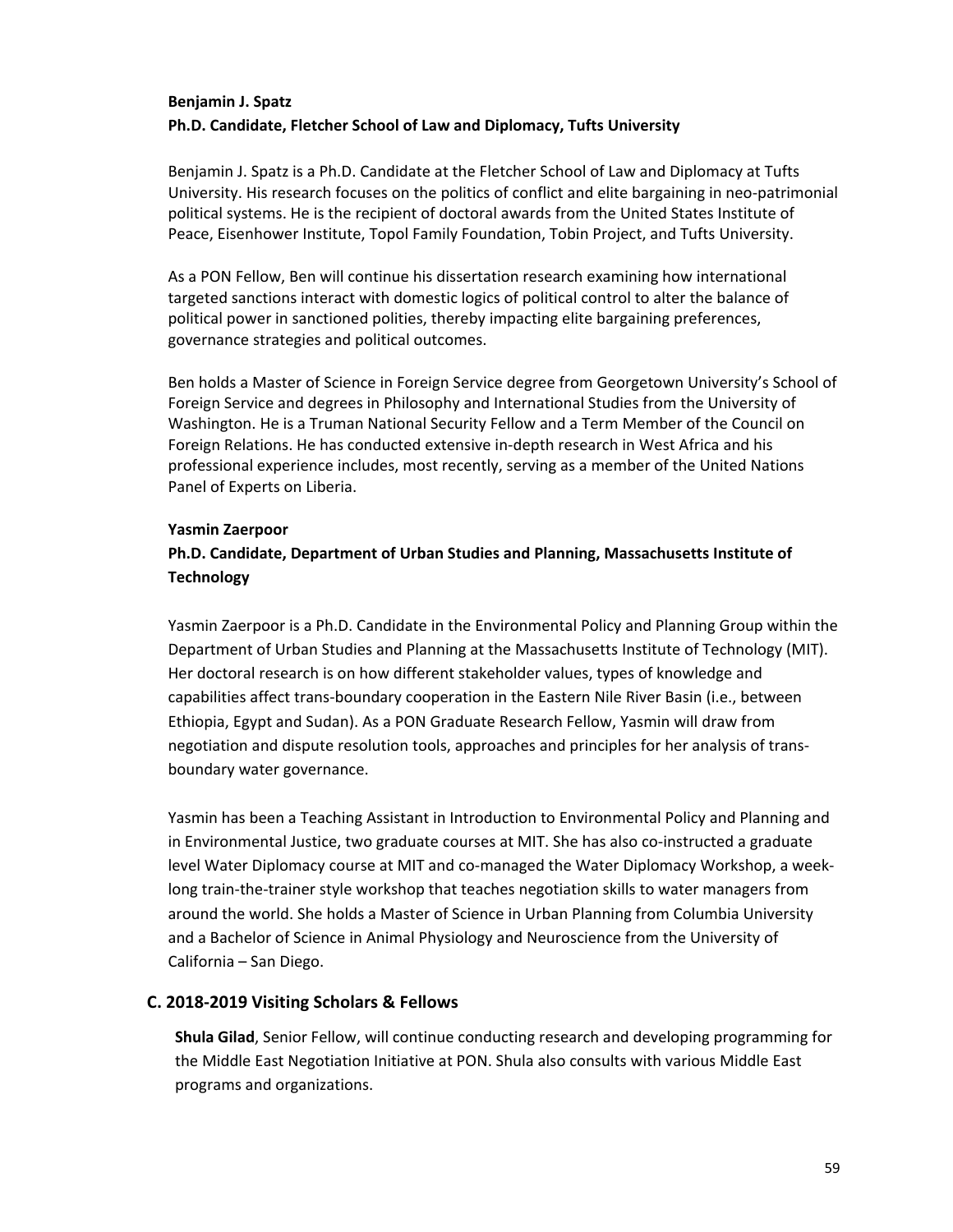#### 3. Contributions to HLS Teaching Program & Other Teaching Activities

Through the workshops, seminars and other courses offered by PON‐affiliated faculty, Harvard Law School remains a leader among university dispute resolution educational programs. PON‐affiliated faculty will teach the following courses at HLS in the 2018-2019 academic year:

- Dispute System Design ‐ Rachel Viscomi (Spring 2019)
- Harvard Negotiation and Mediation Clinic Rachel Viscomi (Fall 2018 & Spring 2019)
- Lawyer as Facilitator Workshop Rachel Viscomi and Neil McGaraghan (Fall 2018)
- Negotiation Workshop Robert Mnookin (Winter 2019)
- Negotiation Workshop Michael Moffitt (Spring 2019)
- Negotiation and Mediation Clinical Seminar –Sara del Nido Budish (Fall 2018)
- Mediation David Hoffman (Spring 2019)
- Mediation Clinic David Hoffman (Spring 2019)
- Public International Law Gabriella Blum (Spring 2019)
- The International Law Workshop ‐ Gabriella Blum and William Alford (Fall 2018)
- Deals Guhan Subramanian (Spring 2019)
- The Israeli‐Palestinian Conflict Reading Group Robert Mnookin (Fall 2018)

#### 4. Participation of HLS Students in Program Activities

PON will continue to provide support to its network of over 1000 students through the Student Interest Group. We communicate with students throughout the Greater Boston area, through the SIG newsletter, which is sent weekly during the academic year. The SIG emails provide information on upcoming events, conferences, research and funding opportunities, and other news of interest to students. In addition, HLS students attend PON events; many assist faculty and work as student teaching and student research assistants.

#### **A. PON Open House for Students**

PON will host its popular Open House early in the fall semester for Boston‐area students interested in negotiation and conflict resolution.

#### **B. PON Book Talks, Lunch Talks and Other Public Events**

PON events are open to students and cover a broad range of topics. Each year, PON hosts between 30‐40 public events for faculty, students and the wider community. In September, Professor Lawrence Susskind, MIT, and Samuel Dinnar will discuss their new book, *Entrepreneurial Negotiation*. In October, James Sebenius and William Ury will present a public talk on the Abraham Path Initiative. In November, PON plans to host a talk by HLS Professor Gabriella Blum. In December, PON will co‐host a talk by HLS Professor Robert Mnookin on his new book on Jewish identity in America.

#### **C. PON Film Series**

The PON Film Series will continue to offer films that provide a context for discussion about negotiation and conflict. In September 2018, we will screen a documentary on John Hume,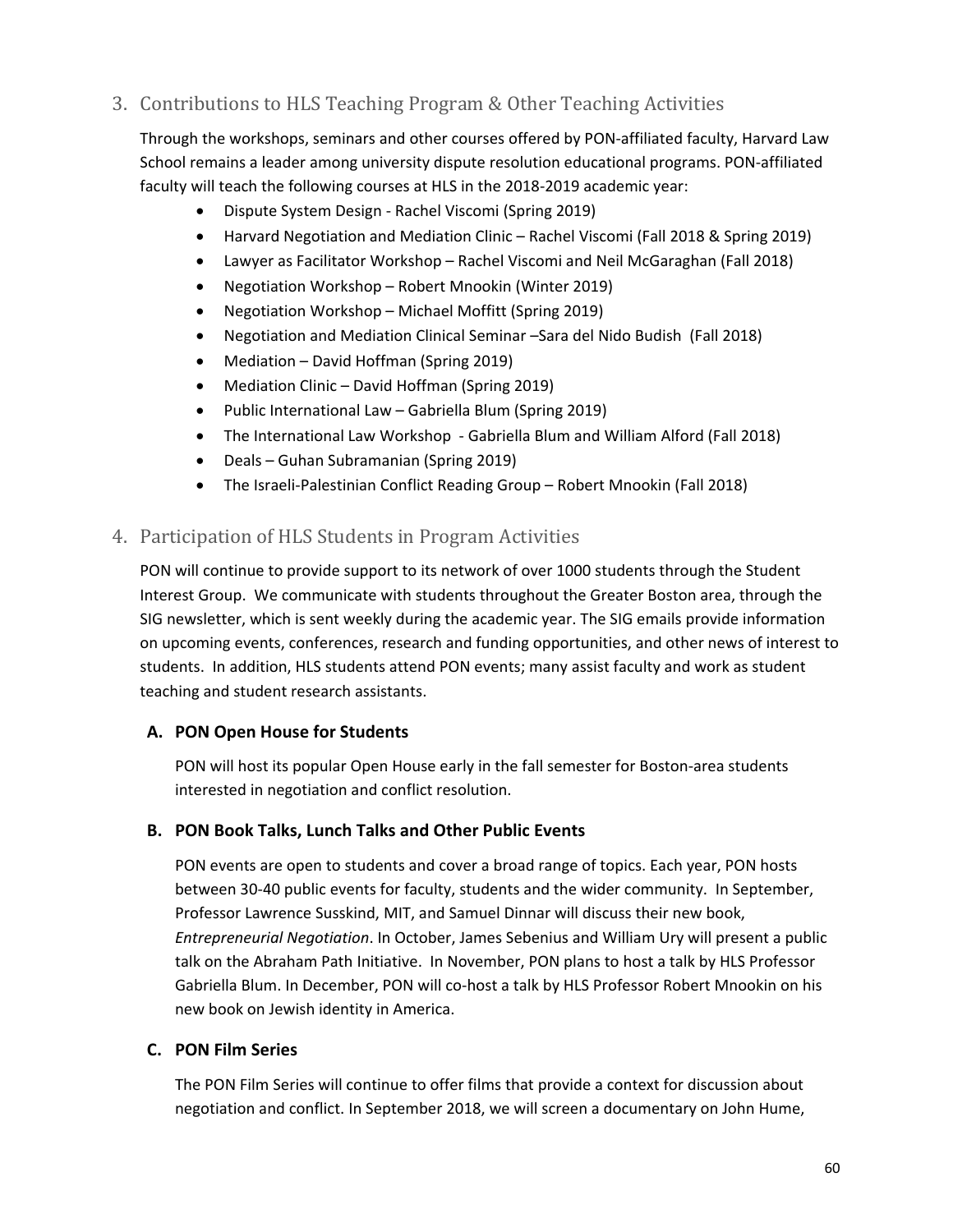followed by a discussion with the filmmaker, Maurice Fitzpatrick. The film is titled "In the Name of Peace: John Hume in America."

#### **D. Fellowships, Grants, and Prizes**

PON will continue to select Graduate Research Fellows and Summer Fellows, give Next Generation and Graduate Student Grants, and award the Howard Raiffa Doctoral Student Paper Award and the Roger Fisher and Frank E.A. Sander Student Paper Prize.

#### 5. Faculty Participation\*

*Please indicate which faculty member or members would be the most plausible successor as faculty director should the Law School need to find a replacement for the current director on short notice.* **(To be answered in a separate memo)\***

#### 6. Other Contributions to the HLS Community

The Program on Negotiation is always seeking new and innovative ways to contribute to the HLS community. We will continue to offer opportunities such as:

- A possible talk by former Secretary of State John Kerry in Fall 2018, as part of the American Secretaries of State Project;
- A fall open house for students, faculty, and individuals interested in ADR;
- The PON Film Series, PON lunch talks, book talks, and other public events which are open to all members of the HLS community and beyond;
- Access to the PON browsing library for all students, with 500+ titles related to negotiation;
- Blog posts, free reports and the *Negotiation Briefings* newsletter accessible through PON's website;
- Case studies and teaching materials, and a weekly newsletter on negotiation pedagogy;
- Participation in the Harvard Senior Administrator Fellowship program

#### 7. Law Reform and Advocacy

The Program on Negotiation will continue to support law reform through the advancement of alternative dispute resolution (ADR) processes. Concepts developed over the years by PON faculty present a vast array of ideas, strategies, and skills for problem solving in a way that maximizes gains for all parties while protecting each party's interests. PON-affiliated faculty will continue to teach ADR principles in our semester‐length seminars on Negotiation and Mediation. ADR principles are also taught in the fall and summer Mediation Workshops, and the Advanced Mediation course. CLE credit is given to HNI attendees, as the course provides professional enrichment. Furthermore, publications from PON faculty in *Negotiation Journal*, *Harvard Negotiation Law Review*, and *Negotiation Briefings* will continue to spread the concepts of alternative dispute resolution to a wide audience throughout the world, including numerous practicing lawyers, judges and academics.

The third Thursday in October has been designated by the Association of Conflict Resolution as Conflict Resolution Day. On celebration of this day, on October 18<sup>th</sup>, 2018, PON will host a public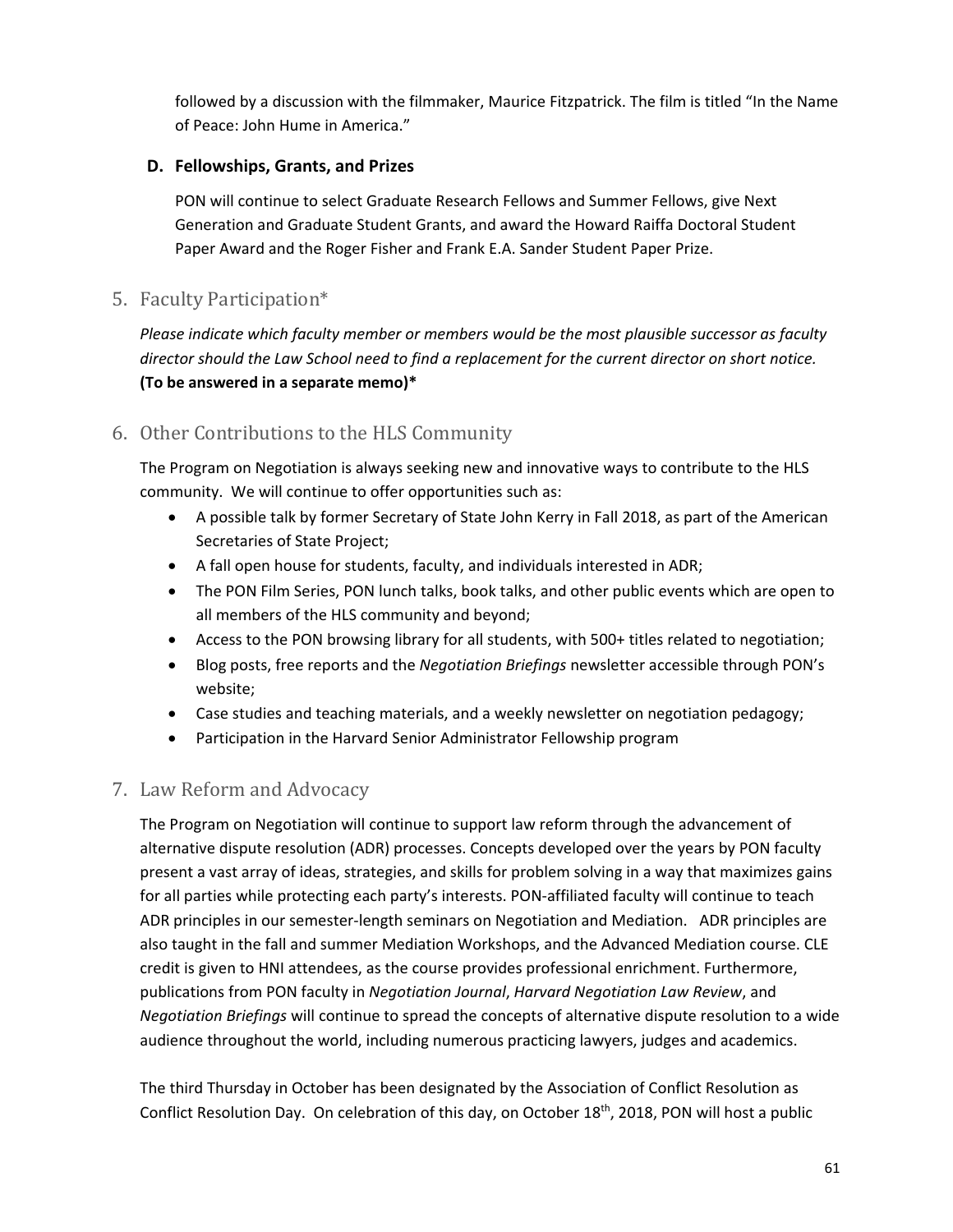talk by former Senator George Mitchell, in collaboration with the MA Bar Association Section on Conflict Resolution.

#### 8. Connections to the Profession

#### **A. Research**

PON's extensive research activities will continue in the upcoming academic year and will be reflected in a number of publications including journals and special reports.

#### **B. Executive Education Programs**

#### **i. Harvard Negotiation Institute (HNI)**

PON will again offer the Harvard Negotiation Institute Mediating Disputes course in October 2018. In June 2019, PON will offer its popular selection of week‐long workshops, held on campus at Harvard Law School. These include: Negotiation Workshop: Improving Your Negotiating Effectiveness; Negotiation Workshop: Strategy, Tools and Skills for Success; Negotiating Difficult Conversations; Secrets of Successful Dealmaking, Mediating Disputes, and Advanced Mediation Workshop: Mediating Complex Disputes.

#### **ii. Negotiation and Leadership & One‐Day In‐Depth Sessions**

PON will offer six sessions of the executive education program "Negotiation and Leadership" in 2018‐2019. The program is offered three times in the fall and three times in the spring. Following each Negotiation and Leadership course, PON offers an optional one‐day in‐depth program, also taught by PON‐affiliated faculty. The fall 2018 one‐day programs will be: "Lessons from Great Negotiators," taught by James K. Sebenius; "Difficult Conversations," taught by Sheila Heen and Douglas Stone; and "The Art of Saying No" by William Ury. PON will offer the following one‐day courses in spring 2019: "Negotiating the Impossible" with Deepak Malhotra; "Leveraging the Power of Emotions as You Negotiate" with Daniel Shapiro; and "What You Can Learn from the World of Diplomacy" with Gabriella Blum.

#### **iii. Advanced Negotiation Master Class**

PON will again offer the Advanced Negotiation Master Class, in November 2018 and April 2019. This is a two and a half day course with a limited class size, designed to provide PON alumni with "master" negotiation skills. PON will be expanding the roster of faculty teaching the Master Class program in the coming academic year. The Master Class is composed of four sessions tailored to the research and expertise of individual faculty members; the expanded faculty will allow PON to offer in-depth training on different aspects of negotiation for each class.

#### **iv. PON Global**

The PON team has ten fall 2018 PON Global programs planned: Mexico City, Mexico (two back-to-back courses with new partners EBCM, to train members of the Mexican housing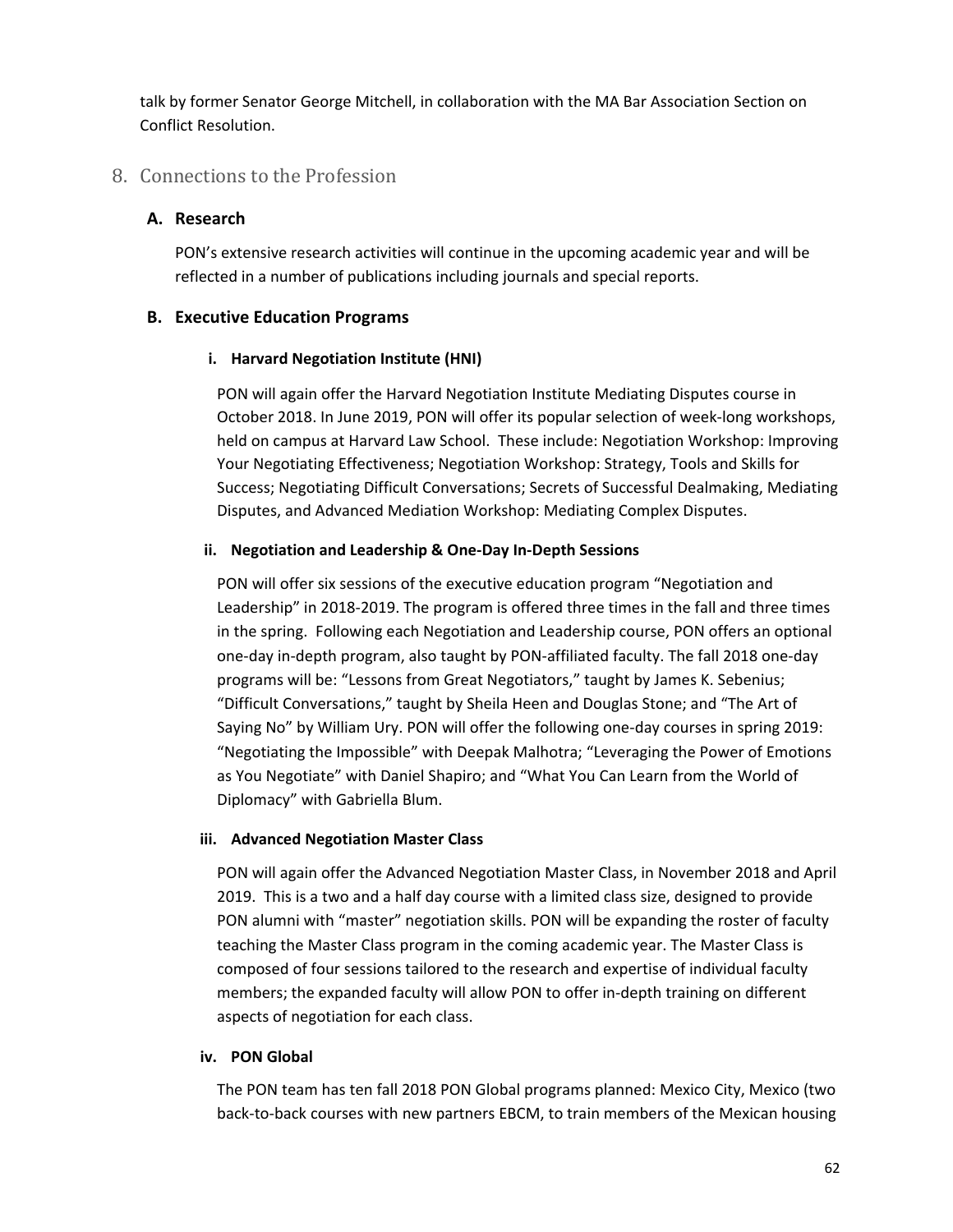agency, Infonavit); Hong Kong (with existing partners from a different course, China Education Group); London, United Kingdom; Rome, Italy (with existing PON Global partners LUISS University and ADR Center); Santiago, Chile (with new partner Seminarium International); Tel Aviv, Israel; Dubai, United Arab Emirates; Riyadh, Saudi Arabia; and Dublin, Ireland.

With this increase in courses being offered, PON has expanded its roster of instructors, now with seven teaching team members travelling abroad to instruct the course.

The following ten courses are scheduled to be held in fall 2018:

- August 20-22, 2018, two back-to-back courses with new partners EBCM, to train the Mexican housing agency, Infonavit, Mexico City, Mexico
- August 23-25, 2018, with EBCM, Mexico City, Mexico
- September 20-22, 2018, with China Education Group, Hong Kong
- September 25-27, 2018, with Ivo Business Solutions, London, United Kingdom
- October 4-6, 2018, with LUISS University and ADR Center, Rome, Italy
- October 17‐19, 2018, with new partner Seminarium International, Santiago, Chile
- October 22-24, 2018, with the Technion University, Tel Aviv, Israel
- November 5‐7, 2018, with the Global Business School, Dubai, United Arab Emirates
- November 12‐14, 2018, with the Global Business School, Riyadh, Saudi Arabia
- December 4‐6, 2018, with the Edward M. Kennedy Institute, Maynooth University, Dublin, Ireland

#### **C. PON Seminars**

In Fall 2018, PON will offer the PON Seminar Negotiation and Dispute Resolution. In Spring 2019, PON will again offer the Mediation and Conflict Management seminar. These are semester-length courses held on the HLS campus, open to all community members, including Harvard staff and students, who are interested in improving their skills in negotiation and dispute resolution.

#### **D. The Teaching Negotiation Resource Center (TNRC)**

The TNRC will continue to send out weekly *Teaching Negotiation* newsletters to its growing email list, currently at over 13,500 subscribers. The emails include information about the latest role‐play simulations, books and videos sold through the TNRC that will help negotiation teachers, trainers, and scholars advance their missions. The emails also include articles, teaching tips, and videos to help educators learn from their peers about best practices for teaching negotiation.

The TNRC will transition fulfillment providers from the Center for Management Research (CMR) to Professional Newsletter Management Service Incorporated (PNMSI) in 2019.